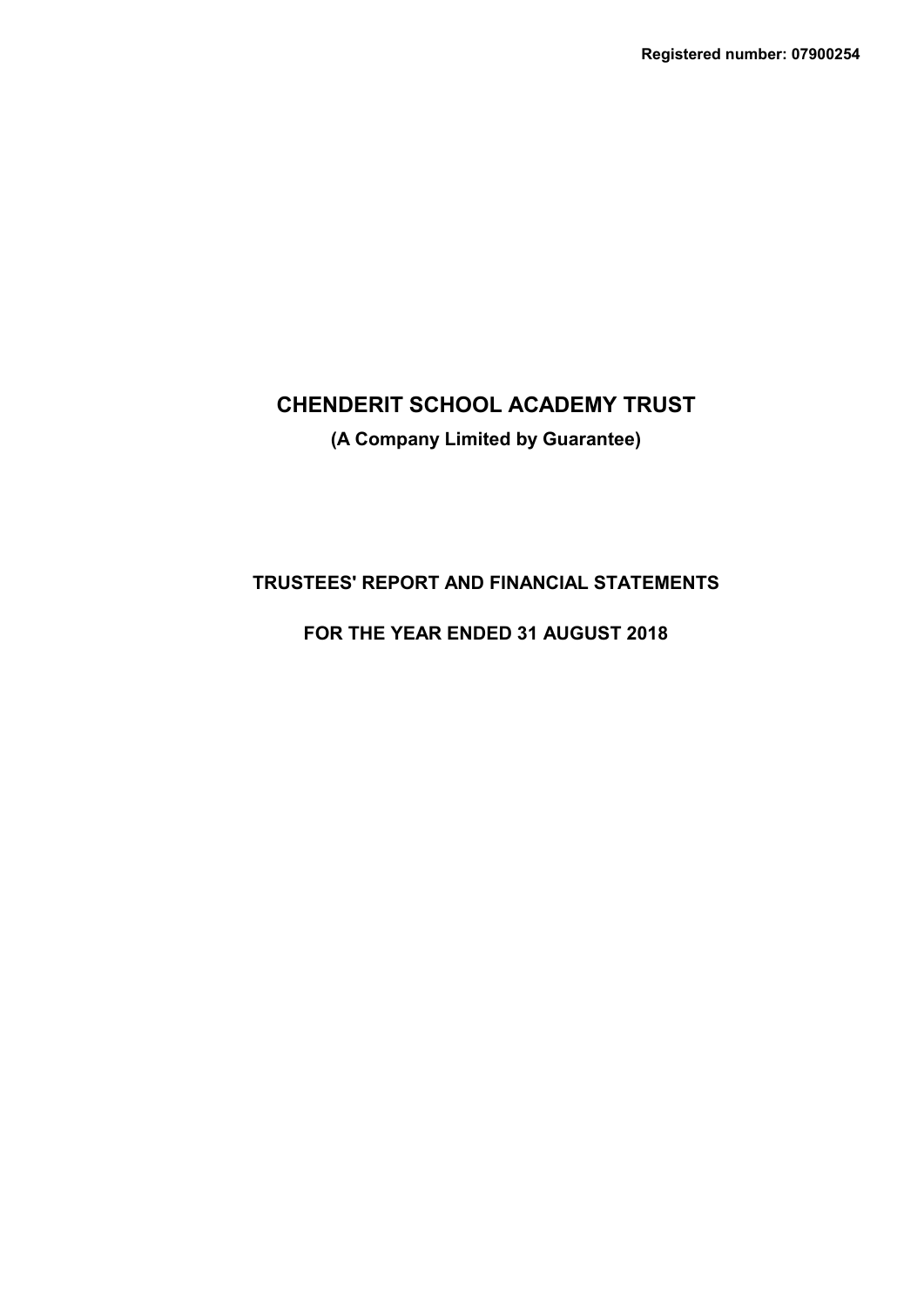## **(A Company Limited by Guarantee)**

## **CONTENTS**

|                                                                                       | Page      |
|---------------------------------------------------------------------------------------|-----------|
| <b>Reference and Administrative Details</b>                                           | $1 - 2$   |
| <b>Trustees' Report</b>                                                               | $3 - 11$  |
| <b>Governance Statement</b>                                                           | $12 - 16$ |
| <b>Statement on Regularity, Propriety and Compliance</b>                              | 17        |
| <b>Statement of Trustees' Responsibilities</b>                                        | 18        |
| <b>Independent Auditor's Report on the Financial Statements</b>                       | $19 - 21$ |
| <b>Independent Reporting Accountant's Assurance Report on Regularity</b>              | $22 - 23$ |
| <b>Statement of Financial Activities Incorporating Income and Expenditure Account</b> | 24        |
| <b>Balance Sheet</b>                                                                  | 25        |
| <b>Statement of Cash Flows</b>                                                        | 26        |
| <b>Notes to the Financial Statements</b>                                              | $27 - 49$ |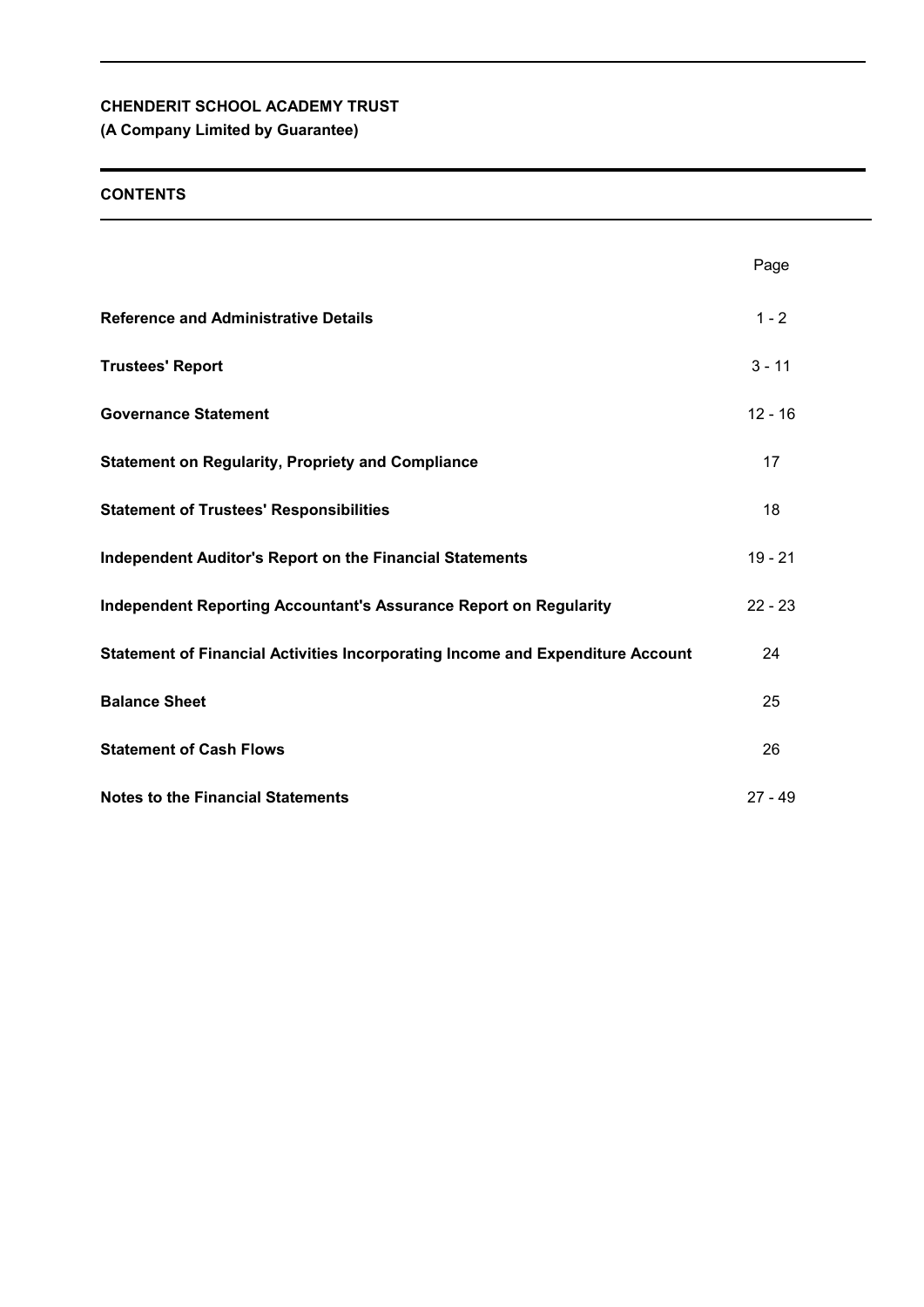## **(A Company Limited by Guarantee)**

#### **REFERENCE AND ADMINISTRATIVE DETAILS FOR THE YEAR ENDED 31 AUGUST 2018**

| <b>Members</b>                                      | Mr Roger Bell<br>Mrs Nicola Bell<br>Mrs Sarah Holley (resigned 27 February 2018)<br>Mrs Lisa Davis<br>Mr Steven Meacham<br>Mrs Joanne Dowden (appointed 28 February 2018)                                                                                                                                                                                                                                                                                                                                                                                                                                                                                                                                                                                                                                                                                                                                                                                                                                                                                                                                                                                                                                                                                                                                                                                                                                             |
|-----------------------------------------------------|-----------------------------------------------------------------------------------------------------------------------------------------------------------------------------------------------------------------------------------------------------------------------------------------------------------------------------------------------------------------------------------------------------------------------------------------------------------------------------------------------------------------------------------------------------------------------------------------------------------------------------------------------------------------------------------------------------------------------------------------------------------------------------------------------------------------------------------------------------------------------------------------------------------------------------------------------------------------------------------------------------------------------------------------------------------------------------------------------------------------------------------------------------------------------------------------------------------------------------------------------------------------------------------------------------------------------------------------------------------------------------------------------------------------------|
| <b>Trustees</b>                                     | Mr Roger Bell, Chair of Governors <sup>1,2,3</sup><br>Mrs Nicola Bell <sup>2</sup><br>Mrs Sarah Holley (resigned 6 February 2018) <sup>3</sup><br>Mrs Lisa Davis, Chair of Resources Committee <sup>1</sup><br>Mrs Jane Cartwright, Head Teacher and Accounting Officer <sup>1</sup><br>Mr Doug Scott <sup>1</sup><br>Mr Steven Meacham, Chair of Teaching and Learning Committee <sup>2</sup><br>Mrs Hazel Sykes (resigned 31 August 2018) <sup>2,3</sup><br>Mrs Joanne Dowden, Chair of Students, Families and Community Committee <sup>3</sup><br>Ms Salma Bora, Staff Governor (resigned 31 August 2018) <sup>3</sup><br>Dr Cathy Haycock, Staff Governor (resigned 31 August 2018) <sup>2</sup><br>Dr Polly Davies <sup>3</sup><br>Mrs Marian Carter <sup>2</sup><br>Miss Anna Greening (resigned 24 September 2018) <sup>3</sup><br>Mrs Sheryl Whiston (resigned 6 February 2018) <sup>2</sup><br>Mr Ian Walker, Vice Chair (appointed 4 September 2017) <sup>1</sup><br>Mrs Alexandra Pope (appointed 14 October 2017) <sup>3</sup><br>Mr Euan McCall (appointed 15 May 2018) <sup>2</sup><br>Ms Sophie Wilson (appointed 15 May 2018) <sup>1</sup><br>Mr Phillip Marchington (appointed 1 September 2018)<br>Mr Anthony Pitchfork (appointed 1 September 2018)<br><sup>1</sup> Resources Committee<br><sup>2</sup> Teaching and Learning Committee<br><sup>3</sup> Students, Families and Community Committee |
| <b>Company registered</b><br>number                 | 07900254                                                                                                                                                                                                                                                                                                                                                                                                                                                                                                                                                                                                                                                                                                                                                                                                                                                                                                                                                                                                                                                                                                                                                                                                                                                                                                                                                                                                              |
| Company name                                        | <b>Chenderit School Academy Trust</b>                                                                                                                                                                                                                                                                                                                                                                                                                                                                                                                                                                                                                                                                                                                                                                                                                                                                                                                                                                                                                                                                                                                                                                                                                                                                                                                                                                                 |
| Principal and registered Chenderit School<br>office | <b>Archery Road</b><br>Middleton Cheney<br>Banbury<br>Oxfordshire<br><b>OX17 2QR</b>                                                                                                                                                                                                                                                                                                                                                                                                                                                                                                                                                                                                                                                                                                                                                                                                                                                                                                                                                                                                                                                                                                                                                                                                                                                                                                                                  |
| <b>Company secretary</b>                            | Mrs Beverley Martin                                                                                                                                                                                                                                                                                                                                                                                                                                                                                                                                                                                                                                                                                                                                                                                                                                                                                                                                                                                                                                                                                                                                                                                                                                                                                                                                                                                                   |
| <b>Senior management</b><br>team                    | Mrs Jane Cartwright, Head Teacher and Accounting Officer<br>Mr Roddy Lloyd-Jones, Deputy Headteacher<br>Mr Patrick Taylor, Deputy Headteacher<br>Mr Mark Woodcock, Assistant Headteacher / Head of Technology<br>Miss Natalie Dale, Assistant Headteacher / Head of English<br>Mr Andrew Williams, Assistant Headteacher / Head of Science                                                                                                                                                                                                                                                                                                                                                                                                                                                                                                                                                                                                                                                                                                                                                                                                                                                                                                                                                                                                                                                                            |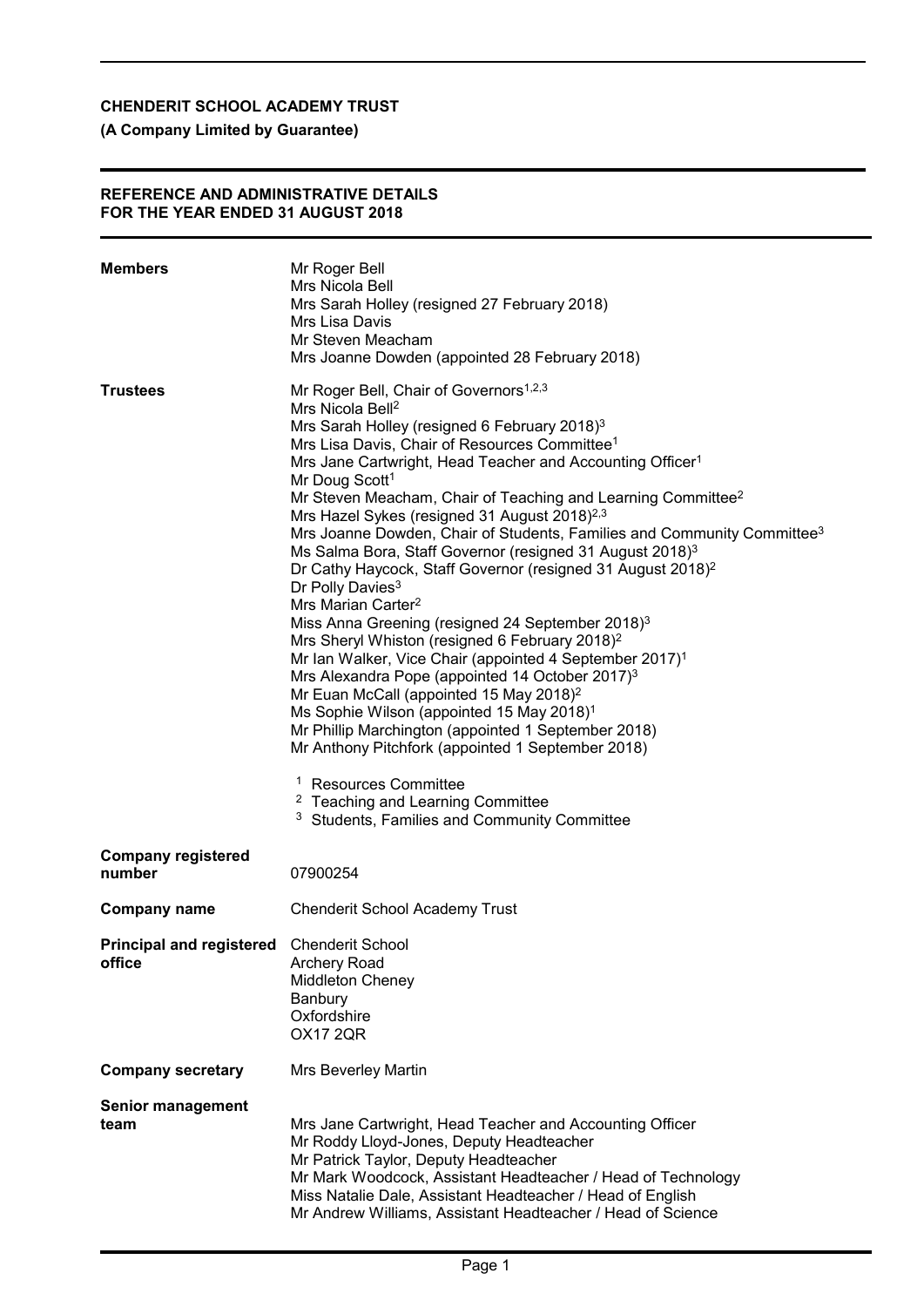## **(A Company Limited by Guarantee)**

#### **REFERENCE AND ADMINISTRATIVE DETAILS OF THE ACADEMY TRUST, ITS TRUSTEES AND ADVISERS FOR THE YEAR ENDED 31 AUGUST 2018**

## **Advisers (continued)**

| Independent auditor | <b>MHA MacIntyre Hudson</b><br><b>Chartered Accountants</b><br><b>Statutory Auditors</b><br>Peterbridge House<br>The Lakes<br>Northampton<br>NN4 7HB |
|---------------------|------------------------------------------------------------------------------------------------------------------------------------------------------|
| <b>Bankers</b>      | National Westminster Bank Plc<br>41 The Drapery<br>Northampton<br>NN1 2EY                                                                            |
| <b>Solicitors</b>   | Browne Jacobson LLP<br>Mowbray House<br>Castle Meadow Road<br>Nottingham<br>NG2 1BJ                                                                  |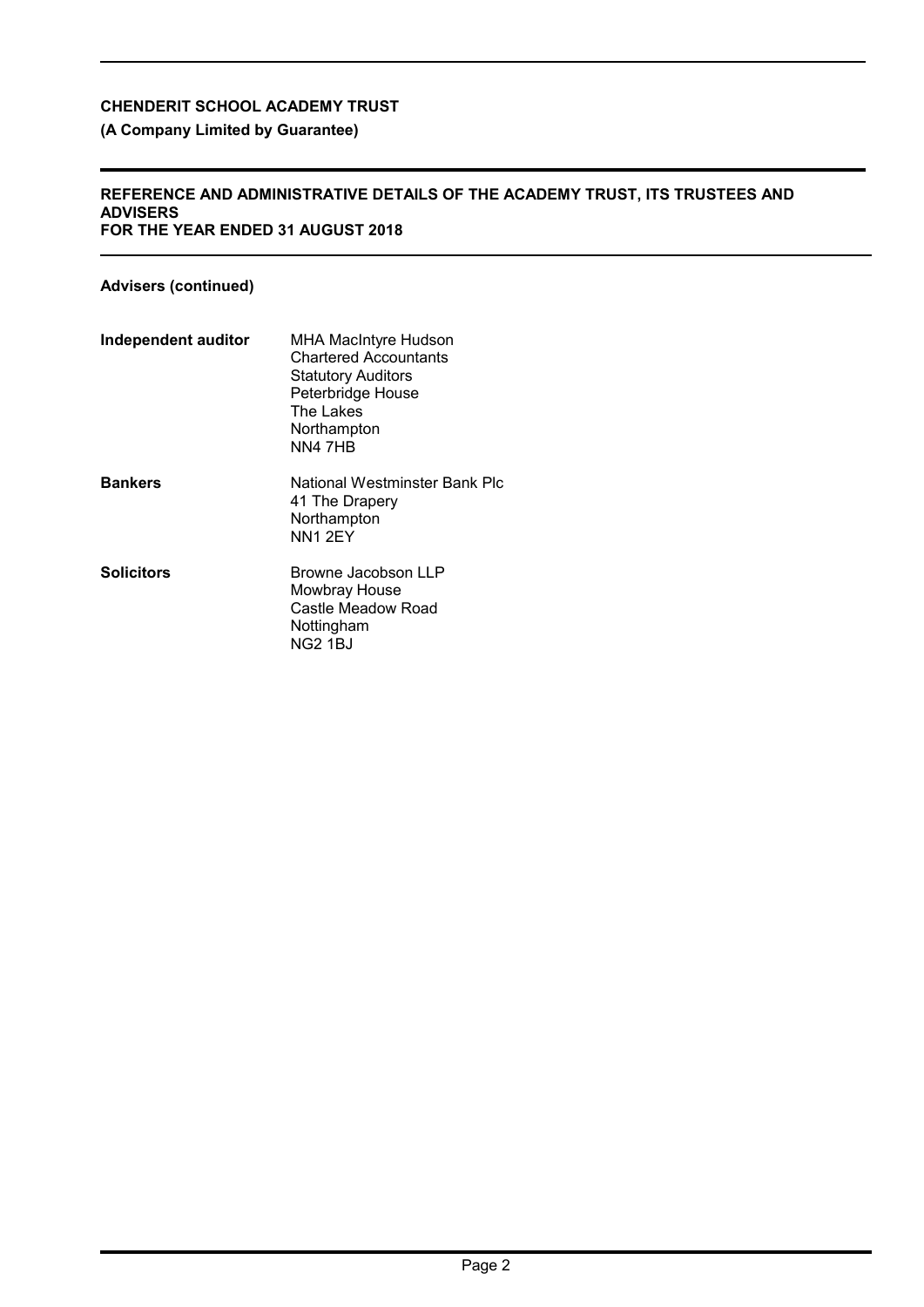## **(A Company Limited by Guarantee)**

## **TRUSTEES' REPORT FOR THE YEAR ENDED 31 AUGUST 2018**

The Trustees present their annual report together with the financial statements and auditor's report of the charitable company for the 1 September 2017 to 31 August 2018. The Annual Report serves the purposes of both a Trustees' Report, and a Directors' report under company law.

The trust operates an academy for pupils aged 11 to 18 serving a catchment area in South Northamptonshire. It has a pupil capacity of 1,225 and had a roll of 1,029 in the October 2017 school census.

## **Structure, governance and management**

## **CONSTITUTION**

The Academy Trust is a charitable company limited by guarantee and an exempt charity. The charitable company's Memorandum and Articles of Association are the primary governing documents of the Academy Trust. The Trustees of Chenderit School Academy Trust are also the directors of the charitable company for the purpose of company law. The charitable company is known as Chenderit School Academy Trust. Details of the Trustees who served during the are included in the Reference and administrative details on page 1.

## **MEMBERS' LIABILITY**

Each member of the charitable company undertakes to contribute to the assets of the charitable company in the event of it being wound up while they are a member, or within one year after they cease to be a member, such amount as may be required, not exceeding £10, for the debts and liabilities contracted before they ceased to be a member.

## **TRUSTEES' INDEMNITIES**

Trustees benefit from indemnity insurance to cover the liability of the Trustees which by virtue of any rule of law would otherwise attach to them in respect of any negligence, default or breach of trust or breach of duty of which they may be guilty in relation to the Academy Trust. Details of the costs can be found in note 11 to the financial statements.

## **METHOD OF RECRUITMENT AND APPOINTMENT OR ELECTION OF TRUSTEES**

The management of the Academy Trust is the responsibility of the Trustees who are elected and co-opted under the terms of the Articles of Association.

The Board of Trustees is responsible for appointing Governors except for parent governors and staff governors who are elected by a secret ballot. Governors are subject to retirement by rotation but are eligible for re-election at the meeting at which they retire. The term of office for any Governor shall be 4 years, save that this time limit shall not apply to the Principal. Subject to remaining eligible to be a particular type of Governor, any Governor may be re-appointed or re-elected.

## **POLICIES AND PROCEDURES ADOPTED FOR THE INDUCTION AND TRAINING OF TRUSTEES**

The training and induction provided for new Governors will depend on their existing experience. Where necessary induction will provide training on charity and educational legal and financial matters. All new Governors will be given a tour of the Academy and the chance to meet with staff and students. All governors have access to copies of policies, procedures, minutes, accounts, budgets, plans and other documents that they will need to undertake their role as governors. As there are normally only two or three new governors a year, induction tends to be done informally and is tailored specifically to the individual but attention is given to more specific training requirements.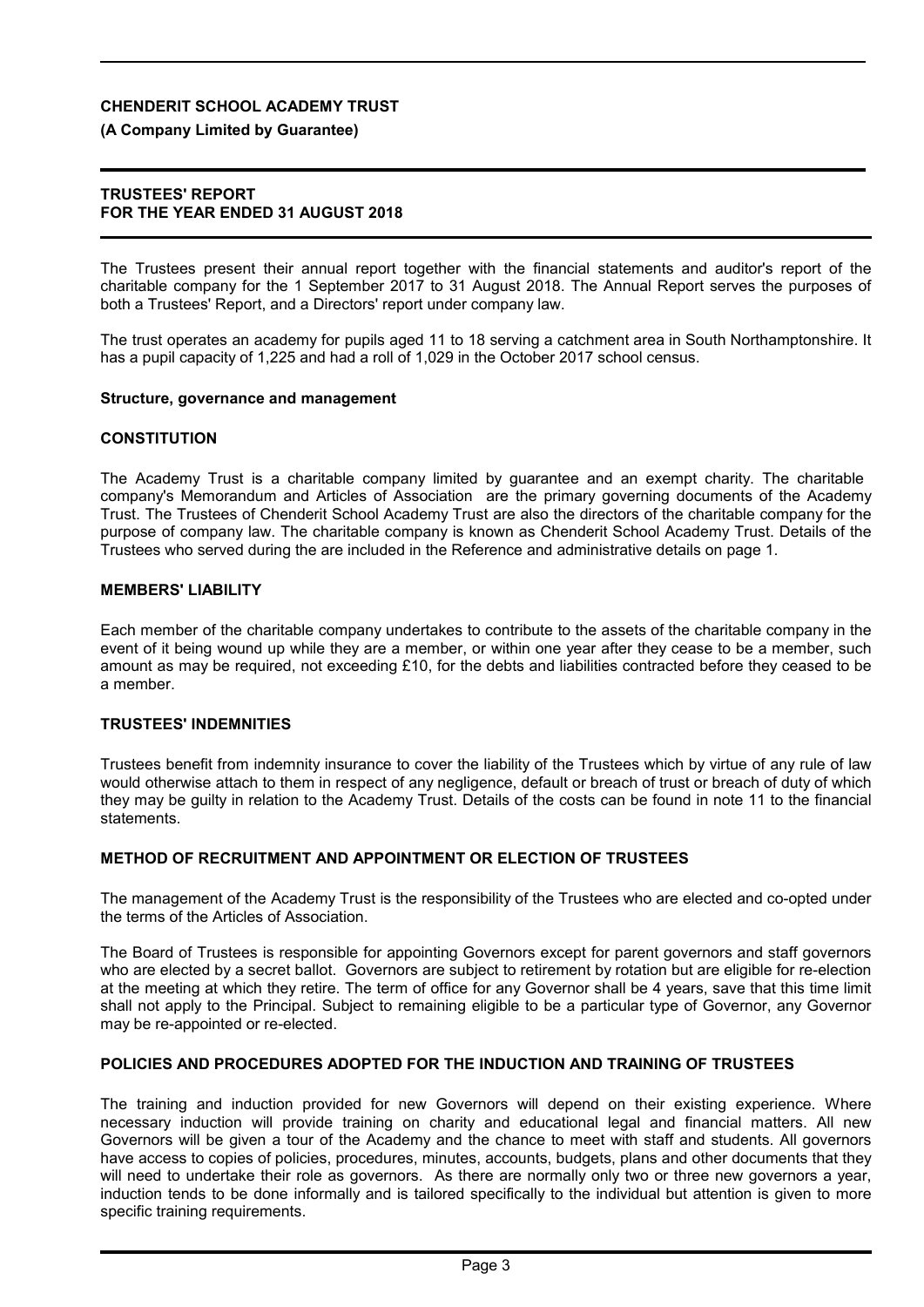**(A Company Limited by Guarantee)**

#### **TRUSTEES' REPORT (continued) FOR THE YEAR ENDED 31 AUGUST 2018**

#### **ORGANISATIONAL STRUCTURE**

Chenderit School Academy Trust has embedded its structure following the adjustment to its structure during 2014/15. The structure reflects changing priorities particularly in relation to the new Ofsted framework, the latest Ofsted "good" judgement (May 2017) and the key priorities of the school, determined in the light of known best practice. Whilst the organisational structure is continually kept under review, it currently consists of a core Leadership Team comprising of the Head teacher (also known as Accounting Officer), two Deputy Heads (1. Student Progress and Curriculum and 2. Pastoral including Behaviour for Learning), an Assistant Head (Operations and with key Departmental responsibilities in DT), an Assistant Head (oversight of the basics at KS4, with key Departmental responsibilities in English) and an Assistant Head (responsible for disadvantage pupils and various projects and with key departmental responsibilities in Science). Other Leadership posts include a Head of Sixth Form, SENDCO, two Leading Practitioners, Heads of Department (curriculum) and Heads of Learning (pastoral) who provide additional support, as required.

The aim of the Leadership structure is to devolve responsibility and encourage involvement in decision making at all levels.

#### **ARRANGEMENTS FOR SETTING PAY AND REMUNERATION OF KEY MANAGEMENT PERSONNEL**

There is a published pay structure, agreed by the governing body and adhered to. There is a common approach to appraisal across the school, such that pay and remuneration is reviewed annually and uplifts granted for those eligible, if performance targets are met and the totality of performance is strong.

The Governors are responsible for setting general policy, adopting an annual plan and budget, monitoring the Academy by the use of budgets and making major decisions about the direction of the Academy, capital expenditure and senior staff appointments.

### **TRADE UNION FACILITY TIME**

#### **Relevant union officials**

| Number of employees who were relevant union officials during the year |                   |
|-----------------------------------------------------------------------|-------------------|
| Full-time equivalent employee number                                  | 3.00 <sub>1</sub> |

#### **Percentage of time spent on facility time**

| <b>Percentage of time</b>                                                                            | Number of<br>employees                                  |
|------------------------------------------------------------------------------------------------------|---------------------------------------------------------|
| $0\%$<br>1%-50%<br>51%-99%<br>100%                                                                   | $\blacksquare$<br>3<br>$\blacksquare$<br>$\blacksquare$ |
| Percentage of pay bill spent on facility time                                                        | £                                                       |
| Total cost of facility time<br>Total pay bill<br>Percentage of total pay bill spent on facility time | 1,237<br>4,156,739<br>$\frac{0}{0}$<br>0.030            |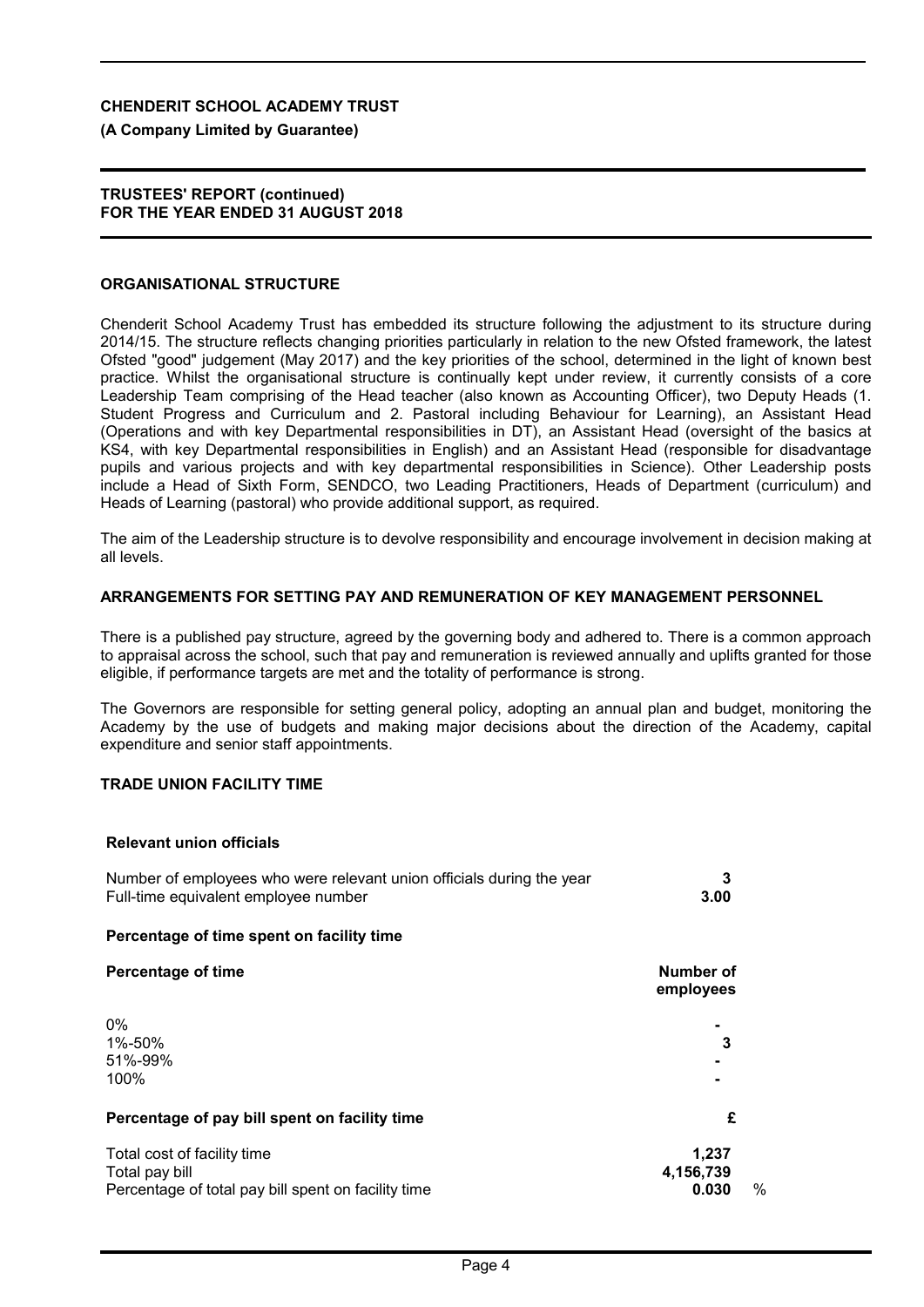### **(A Company Limited by Guarantee)**

#### **TRUSTEES' REPORT (continued) FOR THE YEAR ENDED 31 AUGUST 2018**

#### **Paid trade union activities**

Time spent on paid trade union activities as a percentage of total paid facility time hours **3.090** %

### **RELATED PARTIES AND OTHER CONNECTED CHARITIES AND ORGANISATIONS**

The Academy Trust benefits from its relationship with South West Area Northants (SWAN) Schools Network which enables key personnel from the school to share and benefit from consultation with other similar schools and academies. The Academy Trust also benefits from having two serving Ofsted inspectors on its Leadership Team.

#### **Objectives and Activities**

#### **OBJECTS AND AIMS**

The principal object and activity of the charitable company is the operation of Chenderit School Academy Trust to provide education for pupils of different abilities between the ages of 11 and 19.

Chenderit School's Vision is to pursue excellence academically and in all other spheres of school life.

To achieve this we strive to:

- inspire all students to engage in learning in the widest possible sense so that they develop the skills necessary to be successful in school, at work and in the wider community;
- support one another to become resilient, independent, curious, adaptable and resourceful learners and leaders whose successes are celebrated;
- develop ambitious students, staff and governors who understand that we are in competition with the global community;
- foster community-wide respectful, trusting, compassionate, empathetic relationships through which students and staff enjoy and achieve;
- enable students, staff, governors, parents and carers to embrace their role and to contribute effectively in supporting learning and progress and;
- develop a culture in which skilled and passionate staff draw on best local, national and global practice.

### **OBJECTIVES, STRATEGIES AND ACTIVITIES**

During 2017-2018, the school community continued to "Aim High, Work Hard, Be Nice".

In addition, our whole school objectives during the financial year ended 2018 were:

#### **1. To improve the quality of Leadership and Management at all levels**

a) For leaders at all levels and governors to ensure that more and most able students, including those who are disadvantaged, are more consistently challenged by their work and know how to achieve the highest grades;

b) To ensure leaders at all levels and governors improve the PSHE and tutor time programmes, ensuring these are cohesive and well-taught and delivered across the school;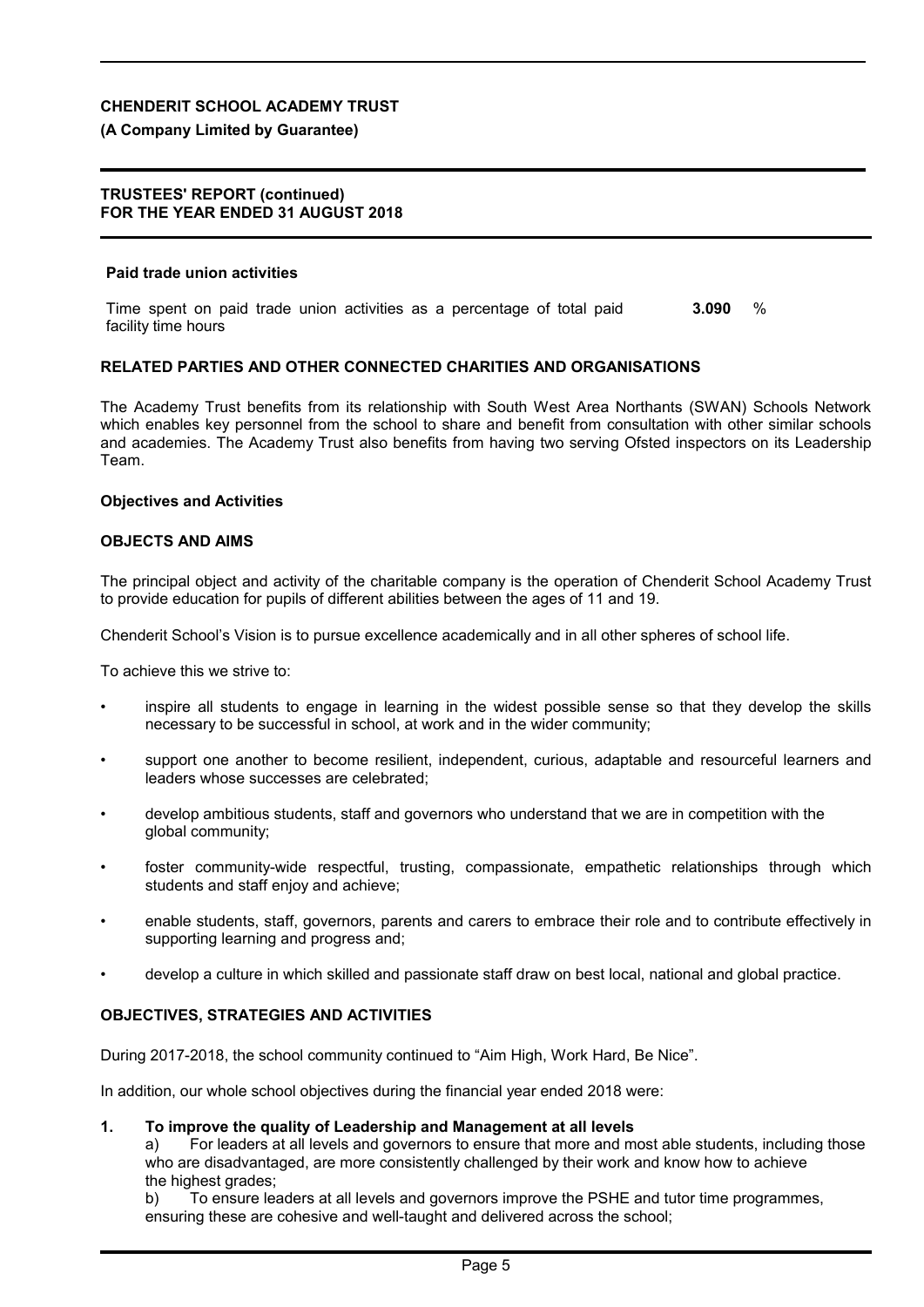### **(A Company Limited by Guarantee)**

#### **TRUSTEES' REPORT (continued) FOR THE YEAR ENDED 31 AUGUST 2018**

c) For leaders at all levels and governors to build on developments to improve engagement and information sharing with parents so that all parents know who to approach with any issues they have and are confident in the school's systems for dealing with bullying and safeguarding issues.

### **2. To improve the quality of Teaching and Learning (Curriculum)**

a) To plan (and adapt plans) effectively for class and homework, using prior learning and on-going Assessment for Learning (AfL – especially differentiation through feedback and questioning), so that all groups of students including the more and most able students, particularly those who are disadvantaged, are more consistently challenged by their work;

b) To secure good progress for all groups of students but especially the more and most able students, including those who are disadvantaged, by ensuring they know how to achieve the highest grades:

c) To improve marking, assessment and feedback, ensuring that students' engagement and responses lead to faster progress for all groups of students especially the more and most able students, including those who are disadvantaged.

### **3. To improve the quality of Teaching and Learning (Guidance/PSHE)**

a) To plan and implement effective and cohesive tutorial and PSHE programmes, that are consistently well taught and delivered by all staff;

b) To identify potential underachievement (e.g. of boys, more and most able and DP students) early and put in place interventions plans that lead to good progress.

### **4. To improve the quality of Behaviour for Learning (Curriculum)**

a) To set high expectations which inspire, motivate and challenge pupils (Teachers' Standard 1); b) To manage behaviour effectively to ensure a good and safe learning environment (Teachers'

Standard 7).

### **5. To improve the quality of Behaviour for Learning (Guidance)**

a) To set high expectations which inspire, motivate and challenge pupils (Teachers' Standard 1); b) To manage behaviour effectively to ensure a good and safe learning environment (Teachers' Standard 7):

c) To lead support/intervention plans for students whose negative behaviour is impacting on themselves and/or others.

There is a comprehensive School Improvement Plan (2017-2020), to which every teaching and support team contributes. The SIP includes a range of key performance indicators around:

- Achievement (e.g. attainment 8 and progress 8 measures and sixth form value added scores);
- Teaching and Learning (e.g. percentage of lessons that are good or better);
- Attendance (e.g. attendance at 95%+, persistent absenteeism at less that 10% and 97% who move on to sustained education, employment and training);
- Behaviour and exclusions;
- Number of students on roll;
- Perceptions of school.

## **PUBLIC BENEFIT**

In setting our objectives and planning our activities, the Trustees have given careful consideration to the Charity Commission's general guidance on public benefit.

The Academy Trust promotes education for the benefit of the local community of Middleton Cheney and the surrounding area and offers recreational facilities to a variety of local community groups outside of school hours for the benefit of the general public.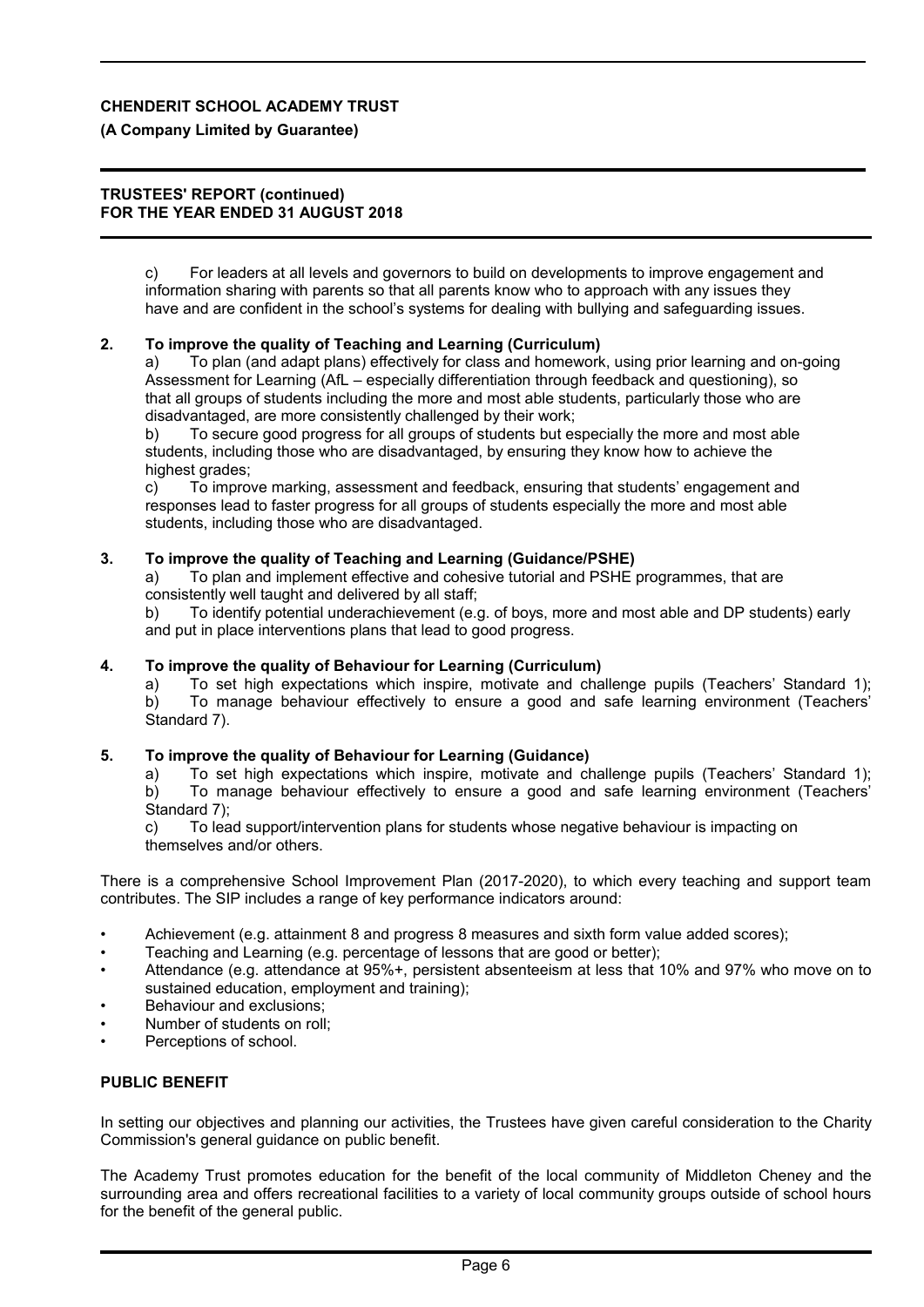## **(A Company Limited by Guarantee)**

## **TRUSTEES' REPORT (continued) FOR THE YEAR ENDED 31 AUGUST 2018**

## **Strategic report**

## **Achievements and performance**

## **REVIEW OF ACTIVITIES**

In May 2017, following a Section 8 Ofsted Inspection, the school received notification that "this school continues to be good". There were 3 areas for improvement and the governors and leaders judge that good progress has been made against these objectives during the year 2017-2018.

In the summer of 2018, an overall A Level pass rate of 99% was achieved with 20% of all results being graded A\* or A and 42% of all results being graded A\*, A or B. This represents strong performance for a cohort that was academically weaker than is typical for Chenderit, with progress being consistent with that seen in recent years.

Following the introduction of new GCSE specifications in English and maths in 2017, the year 2017-2018 brought new specifications to the majority of the remaining GCSE subjects. There were three main changes: exams were harder, with more rigorous content, were graded 9-1, and had more of a focus on end-of-course exams. Despite such challenges, GCSE students excelled themselves and performed well. 76% of students achieved GCSE English grade 4+ (standard pass), 66% achieved GCSE Maths grade 4+ (standard pass), 60% achieved GCSEs in both English and maths and 60% achieved 5+ standard passes.

## **KEY PERFORMANCE INDICATORS**

The Academy uses a number of financial key performance indicators to monitor financial success of the Academy Trust and progress. These figures are shared within the SWAN group for benchmarking.

| 2017/18 | 2016/17 |                                         |
|---------|---------|-----------------------------------------|
| 77%     | 77%     | Payroll % of Income (Excluding Capital) |

• 18% 18% Non Payroll Expenditure % of Income (Excluding Capital)

The Academy Trust also uses a number of non-financial key performance indicators to monitor its performance. These include:

- GCSE percentage of grade 4+ in English and maths
- GCSE progress 8 and attainment 8 measures
- A level pass rates at A\*-B and A\*-E
- Recruitment and retention rates of students moving from Y11 into our Sixth Form
- KS3 and KS4 attendance
- The number of permanent and fixed term exclusions

## **GOING CONCERN**

After making appropriate enquiries, the board of trustees has a reasonable expectation that the Academy Trust has adequate resources to continue in operational existence for the foreseeable future. For this reason it continues to adopt the going concern basis in preparing the financial statements. Further details regarding the adoption of the going concern basis can be found in the Statement of Accounting Policies.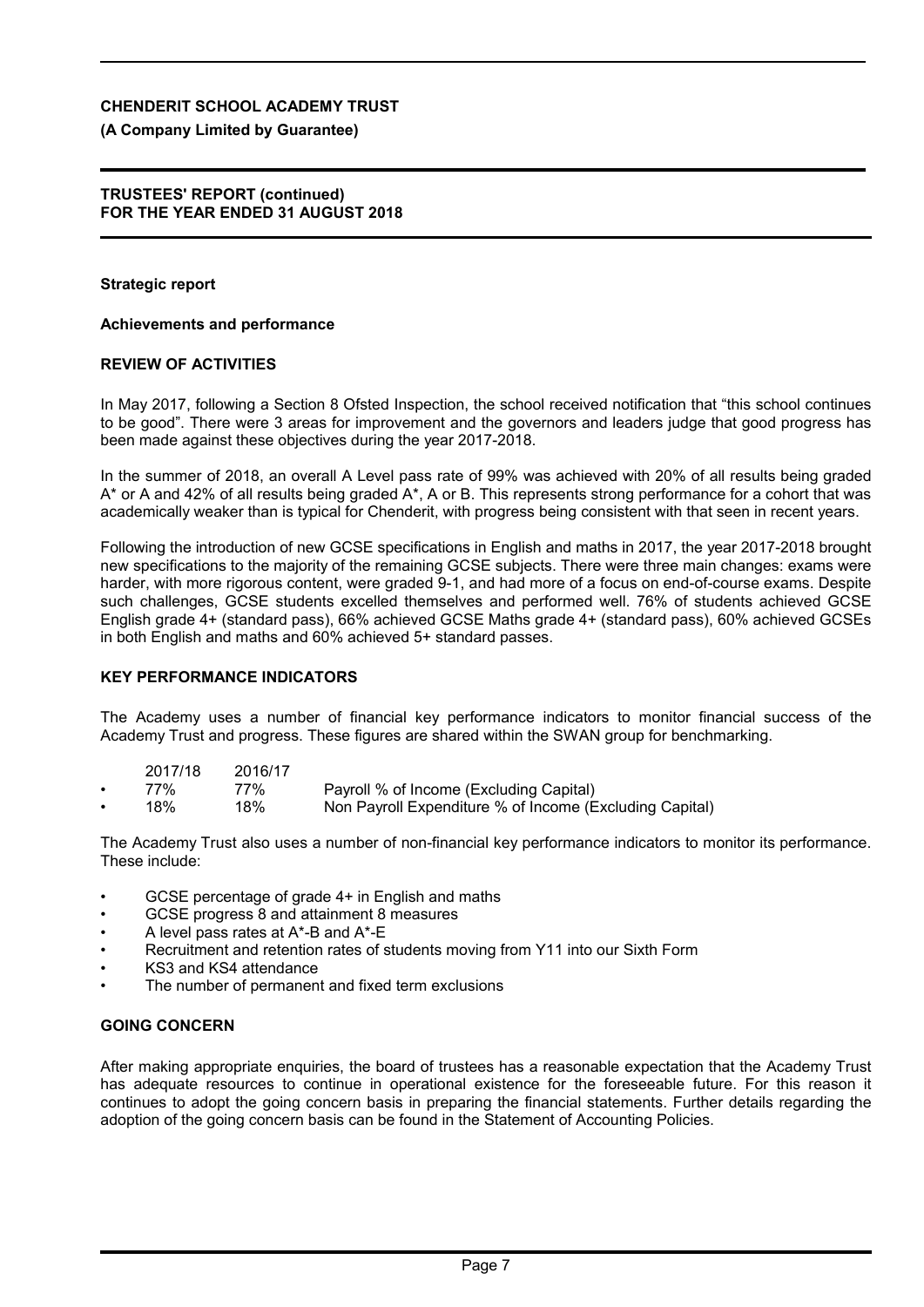### **(A Company Limited by Guarantee)**

#### **TRUSTEES' REPORT (continued) FOR THE YEAR ENDED 31 AUGUST 2018**

#### **FINANCIAL REVIEW**

Most of the Academy Trust's income is obtained from the DfE in the form of recurrent grants disbursed via the Education and Skills Funding Agency (ESFA), the use of which is restricted to particular purposes. The grants received from the DfE during year ended 31 August 2018 and the associated expenditure are shown as restricted funds in the statement of financial activities.

The Academy Trust also received grants for fixed assets from the ESFA and other funding bodies. In accordance with the Charities Statement of Recommended Practice, 'Accounting and Reporting by Charities' (SORP 2005), such grants are shown in the Statement of Financial Activities as restricted income in the fixed asset fund. The restricted fixed asset fund balance is reduced by annual depreciation charges over the expected useful life of the assets concerned.

During the year to 31 August 2018, total revenue expenditure of £5,149,721 (2017 - £5,288,224) (excluding depreciation) was covered by recurrent grant funding from the DfE together with other incoming resources. The excess of income over expenditure for the year (excluding restricted fixed asset funds) was £288,137 (2017 - £212,307).

At 31 August 2018 the net book value of fixed assets was £9,056,233 (2017 - £9,138,913) and movements in tangible fixed assets are shown in note 12 to the financial statements. The assets were used exclusively for providing education and the associated support services to the pupils of the Academy.

During 2017/18 Chenderit School Academy Trust received a Condition Improvement Funding capital grant of £475,392 for roof repairs and a Healthy Pupil capital grant of £303,670 for the refurbishment of the changing rooms. The roof is scheduled to be completed by February 2019 and the changing rooms completed by December 2018.

During 2017/18 the Academy has significantly invested in technology, improving the learning environment and the tools available for students and teachers, and also increased capital expenditure to improve the teaching and learning environment. The Academy will continue with a rolling program of capital improvements.

The Academy's risk management procedures are outlined below. The Trustees believe that its risk management procedures mitigate as far as reasonably possible the principal risks and uncertainties facing the Academy Trust.

The Academy Trust does not have significant trade debtors as invoiced income is a minor ancillary activity. Lettings income is minimal and very much linked to the School's community responsibilities to encourage local organisations particularly where school pupil involvement is encouraged. Cash flow is monitored daily by the Academy Trust and budgets presented to the Governing Body consider cash flow and liquidity in detail.

## **RESERVES POLICY**

Keeping an appropriate level of financial reserves is essential to protect against:

- Income reduction due to government funding changes:
- Known reduction in sixth form numbers
- Maintaining the school premises at an acceptable level against asset management plans and taking account of the age of the buildings
- Unplanned staffing costs

The governors review the reserve levels of the Academy annually. This review encompasses the nature of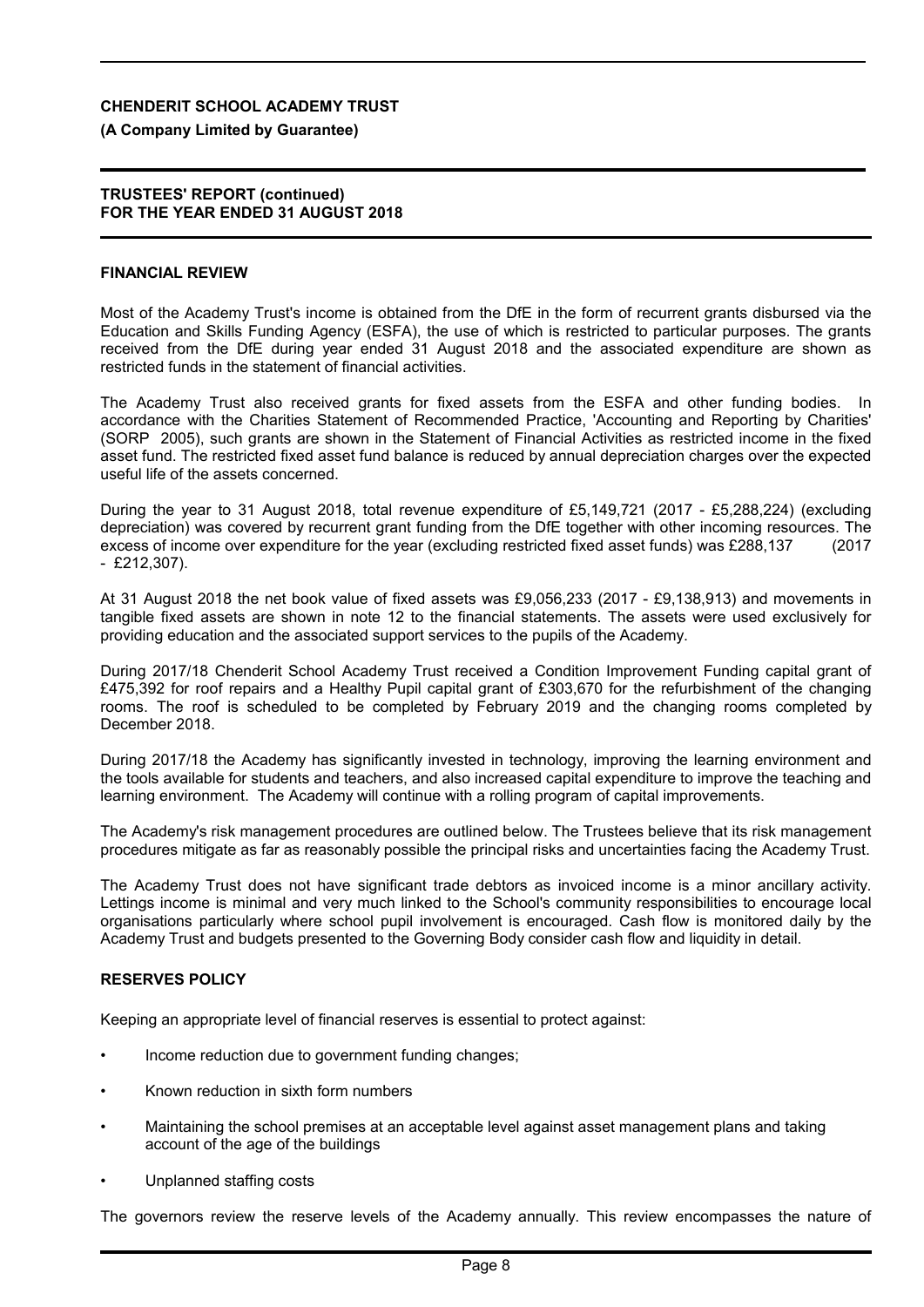#### **(A Company Limited by Guarantee)**

#### **TRUSTEES' REPORT (continued) FOR THE YEAR ENDED 31 AUGUST 2018**

income and expenditure streams, the need to match income with commitments and the nature of reserves. The Academy's current level of free reserves (total funds less the amount held in fixed assets and restricted funds) is £69,678 (2017 - £227,992). The Academy intends to continue building up free reserves as required.

Included within restricted funds at 31st August 2018 is the Local Government Pension Scheme deficit of £553,000 (2017 - £700,000). The pension deficit is viewed as a long-term debt and annual contributions are adjusted as necessary to mitigate the risk and reduce the deficit.

The level of free reserves are in line with the academy's reserves policy.

At 31 August 2018 the total funds comprised:

| Unrestricted |                   | 69.678     |
|--------------|-------------------|------------|
| Restricted   | Fixed asset funds | 10.301.446 |
|              | Pension reserve   | (553,000)  |
|              | Other             | 905.967    |
|              |                   | 10.724.091 |

#### **INVESTMENT POLICY**

The Governing Body has approved a treasury management statement as part of the Financial Procedures Manual, which documents the Academy Trust's investment policy.

The Trust's general investment policy, where possible, is to invest surplus cash reserves with High Street banks with a high credit rating where the capital invested is guaranteed. Investment returns are market tested periodically to ensure that returns are maximised whilst safeguarding the funds invested.

#### **PRINCIPAL RISKS AND UNCERTAINTIES**

Through the Academy Trust's risk management procedures, it has considered its principal risks and uncertainties and planned mitigating action wherever possible. The principal risks and uncertainties identified by the Governing Body are:

- Change in government funding regime the Academy receives over 90% of its income from Government agencies;
- Reduction in student numbers for example through increased provision and therefore competition locally (i.e. the opening of a number of new providers, including sixth form providers, in the local area);

The actions being taken to mitigate these identified risks are as follows:

- Attendance at government funding agency conferences and participation in focus groups to keep up to date with and influence as far as possible Academy funding methodology;
- Appropriate organisational structure with several tiers of review;
- Internal quality assurance reviews and self-assessments supported by external reviews;
- Newly formed governors' Marketing Strategy, ICT and Audit Groups.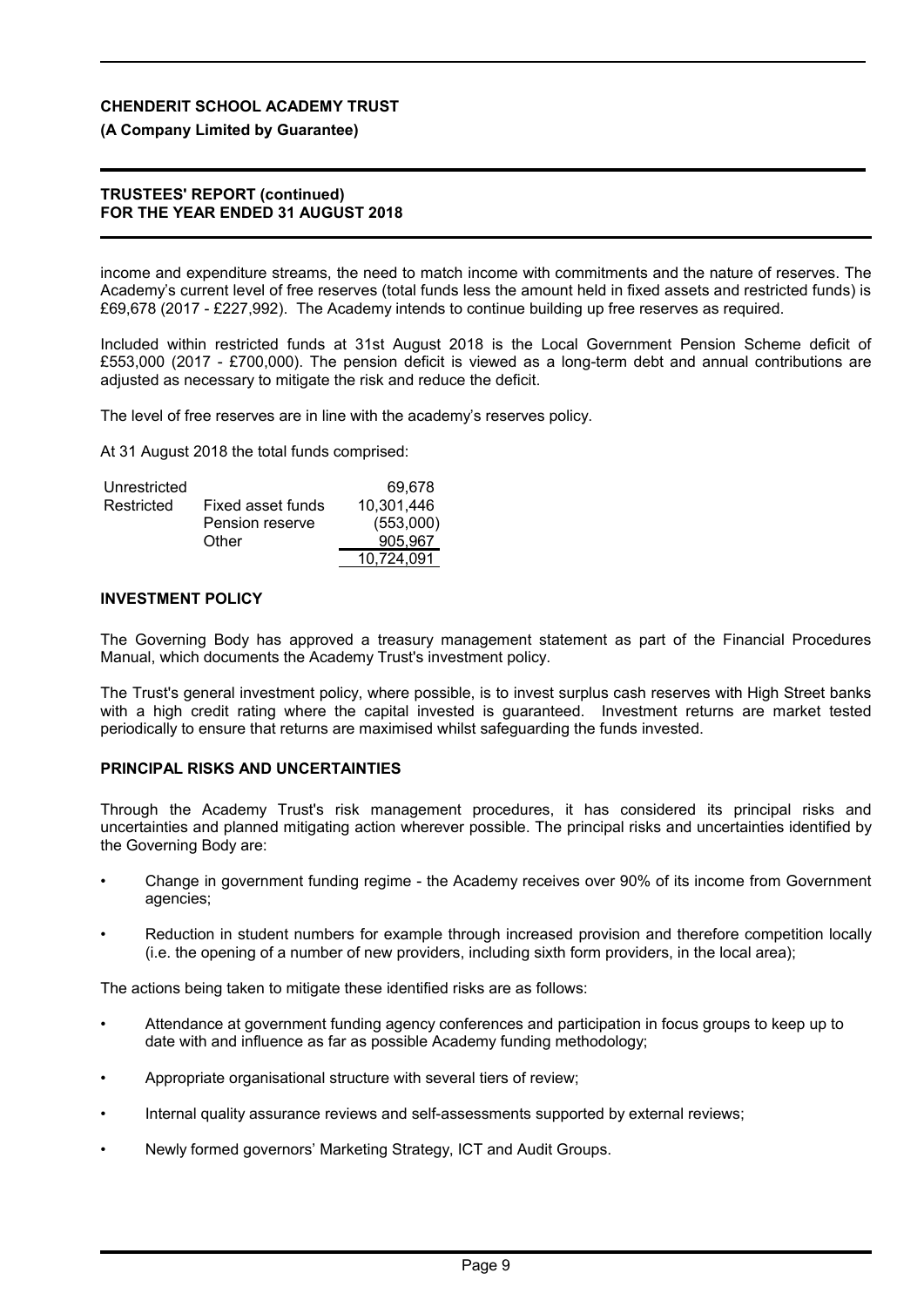### **(A Company Limited by Guarantee)**

#### **TRUSTEES' REPORT (continued) FOR THE YEAR ENDED 31 AUGUST 2018**

### **Fundraising**

The Academy is keen to support a range of good causes both locally, nationally and internationally and encourages involvement by students and the school community to raise funds periodically throughout the school year. The Student Council and Sixth Form Committee consider good causes for support on an annual basis and these are agreed with senior leaders to ensure those charities are appropriate. Recent charities supported include BBC Children in Need, Katherine House Hospice, Pride and Royal British Legion Poppy appeal. Fundraising is generally through non-uniform days, cake sales and an annual sixth form charities week which, in recent years has raised money for Ronald McDonald House, and Warwickshire & Northamptonshire Air Ambulance. The food technology department hosted a Christmas Fayre, to raise money for equipment. There is no obligation on students / parents or the community to support the charities.

Local Businesses on occasion donate equipment or small cash donations to help towards specific projects or activities.

The academy does not operate a regulated fund-raising scheme nor does it employ or use the services of a professional fund-raiser.

### **PLANS FOR FUTURE PERIODS**

The Academy Trust will continue striving to improve the levels of performance of its students at all levels and will continue its efforts to ensure its students secure employment or a place in further or higher education once they leave.

The Academy Trust will also continue developing all aspects of local education by supporting its primary feeder schools and other schools through the SWAN group. The Academy Trust will continue bringing national best practice into its school through the two colleagues who were previously Additional Inspectors for SERCO and Tribal but are now contracted with Ofsted directly, as Ofsted Inspectors, with one a lead inspector.

In May 2017, we had external validation from Ofsted, who said that "this school continues to be good".

Summary of key findings:

- Leaders and governors share a clear understanding of what the school is trying to achieve.
- The school has a calm and purposeful feel, and pupils are keen to learn and do their best.
- Pupils are confident, friendly and engage well with visitors. They describe their school as 'close knit' and a 'friendly community'.
- There is a rigorous approach to monitoring the quality of teaching. Consequently, the quality of teaching, learning and assessment is now more consistent across the school.
- Pupils benefit from opportunities to take part in extra-curricular activities, such as debating, sport and drama, which play a significant role in developing their confidence.
- The school is renowned for the quality of pupils' artwork and the gallery is an important, well-regarded feature.
- The school's pastoral team provides effective support to pupils who, for whatever reason, need some extra support or a listening ear.
- The vast majority of pupils believe that bullying is rare and that it is dealt with effectively.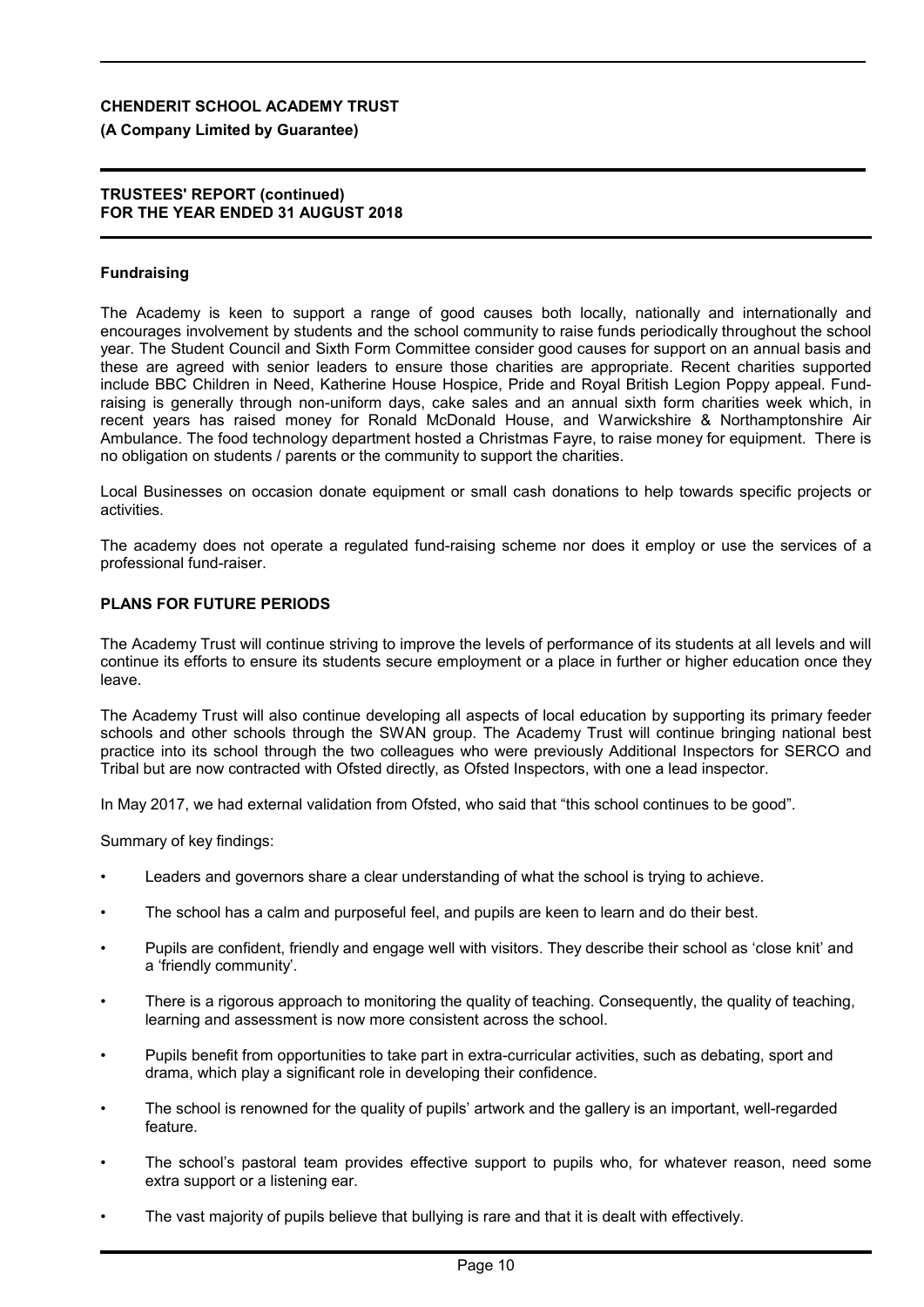## **(A Company Limited by Guarantee)**

#### **TRUSTEES' REPORT (continued) FOR THE YEAR ENDED 31 AUGUST 2018**

- Leaders have made good use of the funding for disadvantaged pupils to ensure that these pupils attend school and achieve well.
- Middle-ability pupils are now more engaged with their work and making better progress.
- The school has had some success in engaging parents in the life of the school.
- Safeguarding is effective the safeguarding team has effective systems in place to monitor all pupils about whom they have concerns.

The three areas for improvement are:

Leaders and those responsible for governance should ensure that:

- the most able pupils, including those who are disadvantaged, are more consistently challenged by their work and know how to achieve the highest grades
- PSHE is consistently well taught and delivered across school, and tutorial time is used well.
- They build on developments to improve engagement and information sharing with parents so that all parents know who to approach with any issues they have and are confident in the school's systems for dealing with bullying and safeguarding issues.

The academy's most recent improvement plan, written in July 2017, following the Ofsted inspection, and reviewed in July 2018, has addressed these 3 areas amongst others.

## **AUDITOR**

In so far as the Trustees are aware:

- there is no relevant audit information of which the charitable company's auditors are unaware, and
- the trustees have taken all steps that they ought to have taken to make themselves aware of any relevant audit information and to establish that the auditor is aware of that information.

The Trustees' Report, incorporating a strategic report, was approved by order of the board of trustees, as the company directors, on 3 December 2018 and signed on its behalf by:

**Mr R Bell Chair of Trustees**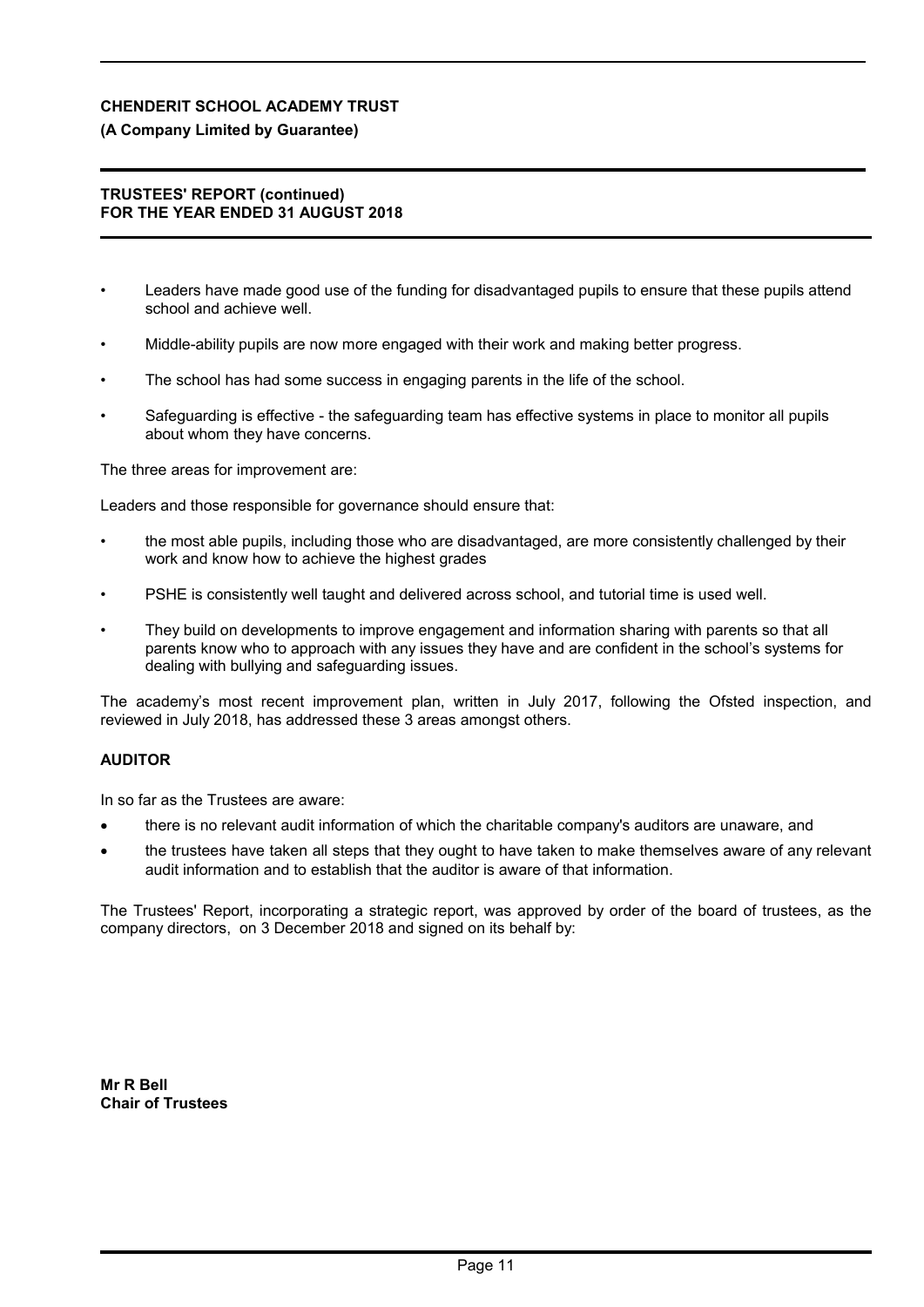## **(A Company Limited by Guarantee)**

## **GOVERNANCE STATEMENT**

## **SCOPE OF RESPONSIBILITY**

As trustees, we acknowledge we have overall responsibility for ensuring that Chenderit School Academy Trust has an effective and appropriate system of control, financial and otherwise. However such a system is designed to manage rather than eliminate the risk of failure to achieve business objectives, and can provide only reasonable and not absolute assurance against material misstatement or loss.

The board of trustees has delegated the day-to-day responsibility to the Head Teacher, as Accounting Officer, for ensuring financial controls conform with the requirements of both propriety and good financial management and in accordance with the requirements and responsibilities assigned to it in the funding agreement between Chenderit School Academy Trust and the Secretary of State for Education. They are also responsible for reporting to the board of trustees any material weaknesses or breakdowns in internal control.

## **GOVERNANCE**

The information on governance included here supplements that described in the Trustees' Report and in the Statement of Trustees' Responsibilities. The board of trustees has formally met 6 times during the year. Attendance during the year at meetings of the board of trustees was as follows:

| Trustee                                                                          | Meetings attended | Out of a possible |
|----------------------------------------------------------------------------------|-------------------|-------------------|
| Mr Roger Bell, Chair of Governors                                                | 3                 | 6                 |
| Mrs Nicola Bell                                                                  | 6                 | 6                 |
| Mrs Jane Cartwright, Head Teacher<br>and<br><b>Accounting Officer</b>            | 6                 | 6                 |
| Mrs Sarah Holley                                                                 | 2                 | 3                 |
| Mrs Lisa Davis                                                                   | 6                 | 6                 |
| Mr Doug Scott                                                                    | 5                 | 6                 |
| Mr Steven Meacham, Chair of Teaching and<br>Learning Committee                   | 5                 | 6                 |
| Mrs Hazel Sykes                                                                  | 4                 | 6                 |
| Mrs Joanne Dowden, Chair of Students,<br><b>Families and Community Committee</b> | $\overline{2}$    | 6                 |
| Mrs Marian Carter                                                                | 3                 | 6                 |
| Dr Polly Davies                                                                  | 5                 | 6                 |
| Ms Salma Bora, Staff Governor                                                    | 5                 | 6                 |
| Dr Cathy Haycock, Staff Governor                                                 | 4                 | 6                 |
| Miss Anna Greening                                                               | 3                 | 6                 |
| Mr Ian Walker, Vice Chair                                                        | 5                 | 6                 |
| Mrs Sheryl Whiston                                                               | $\overline{2}$    | 3                 |
| Mrs Alexandra Pope                                                               | 4                 | 4                 |
| Mr Euan McCall                                                                   | $\overline{2}$    | $\overline{2}$    |
| Ms Sophie Wilson                                                                 | 1                 | 2                 |

## **Governance review**

The academy trust did not carry out an external review in 2017-2018 but will consider undertaking such a review in the year 2018-2019.

Governing body meetings take place six times a year.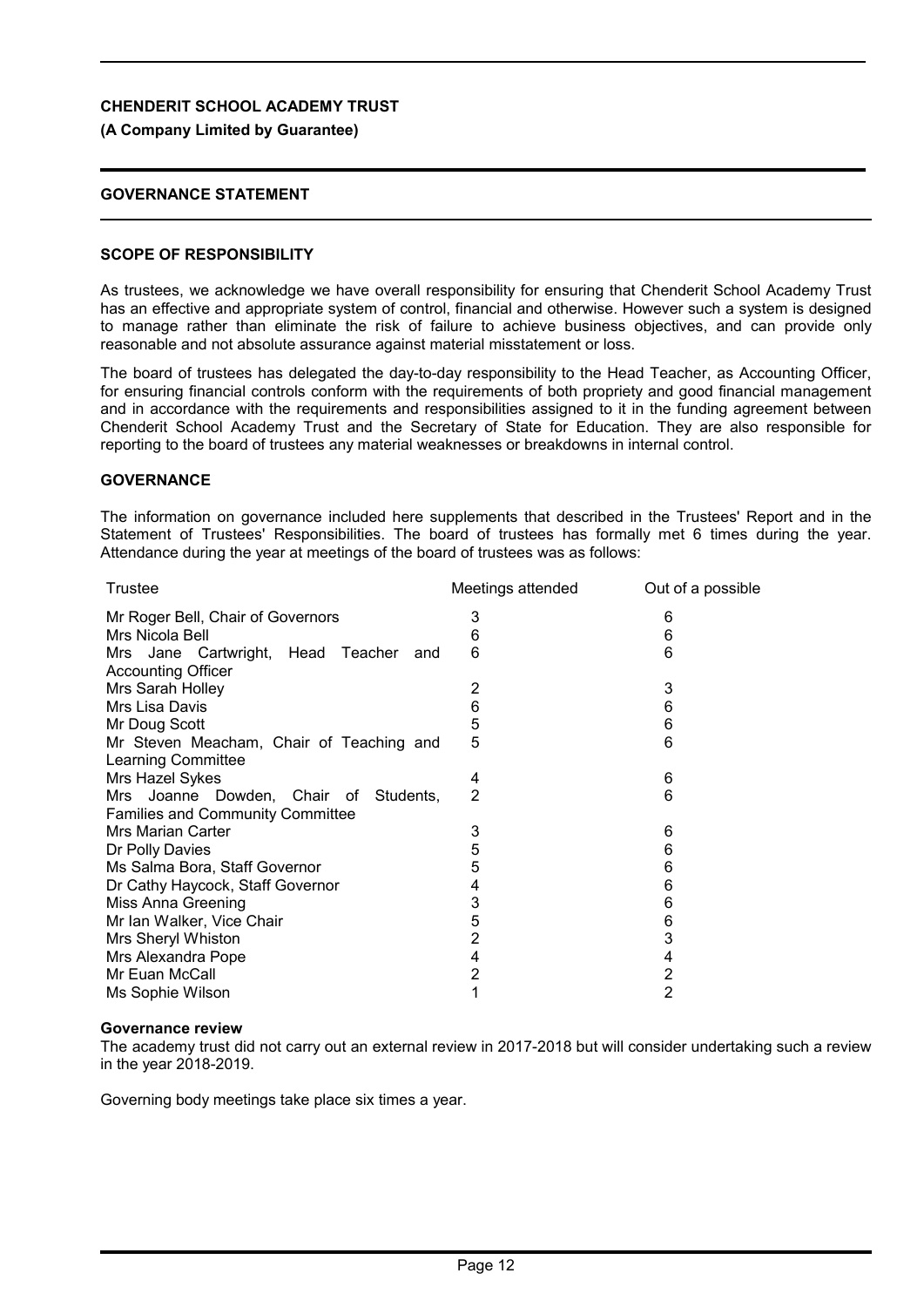### **(A Company Limited by Guarantee)**

### **GOVERNANCE STATEMENT (continued)**

The Resources Committee is a sub-committee of the main Governing Body. Its purpose is to oversee the resources strategy in terms of budget, finance, personnel and site development. During the year Ian Walker and Sophie Wilson joined the committee.

Attendance at meetings in the year was as follows:

| Trustee                                                               | Meetings attended | Out of a possible |
|-----------------------------------------------------------------------|-------------------|-------------------|
| Mr Roger Bell, Chair of Governors                                     | 5                 | ხ                 |
| Mrs Lisa Davis, Chair of Resources Committee                          | 5                 | 5                 |
| Mr Doug Scott                                                         | 4                 | 5                 |
| Mr Ian Walker, Vice Chair                                             | 5                 | 5                 |
| Mrs Jane Cartwright, Head Teacher<br>and<br><b>Accounting Officer</b> | 5                 | 5                 |
| Ms Sophie Wilson                                                      |                   |                   |

The Teaching and Learning Committee is also a sub-committee of the main Governing Body. Its purpose is to monitor and evaluate pupil achievement and the quality of teaching, ensuring the school provides a high quality learning experience and delivers a broad and balanced curriculum in keeping with the school's aims, all pupil needs and legal requirements.

Attendance at meetings in the year was as follows:

| Trustee                                  | Meetings attended | Out of a possible |
|------------------------------------------|-------------------|-------------------|
| Mr Roger Bell, Chair of Governors        | 5                 | 5                 |
| Mr Steven Meacham, Chair of Teaching and | 5                 | 5                 |
| <b>Learning Committee</b>                |                   |                   |
| <b>Mrs Marian Carter</b>                 | 3                 | 5                 |
| <b>Mrs Sheryl Whiston</b>                |                   | 2                 |
| Dr Cathy Haycock, Staff Governor         | 5                 | 5                 |
| Mrs Nicola Bell                          | 2                 | 5                 |
| Mr Euan Mccall                           | 2                 |                   |

The Student, Families and Community Committee, the third of the school's sub-committees, monitors and evaluates the school's contribution to pupil well-being, including the extent to which pupils feel safe, are helped to keep themselves safe, adopt healthy lifestyles and contribute to the school and wider community. The committee also monitors and evaluates attendance, punctuality and behaviour patterns and trends and the views of pupils and parents.

Attendance at meetings in the year was as follows:

| Trustee                                       | Meetings attended | Out of a possible |  |  |
|-----------------------------------------------|-------------------|-------------------|--|--|
| Mr Roger Bell                                 | 5                 | 5                 |  |  |
| Mrs Sarah Holley (Chair of Student, Families  |                   |                   |  |  |
| and Community Committee until resignation     |                   |                   |  |  |
| on 27 February 2018)                          |                   | 3                 |  |  |
| Mrs Hazel Sykes                               | 5                 | 5                 |  |  |
| Dr Polly Davis                                |                   | 5                 |  |  |
| Mrs Joanne Dowden (Chair of Student, Families |                   |                   |  |  |
| and Community Committee from 28               |                   |                   |  |  |
| February 2018)                                | 4                 | 5                 |  |  |
| Ms Salma Bora                                 |                   | 5                 |  |  |
| Miss Anna Greening                            | З                 | 5                 |  |  |
| Mrs Alexandra Pope                            |                   |                   |  |  |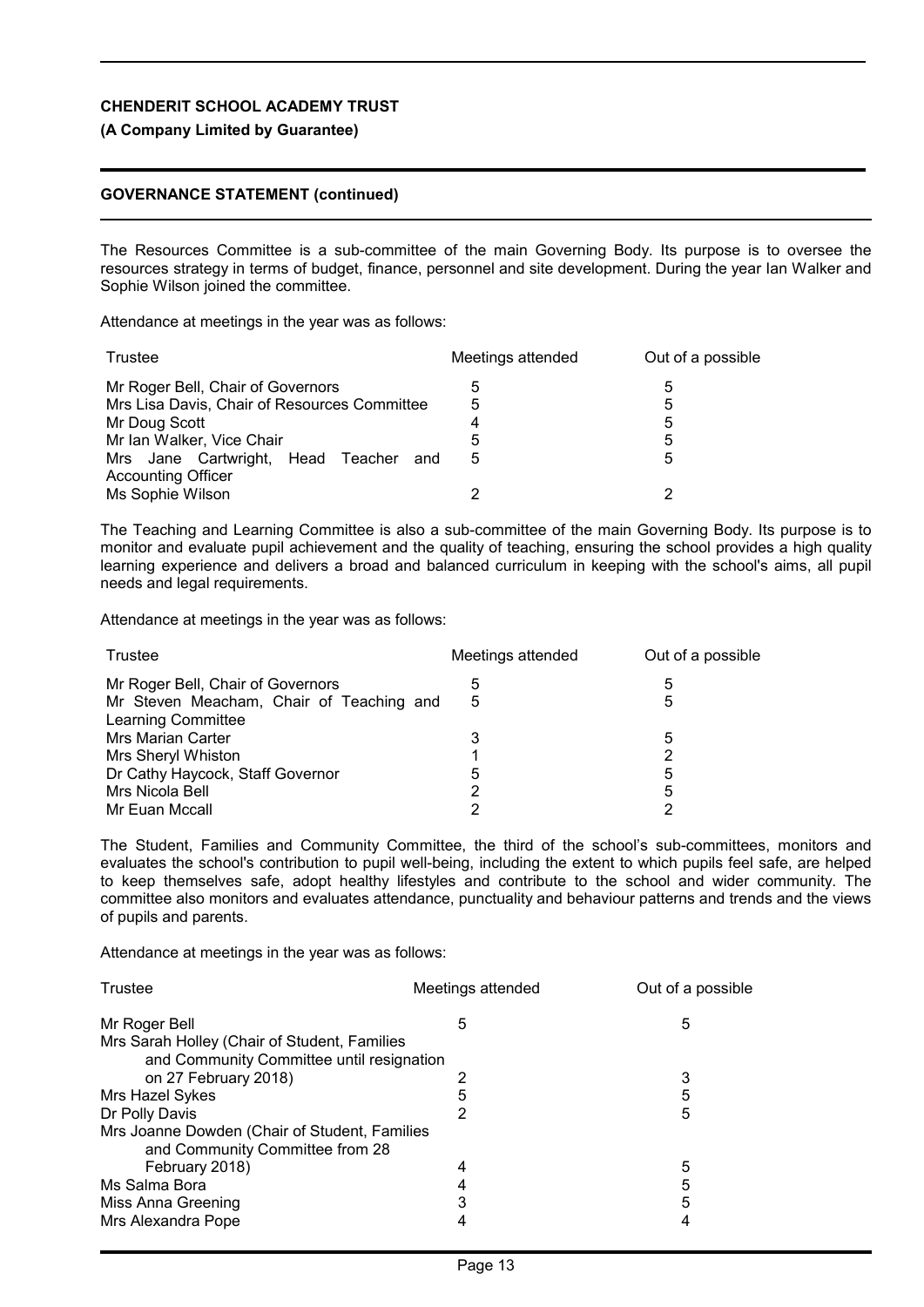### **(A Company Limited by Guarantee)**

## **GOVERNANCE STATEMENT (continued)**

#### **REVIEW OF VALUE FOR MONEY**

As Accounting Officer, the Head Teacher has responsibility for ensuring that the Academy Trust delivers good value in the use of public resources. The Accounting Officer understands that value for money refers to the educational and wider societal outcomes achieved in return for the taxpayer resources received.

The Accounting Officer considers how the Academy Trust's use of its resources has provided good value for money during each academic year, and reports to the board of trustees where value for money can be improved, including the use of benchmarking data where appropriate. The Accounting Officer for the Academy Trust has delivered improved value for money during the year by:

Committing to providing all groups of students with the highest possible educational experience, offering each and every individual student the opportunity to achieve his or her full potential;

Determining, with the full support of the Governing Body and Trustees;

- o a clear vision statement;
- o wide-ranging key performance indicators which lead to impact upon the whole school community and which have been monitored regularly by the Governing Body; and
- o a comprehensive school improvement plan which details ambitious whole school student targets in the key areas.

Reviewing the curriculum to ensure it remained efficient and effective and met the needs of all students;

Reviewing staffing structures regularly in line with curriculum demands, with high priority given to appointing the best available, subject specialist, quality teachers. All vacancies have been advertised externally (e.g. via the website) with Chenderit being committed to complying with all aspects of the Equality Act and associated policies;

Ensuring rigorous whole staff appraisal procedures to create a culture of personal and collaborative success through which strengths could be identified and areas of weaknesses addressed and maintaining a lean, loyal support staff complement that has been regularly reviewed to ensure appropriate and fully trained provision to meet increasing demands and analysis. Our policy has been to ensure that funding for students remains a priority.

Chenderit has taken great pride in ensuring that each student has been given the maximum opportunity to develop not just academically but in the widest possible sense through a broad range of activities. Student outcomes for the period were very positive.

Chenderit has built on its financial success as an academy keeping a surplus excluding restricted fixed assets and actuarial losses whilst still ensuring all delegated funding is correctly targeted. Despite ageing premises student provision has been improved with the IT department receiving significant investment, and further improvements to classrooms. Regular monthly meetings with the Head of Strategic Resources along with detailed forecasting enables all areas of expenditure to be closely monitored. Savings have been achieved by negotiation of contracts giving both financial and operational benefits. The full Governing Body, supported by a Resources Committee are provided with regular detailed information and a recent review of internal controls and risk management has confirmed that financial procedures are fit for purpose, providing governors with the appropriate level of involvement, whilst not being overly cumbersome or impractical for school leadership. Monthly meetings between the head of strategic resources and finance manager, along with the risk register, detailed forecasting and monthly management accounts continue to assist governors with monitoring and improve all aspects of control and governance, whilst achieving the best possible educational and wider societal outcomes through economic, efficient and effective use of resources.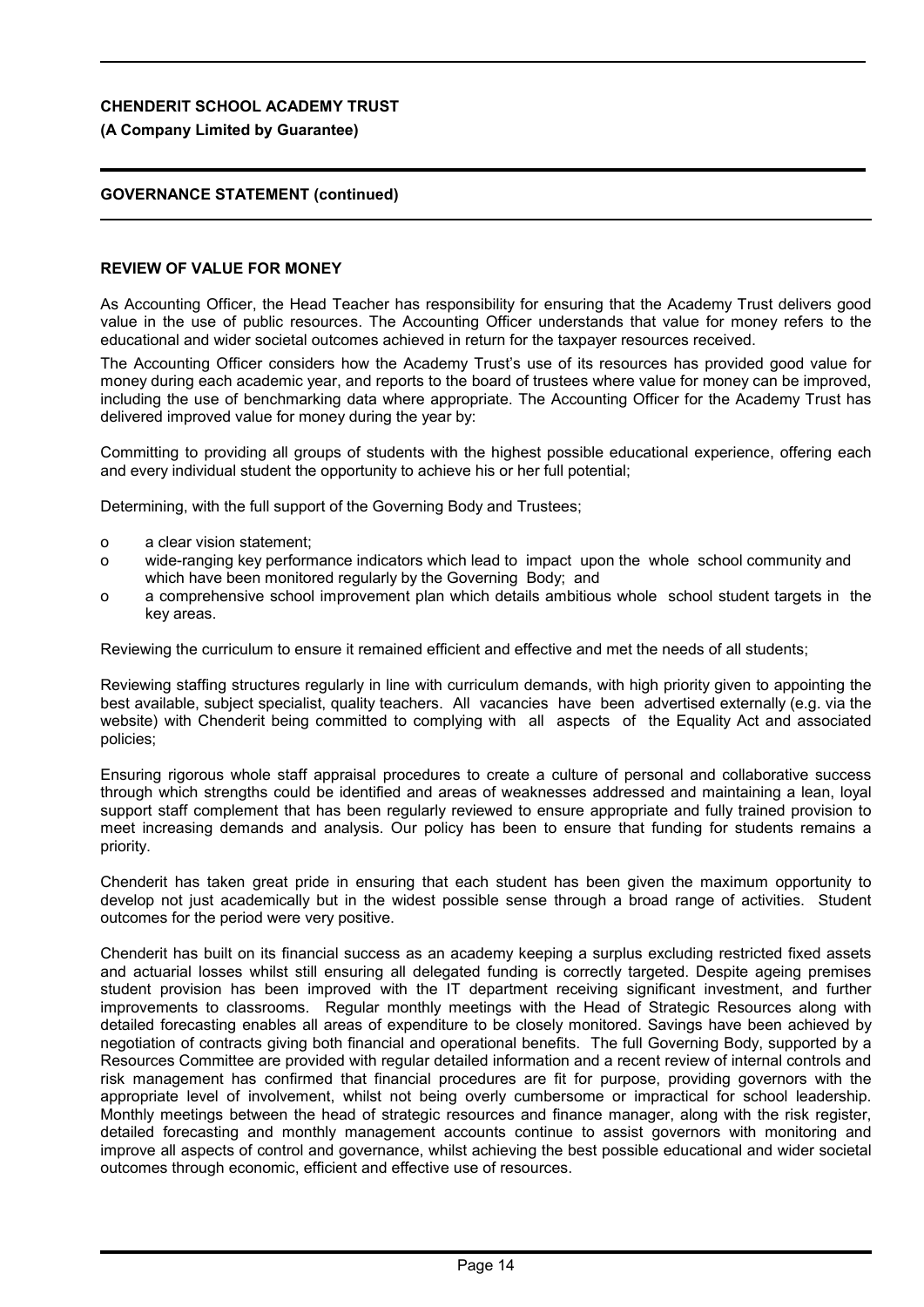**(A Company Limited by Guarantee)**

## **GOVERNANCE STATEMENT (continued)**

## **THE PURPOSE OF THE SYSTEM OF INTERNAL CONTROL**

The system of internal control is designed to manage risk to a reasonable level rather than to eliminate all risk of failure to achieve policies, aims and objectives; it can therefore only provide reasonable and not absolute assurance of effectiveness. The system of internal control is based on an ongoing process designed to identify and prioritise the risks to the achievement of Academy Trust policies, aims and objectives, to evaluate the likelihood of those risks being realised and the impact should they be realised, and to manage them efficiently, effectively and economically. The system of internal control has been in place in Chenderit School Academy Trust for the year 1 September 2017 to 31 August 2018 and up to the date of approval of the annual report and financial statements.

## **CAPACITY TO HANDLE RISK**

The board of trustees has reviewed the key risks to which the Academy Trust is exposed together with the operating, financial and compliance controls that have been implemented to mitigate those risks. The board of trustees is of the view that there is a formal ongoing process for identifying, evaluating and managing the Academy Trust's significant risks, that has been in place for the year 1 September 2017 to 31 August 2018 and up to the date of approval of the annual report and financial statements. This process is regularly reviewed by the board of trustees.

## **THE RISK AND CONTROL FRAMEWORK**

The Academy Trust's system of internal financial control is based on a framework of regular management information and administrative procedures including the segregation of duties and a system of delegation and accountability. In particular, it includes:

- comprehensive budgeting and monitoring systems with an annual budget and periodic financial reports which are reviewed and agreed by the board of trustees;
- regular reviews by the Resources committee of reports which indicate financial performance against the forecasts and of major purchase plans, capital works and expenditure programmes;
- setting targets to measure financial and other performance:
- clearly defined purchasing (asset purchase or capital investment) guidelines.
- delegation of authority and segregation of duties;
- identification and management of risks.

The board of trustees has considered the need for a specific internal audit function and has decided not to appoint an internal auditor. However, the Trustees have appointed MHA MacIntyre Hudson, the external auditor, to perform additional checks.

The reviewer's role includes giving advice on financial matters and performing a range of checks on the Academy Trust's financial systems. In particular the checks carried out in the current period included:

- testing of payroll systems;
- testing of purchase and expense systems;
- testing of bank controls and reconciliations;
- testing of income systems;
- review of nominal ledger activity reports.

The systems and controls review covered the period 1 September 2017 to 31 March 2018 and Chenderit Academy Trust confirms that MHA MacIntyre Hudson delivered their schedule of work as planned, and no issues were identified from the testing.

On an annual basis, the external auditor reports to the board of trustees through the Resources Committee on the operation of the systems of control and on the discharge of the board of trustees' financial responsibilities.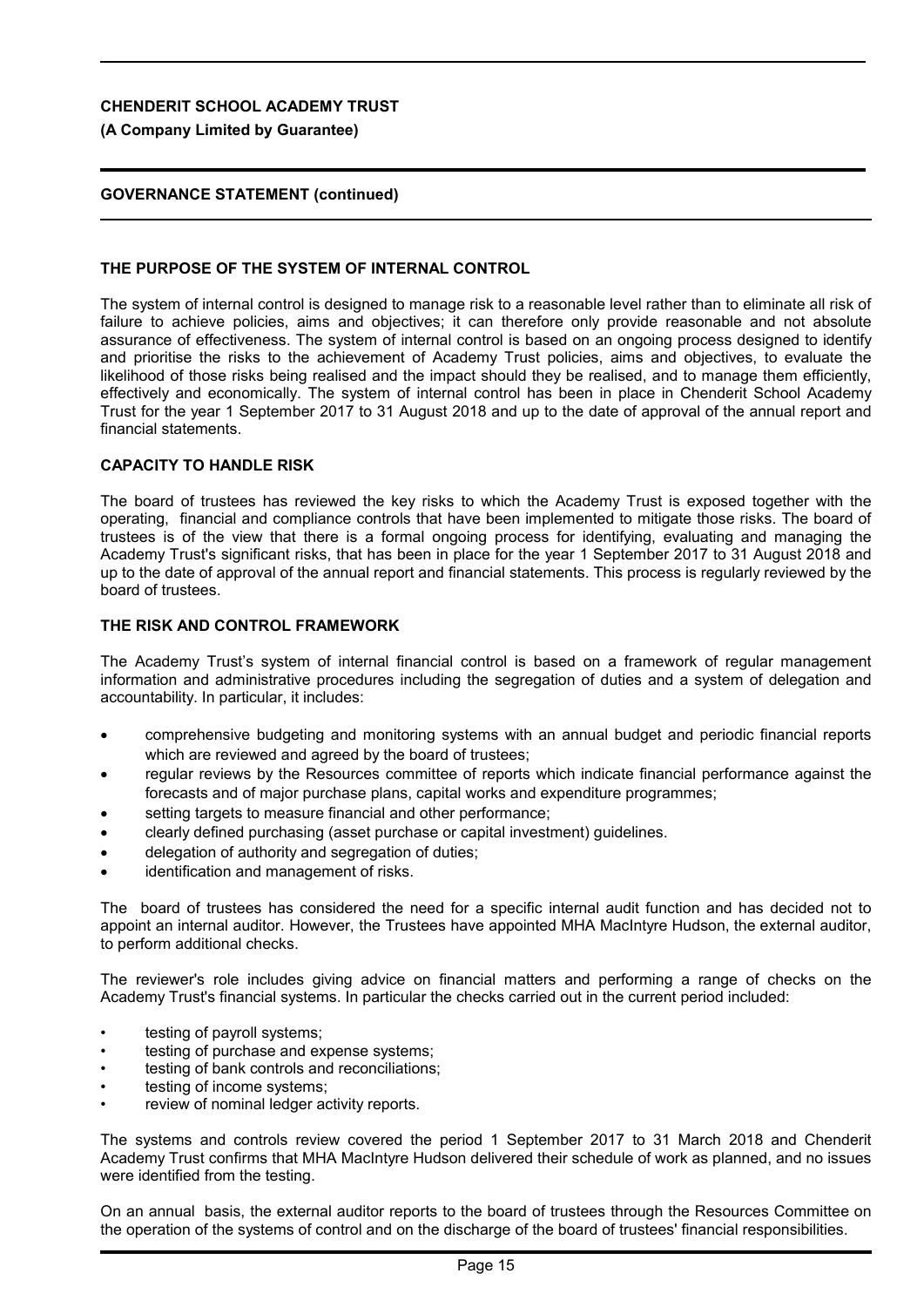## **(A Company Limited by Guarantee)**

## **GOVERNANCE STATEMENT (continued)**

## **REVIEW OF EFFECTIVENESS**

As Accounting Officer, the Head Teacher has responsibility for reviewing the effectiveness of the system of internal control. During the year in question the review has been informed by:

- the work of the external auditor;
- the financial management and governance self-assessment process;
- the work of the executive managers within the Academy Trust who have responsibility for the development and maintenance of the internal control framework.

The Accounting Officer has been advised of the implications of the result of their review of the system of internal control by the Resources Committee and a plan to address weaknesses and ensure continuous improvement of the system is in place.

Approved by order of the members of the board of trustees on 3 December 2018 and signed on their behalf, by:

**Mr R Bell Chair of Trustees** **Mrs J Cartwright Headteacher & Accounting Officer**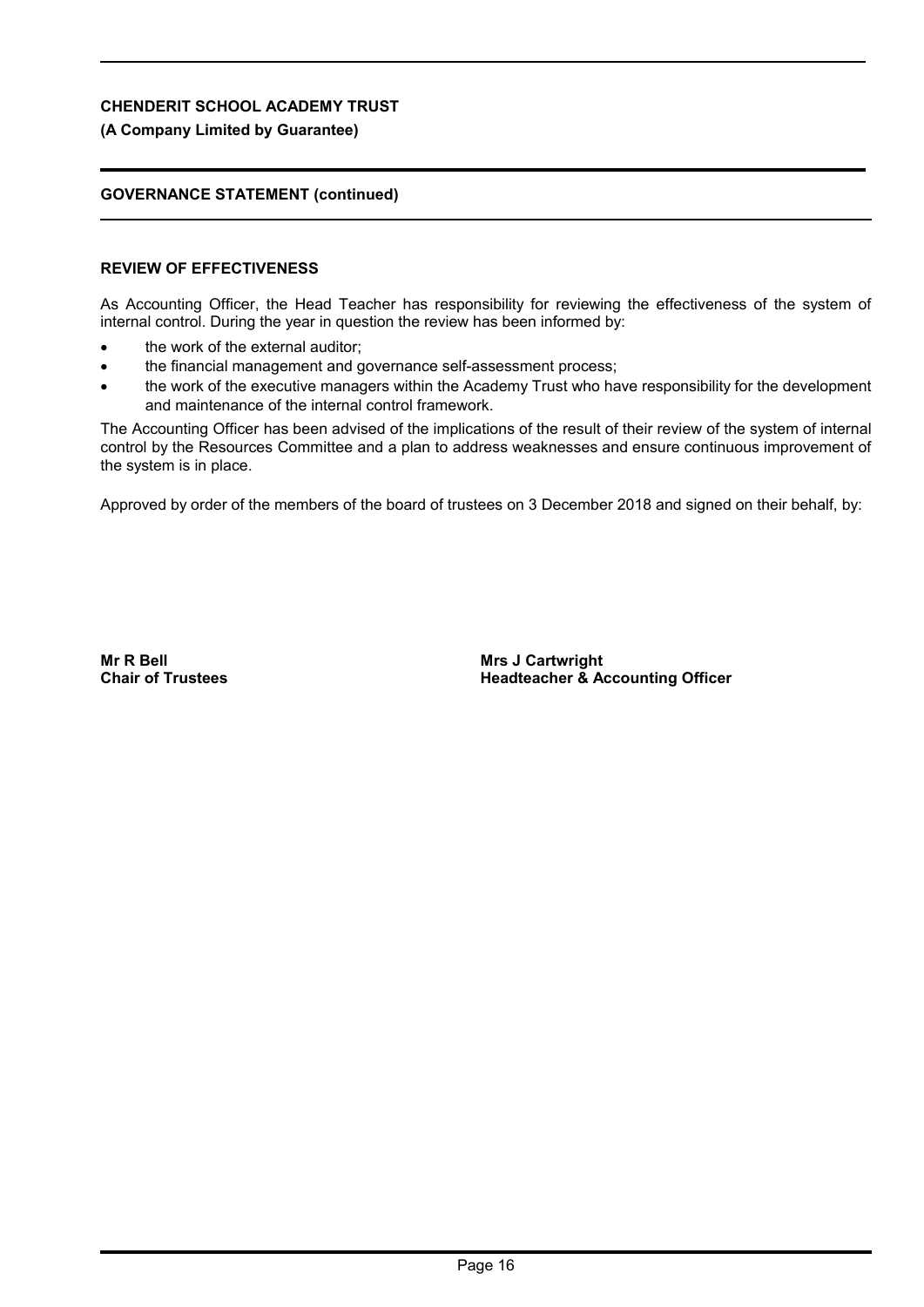## **(A Company Limited by Guarantee)**

## **STATEMENT ON REGULARITY, PROPRIETY AND COMPLIANCE**

As Accounting Officer of Chenderit School Academy Trust I have considered my responsibility to notify the academy trust board of trustees and the Education & Skills Funding Agency (ESFA) of material irregularity, impropriety and non-compliance with terms and conditions of all funding received by the academy trust, under the funding agreement in place between the academy trust and the Secretary of State for Education. As part of my consideration I have had due regard to the requirements of the Academies Financial Handbook 2017.

I confirm that I and the academy trust board of trustees are able to identify any material irregular or improper use of funds by the academy trust, or material non-compliance with the terms and conditions of funding under the academy trust's funding agreement and the Academies Financial Handbook 2017.

I confirm that no instances of material irregularity, impropriety or funding non-compliance have been discovered to date. If any instances are identified after the date of this statement, these will be notified to the board of trustees and ESFA.

**Mrs J Cartwright Headteacher & Accounting Officer**

Date: 3 December 2018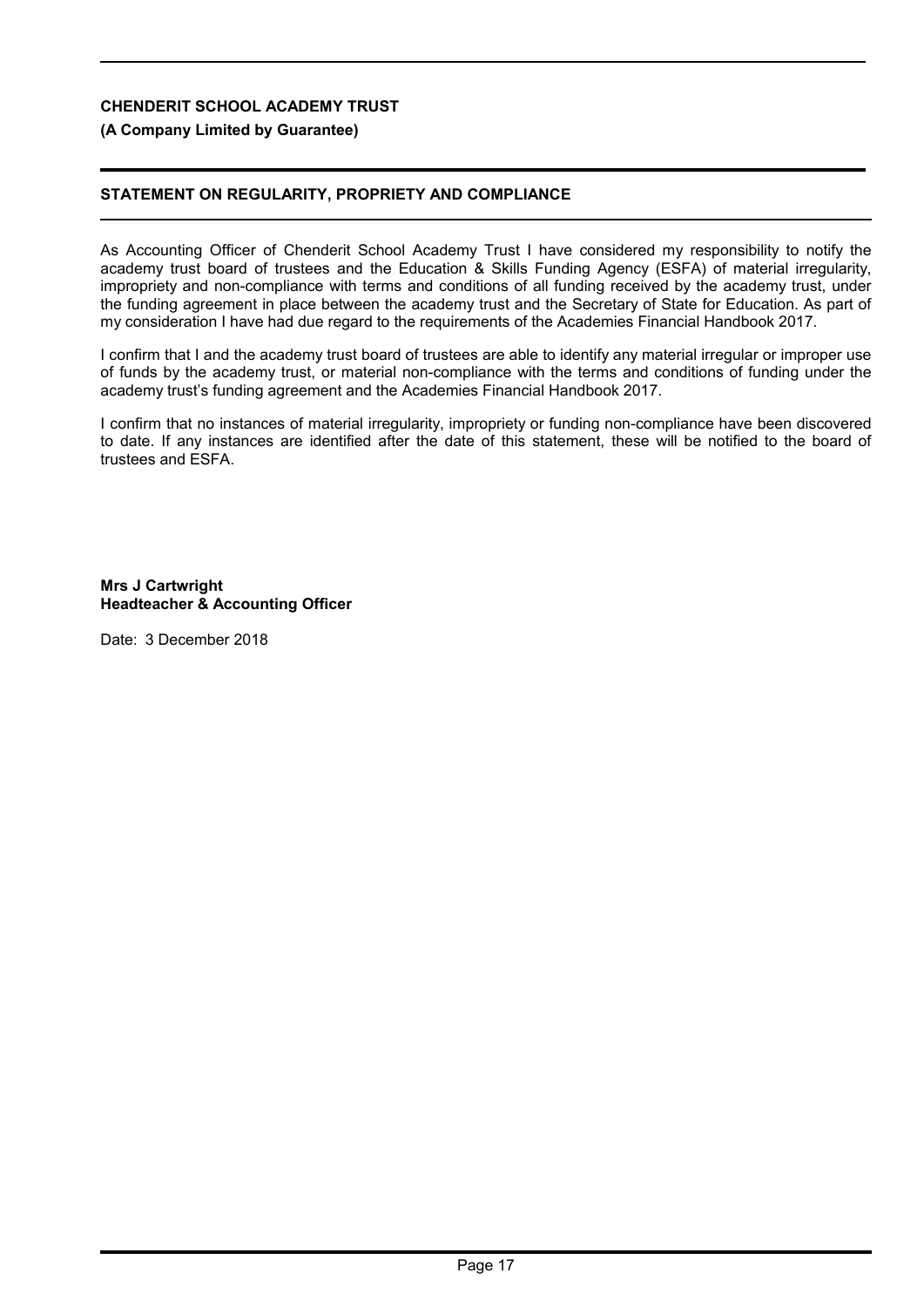### **(A Company Limited by Guarantee)**

#### **STATEMENT OF TRUSTEES' RESPONSIBILITIES FOR THE YEAR ENDED 31 AUGUST 2018**

The Trustees (who are also the directors of the charitable company for the purposes of company law) are responsible for preparing the Trustees' Report and the financial statements in accordance with the Academies Accounts Direction issued by the Education & Skills Funding Agency, United Kingdom Accounting Standards (United Kingdom Generally Accepted Accounting Practice) and applicable law and regulations.

Company law requires the Trustees to prepare financial statements for each financial year. Under company law the Trustees must not approve the financial statements unless they are satisfied that they give a true and fair view of the state of affairs of the charitable company and of its incoming resources and application of resources, including its income and expenditure, for that period. In preparing these financial statements, the Trustees are required to:

- select suitable accounting policies and then apply them consistently;
- observe the methods and principles of the Charities SORP 2015 and the Academies Accounts Direction 2017 to 2018;
- make judgments and accounting estimates that are reasonable and prudent;
- state whether applicable UK Accounting Standards have been followed, subject to any material departures disclosed and explained in the financial statements;
- prepare the financial statements on the going concern basis unless it is inappropriate to presume that the charitable company will continue in business.

The Trustees are responsible for keeping adequate accounting records that are sufficient to show and explain the charitable company's transactions and disclose with reasonable accuracy at any time the financial position of the charitable company and enable them to ensure that the financial statements comply with the Companies Act 2006. They are also responsible for safeguarding the assets of the charitable company and hence for taking reasonable steps for the prevention and detection of fraud and other irregularities.

The Trustees are responsible for ensuring that in its conduct and operation the charitable company applies financial and other controls, which conform with the requirements both of propriety and of good financial management. They are also responsible for ensuring grants received from ESFA/DfE have been applied for the purposes intended.

The Trustees are responsible for the maintenance and integrity of the corporate and financial information included on the charitable company's website. Legislation in the United Kingdom governing the preparation and dissemination of financial statements may differ from legislation in other jurisdictions.

Approved by order of the members of the board of trustees and signed on its behalf by:

**Mr R Bell** Chair of Trustees

**Date: 3 December 2018**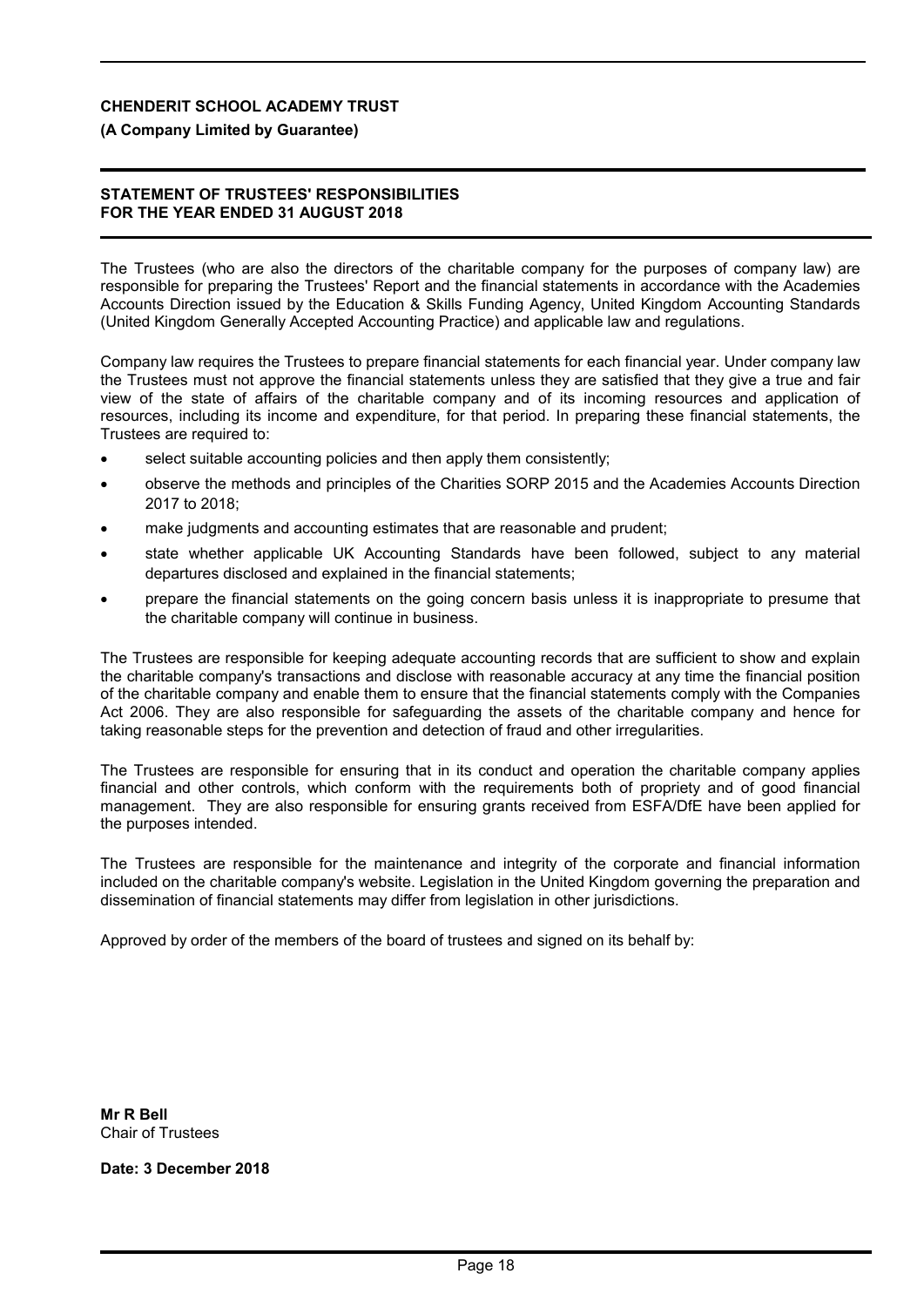## **(A Company Limited by Guarantee)**

## **INDEPENDENT AUDITOR'S REPORT ON THE FINANCIAL STATEMENTS TO THE MEMBERS OF CHENDERIT SCHOOL ACADEMY TRUST**

## **OPINION**

We have audited the financial statements of Chenderit School Academy Trust (the 'Academy Trust') for the year ended 31 August 2018 which comprise the Statement of Financial Activities incorporating Income and Expenditure Account, the Balance Sheet, the Statement of Cash Flows and the related notes, including a summary of significant accounting policies. The financial reporting framework that has been applied in their preparation is applicable law, United Kingdom Accounting Standards (United Kingdom Generally Accepted Accounting Practice), including Financial Reporting Standard 102 'The Financial Reporting Standard applicable in the UK and Republic of Ireland', the Charities SORP 2015 and the Academies Accounts Direction 2017 to 2018 issued by the Education & Skills Funding Agency.

In our opinion the financial statements:

- give a true and fair view of the state of the Academy Trust's affairs as at 31 August 2018 and of its incoming resources and application of resources, including its income and expenditure for the year then ended;
- have been properly prepared in accordance with United Kingdom Generally Accepted Accounting Practice; and
- have been prepared in accordance with the requirements of the Companies Act 2006, the Charities SORP 2015 and the Academies Accounts Direction 2017 to 2018 issued by the Education & Skills Funding Agency.

### **BASIS FOR OPINION**

We conducted our audit in accordance with International Standards on Auditing (UK) (ISAs (UK)) and applicable law. Our responsibilities under those standards are further described in the Auditor's responsibilities for the audit of the financial statements section of our report. We are independent of the Academy Trust in accordance with the ethical requirements that are relevant to our audit of the financial statements in the United Kingdom, including the Financial Reporting Council's Ethical Standard, and we have fulfilled our other ethical responsibilities in accordance with these requirements. We believe that the audit evidence we have obtained is sufficient and appropriate to provide a basis for our opinion.

### **CONCLUSIONS RELATING TO GOING CONCERN**

We have nothing to report in respect of the following matters in relation to which the ISAs (UK) require us to report to you where:

- the Trustees' use of the going concern basis of accounting in the preparation of the financial statements is not appropriate; or
- the Trustees have not disclosed in the financial statements any identified material uncertainties that may cast significant doubt about the Academy Trust ability to continue to adopt the going concern basis of accounting for a period of at least twelve months from the date when the financial statements are authorised for issue.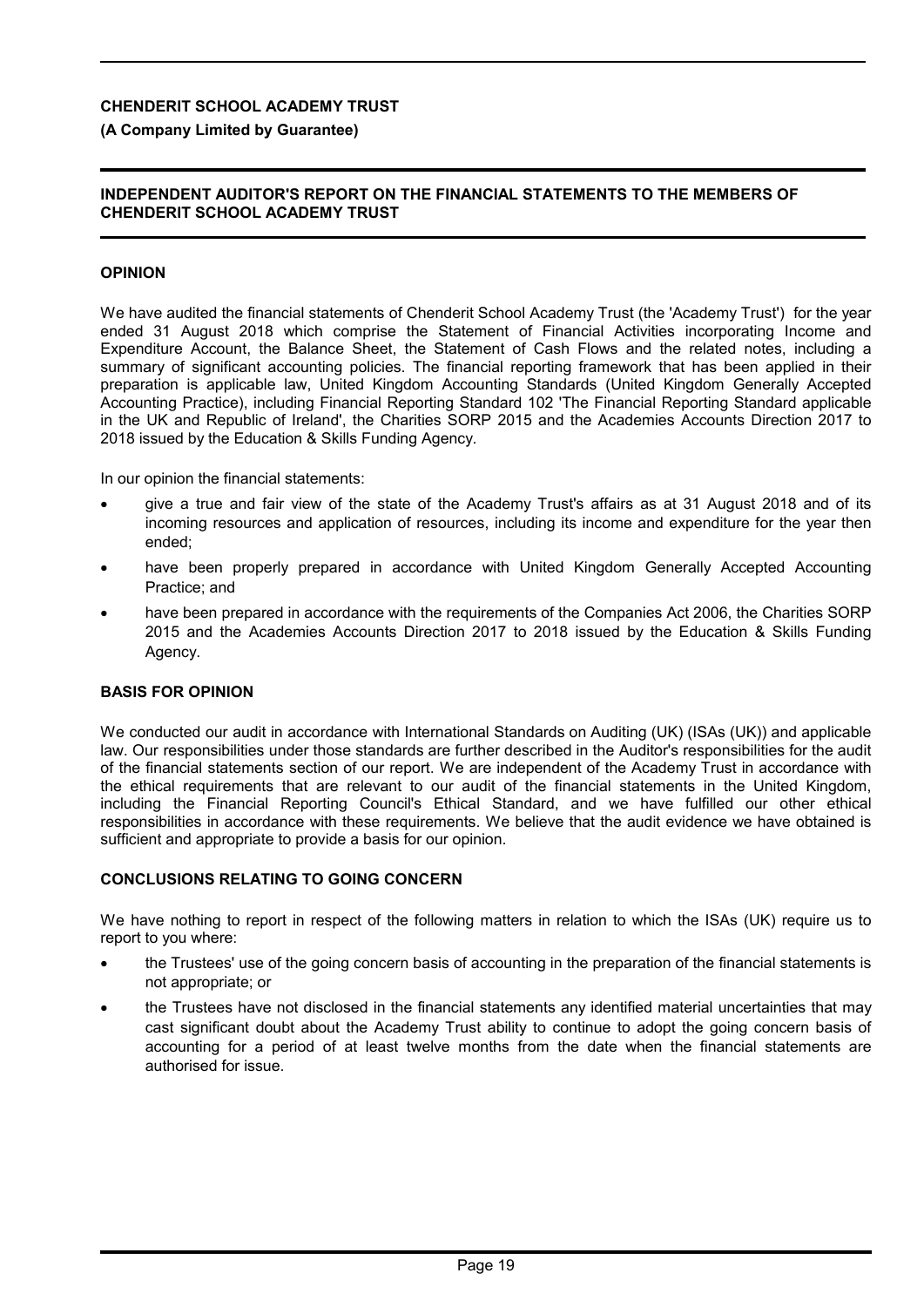### **(A Company Limited by Guarantee)**

### **INDEPENDENT AUDITOR'S REPORT ON THE FINANCIAL STATEMENTS TO THE MEMBERS OF CHENDERIT SCHOOL ACADEMY TRUST**

#### **OTHER INFORMATION**

The Trustees are responsible for the other information. The other information comprises the information included in the Annual Report, other than the financial statements and our Auditor's Report thereon. Our opinion on the financial statements does not cover the other information and, except to the extent otherwise explicitly stated in our report, we do not express any form of assurance conclusion thereon.

In connection with our audit of the financial statements, our responsibility is to read the other information and, in doing so, consider whether the other information is materially inconsistent with the financial statements or our knowledge obtained in the audit or otherwise appears to be materially misstated. If we identify such material inconsistencies or apparent material misstatements, we are required to determine whether there is a material misstatement in the financial statements or a material misstatement of the other information. If, based on the work we have performed, we conclude that there is a material misstatement of this other information, we are required to report that fact.

We have nothing to report in this regard.

### **OPINION ON OTHER MATTERS PRESCRIBED BY THE COMPANIES ACT 2006**

In our opinion, based on the work undertaken in the course of the audit:

- the information given in the Trustees' Report including the Strategic Report for the financial year for which the financial statements are prepared is consistent with the financial statements.
- the Trustees' Report and the Strategic Report have been prepared in accordance with applicable legal requirements.

### **MATTERS ON WHICH WE ARE REQUIRED TO REPORT BY EXCEPTION**

In the light of our knowledge and understanding of the Academy Trust and its environment obtained in the course of the audit, we have not identified material misstatements in the Trustees' Report including the Strategic Report.

We have nothing to report in respect of the following matters in relation to which the Companies Act 2006 requires us to report to you if, in our opinion:

- adequate accounting records have not been kept, or returns adequate for our audit have not been received from branches not visited by us; or
- the financial statements are not in agreement with the accounting records and returns; or
- certain disclosures of Trustees' remuneration specified by law are not made; or
- we have not received all the information and explanations we require for our audit.

### **RESPONSIBILITIES OF TRUSTEES**

As explained more fully in the Statement of Trustees' Responsibilities, the Trustees (who are also the directors of the Academy Trust for the purposes of company law) are responsible for the preparation of the financial statements and for being satisfied that they give a true and fair view, and for such internal control as the Trustees determine is necessary to enable the preparation of financial statements that are free from material misstatement, whether due to fraud or error.

In preparing the financial statements, the Trustees are responsible for assessing the Academy Trust's ability to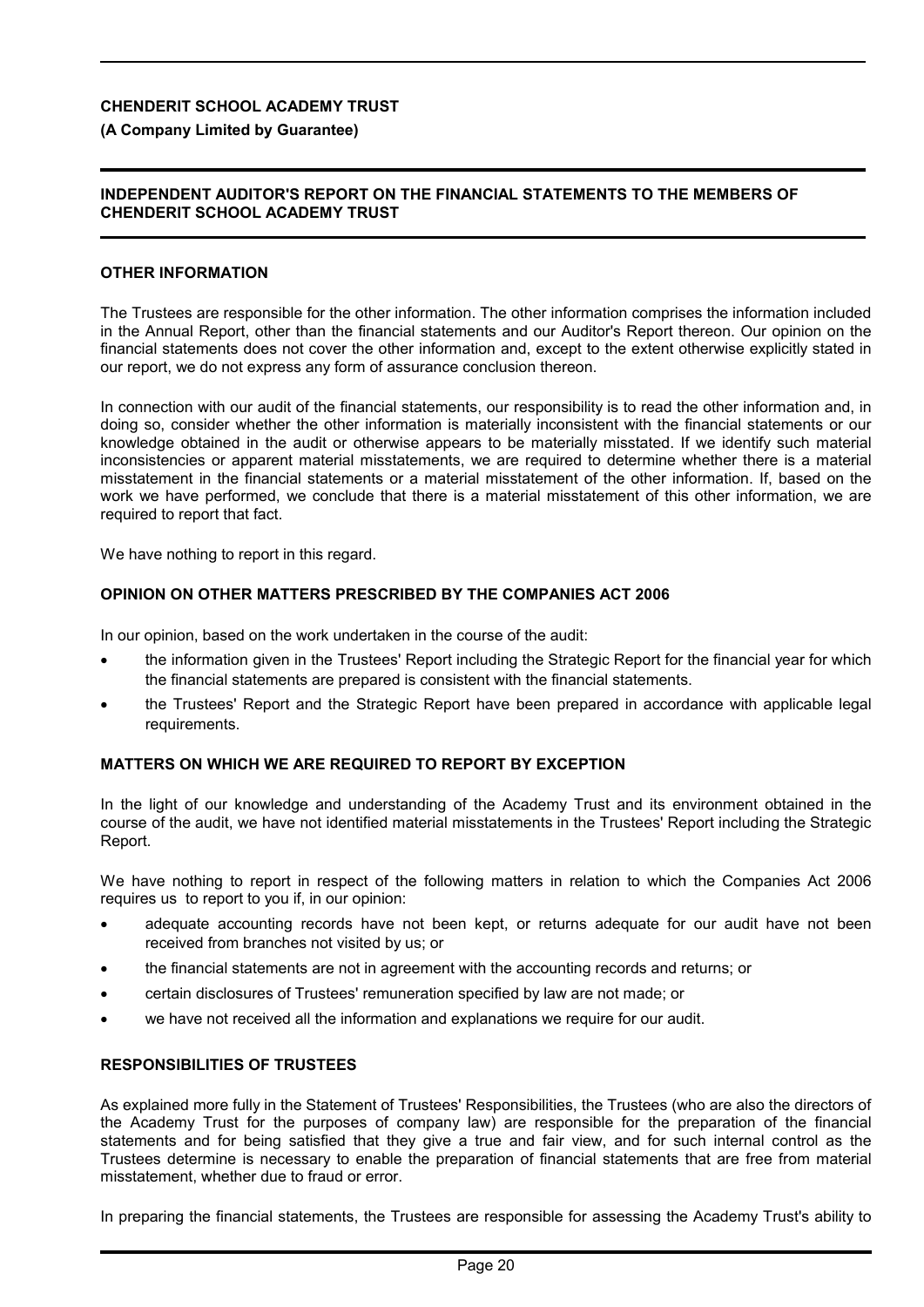#### **(A Company Limited by Guarantee)**

### **INDEPENDENT AUDITOR'S REPORT ON THE FINANCIAL STATEMENTS TO THE MEMBERS OF CHENDERIT SCHOOL ACADEMY TRUST**

continue as a going concern, disclosing, as applicable, matters related to going concern and using the going concern basis of accounting unless the Trustees either intend to liquidate the Academy Trust or to cease operations, or have no realistic alternative but to do so.

### **AUDITOR'S RESPONSIBILITIES FOR THE AUDIT OF THE FINANCIAL STATEMENTS**

Our objectives are to obtain reasonable assurance about whether the financial statements as a whole are free from material misstatement, whether due to fraud or error, and to issue an Auditor's Report that includes our opinion. Reasonable assurance is a high level of assurance, but is not a guarantee that an audit conducted in accordance with ISAs (UK) will always detect a material misstatement when it exists. Misstatements can arise from fraud or error and are considered material if, individually or in the aggregate, they could reasonably be expected to influence the economic decisions of users taken on the basis of these financial statements.

A further description of our responsibilities for the audit of the financial statements is located on the Financial Reporting Council's website at: www.frc.org.uk/auditorsresponsibilities. This description forms part of our Auditor's Report.

#### **USE OF OUR REPORT**

This report is made solely to the Academy Trust's members, as a body, in accordance with Chapter 3 of Part 16 of the Companies Act 2006. Our audit work has been undertaken so that we might state to the Academy Trust's members those matters we are required to state to them in an Auditor's Report and for no other purpose. To the fullest extent permitted by law, we do not accept or assume responsibility to anyone other than the Academy Trust and its members, as a body, for our audit work, for this report, or for the opinions we have formed.

Elaine Olson-Williams FCCA (Senior Statutory Auditor)

for and on behalf of

#### **MHA MacIntyre Hudson**

Chartered Accountants Statutory Auditors

Peterbridge House The Lakes **Northampton** NN4 7HB Date: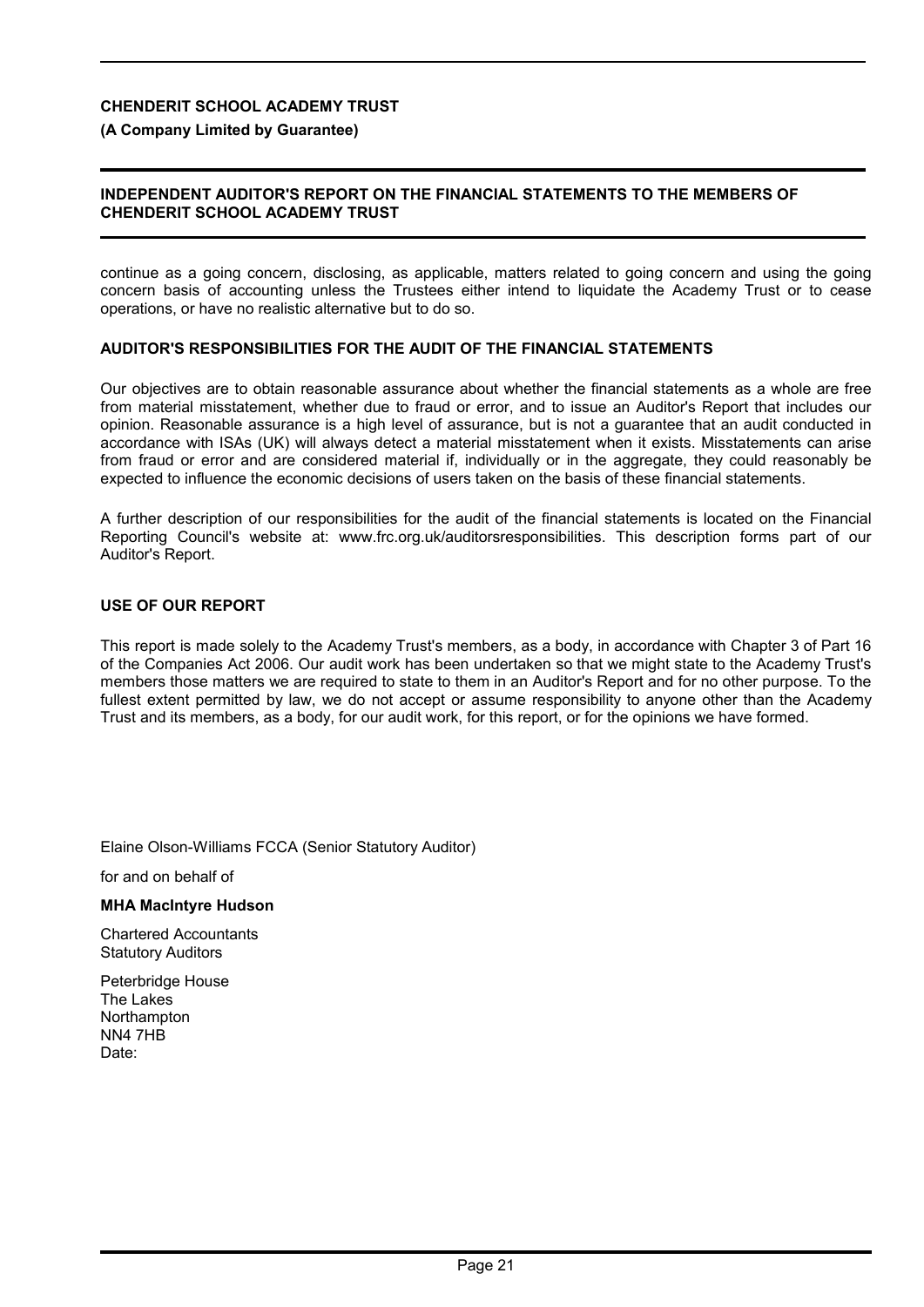**(A Company Limited by Guarantee)**

## **INDEPENDENT REPORTING ACCOUNTANT'S ASSURANCE REPORT ON REGULARITY TO CHENDERIT SCHOOL ACADEMY TRUST AND THE EDUCATION & SKILLS FUNDING AGENCY**

In accordance with the terms of our engagement letter dated 1 October 2017 and further to the requirements of the Education & Skills Funding Agency (ESFA) as included in the Academies Accounts Direction 2017 to 2018, we have carried out an engagement to obtain limited assurance about whether the expenditure disbursed and income received by Chenderit School Academy Trust during the year 1 September 2017 to 31 August 2018 have been applied to the purposes identified by Parliament and the financial transactions conform to the authorities which govern them.

This report is made solely to Chenderit School Academy Trust and the ESFA in accordance with the terms of our engagement letter. Our work has been undertaken so that we might state to Chenderit School Academy Trust and the ESFA those matters we are required to state in a report and for no other purpose. To the fullest extent permitted by law, we do not accept or assume responsibility to anyone other than Chenderit School Academy Trust and the ESFA, for our work, for this report, or for the conclusion we have formed.

#### **RESPECTIVE RESPONSIBILITIES OF CHENDERIT SCHOOL ACADEMY TRUST'S ACCOUNTING OFFICER AND THE REPORTING ACCOUNTANT**

The Accounting Officer is responsible, under the requirements of Chenderit School Academy Trust's funding agreement with the Secretary of State for Education dated 1 February 2012, and the Academies Financial Handbook extant from 1 September 2017, for ensuring that expenditure disbursed and income received is applied for the purposes intended by Parliament and the financial transactions conform to the authorities which govern them.

Our responsibilities for this engagement are established in the United Kingdom by our profession's ethical guidance and are to obtain limited assurance and report in accordance with our engagement letter and the requirements of the Academies Accounts Direction 2017 to 2018. We report to you whether anything has come to our attention in carrying out our work which suggests that in all material respects, expenditure disbursed and income received during the year 1 September 2017 to 31 August 2018 have not been applied to purposes intended by Parliament or that the financial transactions do not conform to the authorities which govern them.

## **APPROACH**

We conducted our engagement in accordance with the Academies Accounts Direction 2017 to 2018 issued by the ESFA. We performed a limited assurance engagement as defined in our engagement letter.

The objective of a limited assurance engagement is to perform such procedures as to obtain information and explanations in order to provide us with sufficient appropriate evidence to express a negative conclusion on regularity.

A limited assurance engagement is more limited in scope than a reasonable assurance engagement and consequently does not enable us to obtain assurance that we would become aware of all significant matters that might be identified in a reasonable assurance engagement. Accordingly, we do not express a positive opinion.

Our engagement includes examination, on a test basis, of evidence relevant to the regularity and propriety of the Academy Trust's income and expenditure.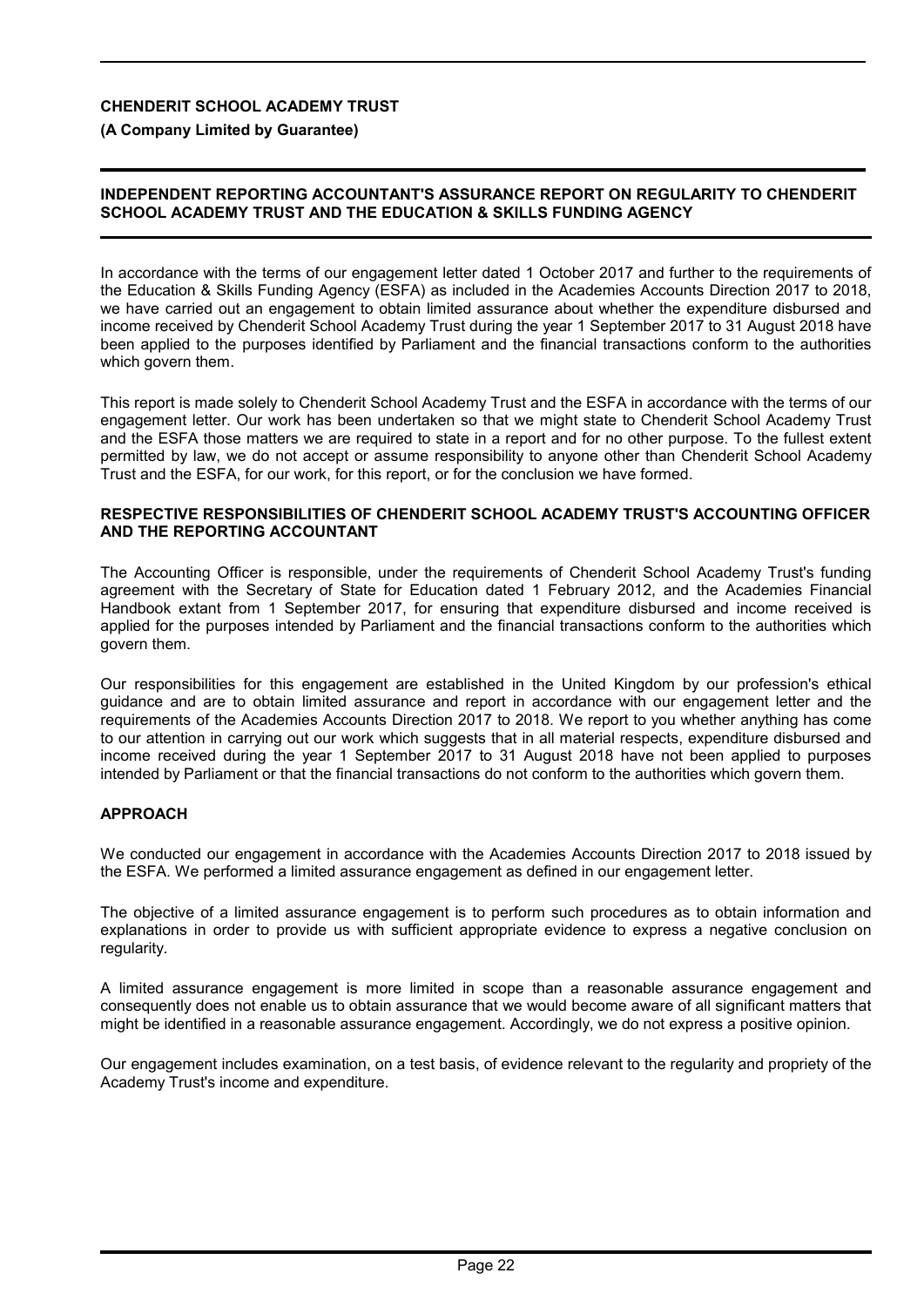## **(A Company Limited by Guarantee)**

### **INDEPENDENT REPORTING ACCOUNTANT'S ASSURANCE REPORT ON REGULARITY TO CHENDERIT SCHOOL ACADEMY TRUST AND THE EDUCATION & SKILLS FUNDING AGENCY (continued)**

The work undertaken to draw to our conclusion includes:

- Reviewing the minutes of meetings of the Governing Body and other evidence made available to us, relevant to our consideration of regularity.
- A review of the objectives and activities of the academy, with reference to the income streams and other information available to us as auditors of the academy.
- Testing a sample of payroll payments to staff.
- Testing of a sample of payments to suppliers and other third parties.
- Testing a sample of grants received and other income streams.
- Evaluating the internal control procedures and reporting lines, and testing as appropriate.
- Making appropriate enquiries of the Accounting Officer.

#### **CONCLUSION**

In the course of our work, nothing has come to our attention which suggests that in all material respects the expenditure disbursed and income received during the year 1 September 2017 to 31 August 2018 have not been applied to purposes intended by Parliament and the financial transactions do not conform to the authorities which govern them.

#### **MHA MacIntyre Hudson**

Chartered Accountants

Peterbridge House The Lakes **Northampton** NN4 7HB

Date: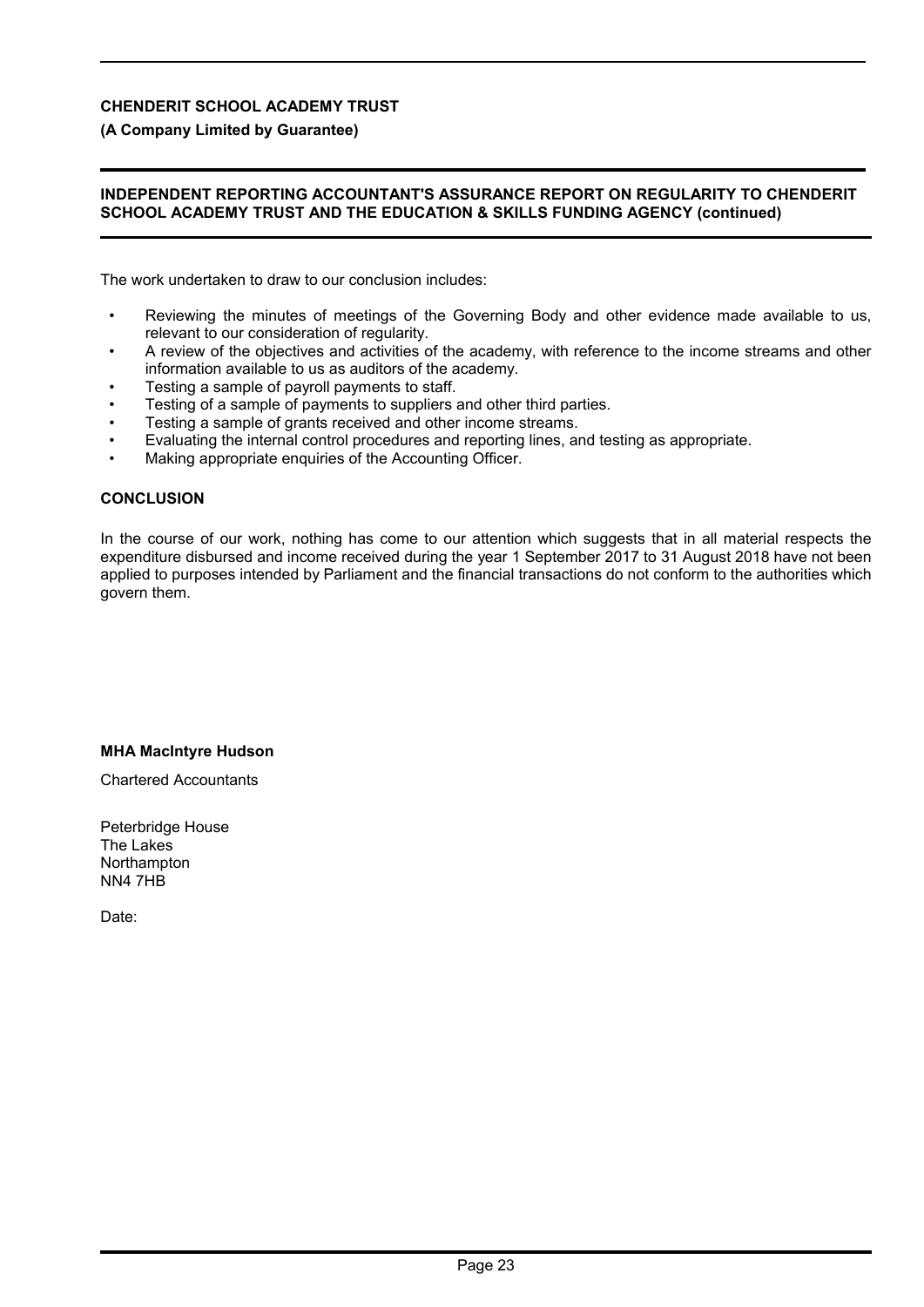## **(A Company Limited by Guarantee)**

### **STATEMENT OF FINANCIAL ACTIVITIES INCORPORATING INCOME AND EXPENDITURE ACCOUNT FOR THE YEAR ENDED 31 AUGUST 2018**

|                                                                                                   | <b>Note</b> | <b>Unrestricted</b><br>funds<br>2018<br>£ | <b>Restricted</b><br>funds<br>2018<br>£ | <b>Restricted</b><br>fixed asset<br>funds<br>2018<br>£ | Total<br>funds<br>2018<br>£  | Total<br>funds<br>2017<br>£  |
|---------------------------------------------------------------------------------------------------|-------------|-------------------------------------------|-----------------------------------------|--------------------------------------------------------|------------------------------|------------------------------|
| <b>INCOME FROM:</b>                                                                               |             |                                           |                                         |                                                        |                              |                              |
| Donations and capital grants<br>Charitable activities:<br>Funding for the academy                 | 2<br>3      | 8,117                                     | 2,250                                   | 826,195                                                | 836,562                      | 32,108                       |
| trust's educational operations<br>Other trading activities<br>Investments                         | 4<br>5      | 61,592<br>2,723                           | 5,339,353                               |                                                        | 5,339,353<br>61,592<br>2,723 | 5,382,841<br>92,861<br>1,440 |
| <b>TOTAL INCOME</b>                                                                               |             | 72,432                                    | 5,341,603                               | 826,195                                                | 6,240,230                    | 5,509,250                    |
| <b>EXPENDITURE ON:</b>                                                                            |             |                                           |                                         |                                                        |                              |                              |
| Raising funds<br>Charitable activities:<br>Academy trust educational                              |             | 36,505                                    |                                         |                                                        | 36,505                       | 90,157                       |
| operations                                                                                        |             | 5,242                                     | 5,084,151                               | 404,901                                                | 5,494,294                    | 5,533,063                    |
| <b>TOTAL EXPENDITURE</b>                                                                          | 6           | 41,747                                    | 5,084,151                               | 404,901                                                | 5,530,799                    | 5,623,220                    |
| <b>NET INCOME /</b><br>(EXPENDITURE) BEFORE<br><b>TRANSFERS</b><br><b>Transfers between Funds</b> | 17          | 30,685<br>(188, 999)                      | 257,452<br>(149, 938)                   | 421,294<br>338,937                                     | 709,431                      | (113, 970)                   |
| <b>NET INCOME /</b><br>(EXPENDITURE) BEFORE<br><b>OTHER RECOGNISED</b><br><b>GAINS AND LOSSES</b> |             | (158, 314)                                | 107,514                                 | 760,231                                                | 709,431                      | (113, 970)                   |
| Actuarial gains on defined<br>benefit pension schemes                                             | 23          |                                           | 278,000                                 |                                                        | 278,000                      | 725,000                      |
| <b>NET MOVEMENT IN FUNDS</b>                                                                      |             | (158, 314)                                | 385,514                                 | 760,231                                                | 987,431                      | 611,030                      |
| <b>RECONCILIATION OF FUNDS:</b><br>Total funds brought forward                                    | 17          | 227,992                                   | (32, 547)                               | 9,541,215                                              | 9,736,660                    | 9,125,630                    |
| <b>TOTAL FUNDS CARRIED</b><br><b>FORWARD</b>                                                      |             | 69,678                                    | 352,967                                 | 10,301,446                                             | 10,724,091                   | 9,736,660                    |
|                                                                                                   |             |                                           |                                         |                                                        |                              |                              |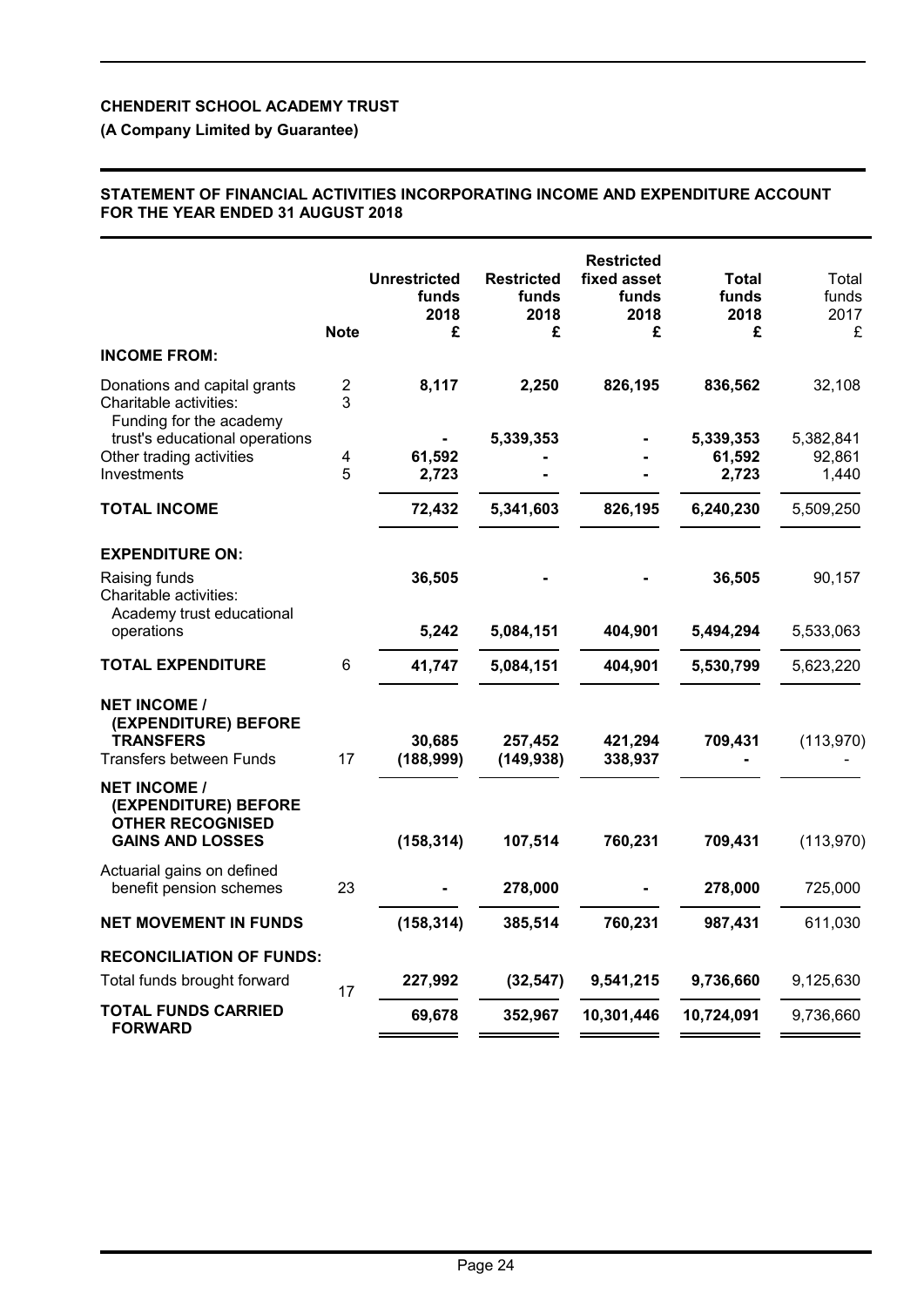## **(A Company Limited by Guarantee) REGISTERED NUMBER: 07900254**

## **BALANCE SHEET AS AT 31 AUGUST 2018**

|                                                                   | <b>Note</b> | £          | 2018<br>£  | £          | 2017<br>£  |
|-------------------------------------------------------------------|-------------|------------|------------|------------|------------|
| <b>FIXED ASSETS</b>                                               |             |            |            |            |            |
| Tangible assets                                                   | 12          |            | 9,056,233  |            | 9,138,913  |
| <b>CURRENT ASSETS</b>                                             |             |            |            |            |            |
| <b>Stocks</b>                                                     | 13          | 5,613      |            | 6,791      |            |
| <b>Debtors</b>                                                    | 14          | 579,582    |            | 206,316    |            |
| Cash at bank and in hand                                          | 20          | 1,831,997  |            | 1,377,126  |            |
|                                                                   |             | 2,417,192  |            | 1,590,233  |            |
| <b>CREDITORS: amounts falling due within</b><br>one year          | 15          | (196, 334) |            | (287, 901) |            |
| <b>NET CURRENT ASSETS</b>                                         |             |            | 2,220,858  |            | 1,302,332  |
| TOTAL ASSETS LESS CURRENT LIABILITIES                             |             |            | 11,277,091 |            | 10,441,245 |
| <b>CREDITORS: amounts falling due after</b><br>more than one year | 16          |            |            |            | (4, 585)   |
| <b>NET ASSETS EXCLUDING PENSION</b><br><b>SCHEME LIABILITIES</b>  |             |            | 11,277,091 |            | 10,436,660 |
| Defined benefit pension scheme liability                          | 23          |            | (553,000)  |            | (700,000)  |
| <b>NET ASSETS INCLUDING PENSION</b><br><b>SCHEME LIABILITIES</b>  |             |            | 10,724,091 |            | 9,736,660  |
| <b>FUNDS OF THE ACADEMY</b>                                       |             |            |            |            |            |
| Restricted funds:                                                 |             |            |            |            |            |
| Restricted income funds                                           | 17          | 905,967    |            | 667,453    |            |
| Restricted fixed asset funds                                      | 17          | 10,301,446 |            | 9,541,215  |            |
| Restricted funds excluding pension liability                      |             | 11,207,413 |            | 10,208,668 |            |
| Pension reserve                                                   | 17          | (553,000)  |            | (700,000)  |            |
| <b>Total restricted funds</b>                                     |             |            | 10,654,413 |            | 9,508,668  |
| Unrestricted income funds                                         | 17          |            | 69,678     |            | 227,992    |
| <b>TOTAL FUNDS</b>                                                |             |            | 10,724,091 |            | 9,736,660  |

The financial statements on pages 24 to 49 were approved by the Trustees, and authorised for issue, on 3 December 2018 and are signed on their behalf, by:

**Mr R Bell** Chair of Trustees

**Mrs J Cartwright** Headteacher & Accounting Officer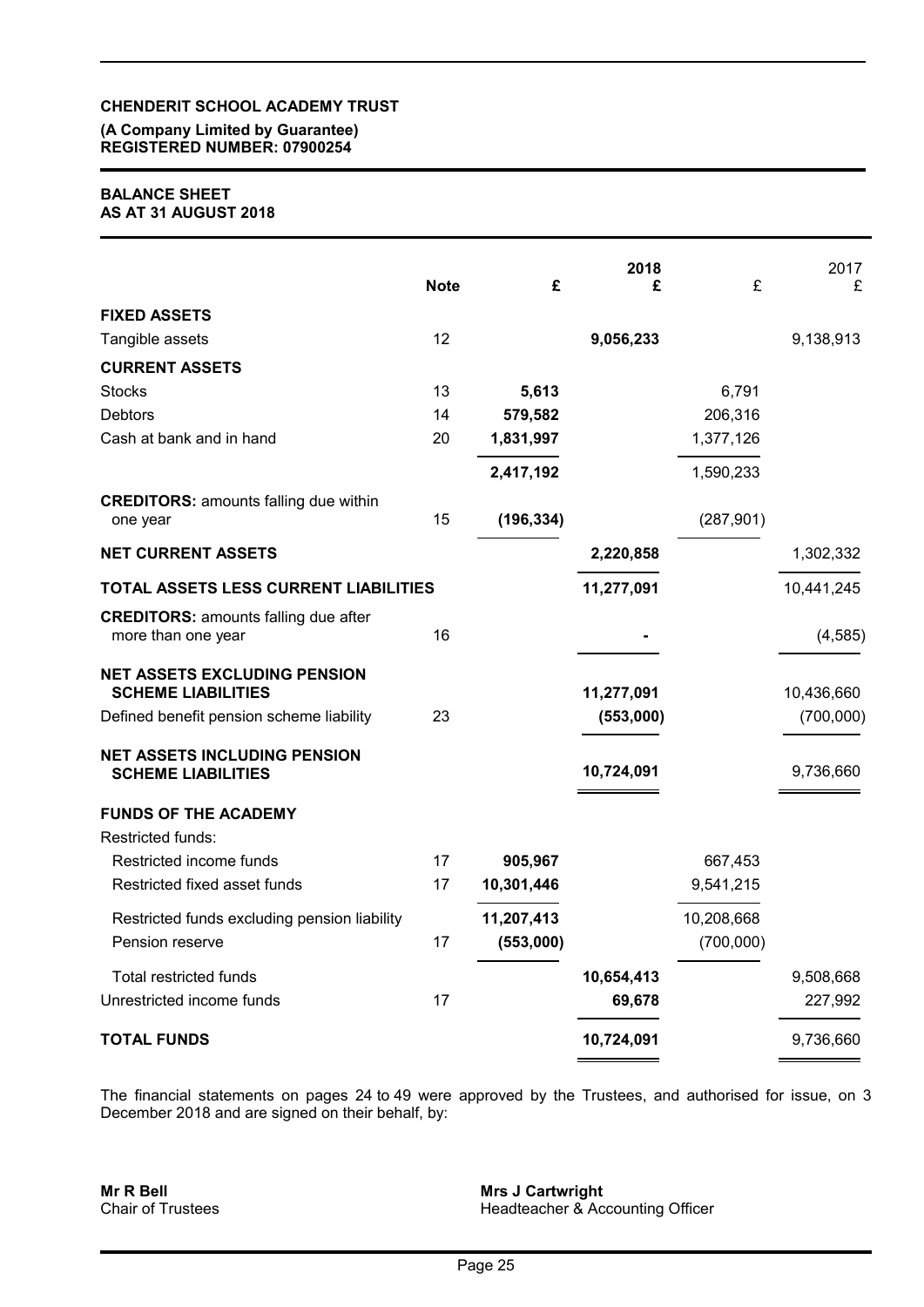## **(A Company Limited by Guarantee)**

### **STATEMENT OF CASH FLOWS FOR THE YEAR ENDED 31 AUGUST 2018**

|                                                                                                                                                               | <b>Note</b> | 2018<br>£                      | 2017<br>£                     |
|---------------------------------------------------------------------------------------------------------------------------------------------------------------|-------------|--------------------------------|-------------------------------|
| Cash flows from operating activities                                                                                                                          |             |                                |                               |
| Net cash (used in)/provided by operating activities                                                                                                           | 19          | (66, 436)                      | 246,533                       |
| Cash flows from investing activities:<br>Dividends, interest and rents from investments<br>Purchase of tangible fixed assets<br>Capital grants from DfE Group |             | 2,723<br>(298, 398)<br>826,195 | 1,440<br>(169, 285)<br>23,468 |
| Net cash provided by/(used in) investing activities                                                                                                           |             | 530,520                        | (144, 377)                    |
| <b>Cash flows from financing activities:</b><br>Repayments of borrowings                                                                                      |             | (9,213)                        | (9,212)                       |
| Net cash used in financing activities                                                                                                                         |             | (9, 213)                       | (9,212)                       |
| Change in cash and cash equivalents in the year<br>Cash and cash equivalents brought forward                                                                  |             | 454,871<br>1,377,126           | 92,944<br>1,284,182           |
| Cash and cash equivalents carried forward                                                                                                                     | 20          | 1,831,997                      | 1,377,126                     |
|                                                                                                                                                               |             |                                |                               |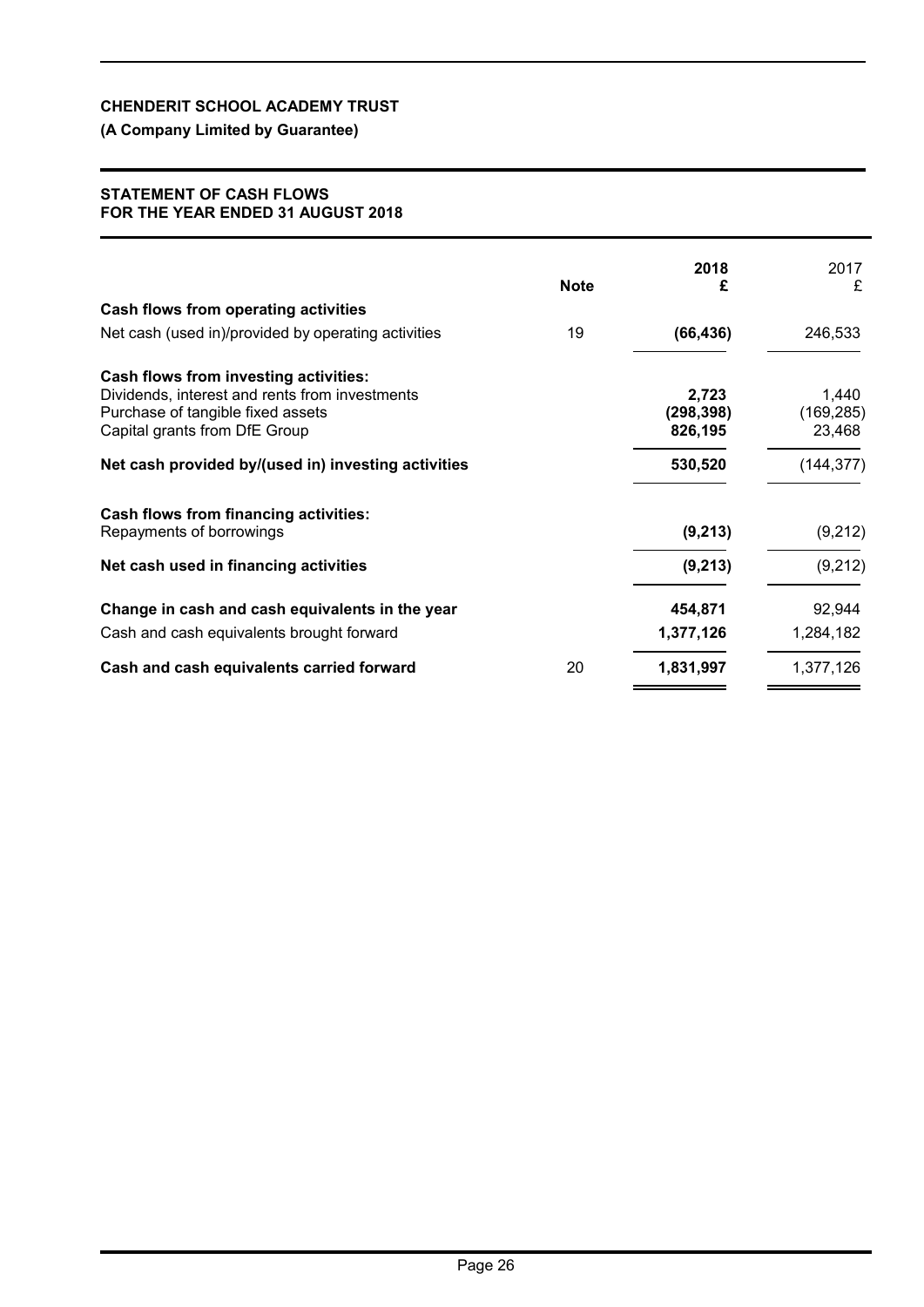### **(A Company Limited by Guarantee)**

#### **NOTES TO THE FINANCIAL STATEMENTS FOR THE YEAR ENDED 31 AUGUST 2018**

#### **1. ACCOUNTING POLICIES**

A summary of the principal accounting policies adopted (which have been applied consistently, except where noted), judgments and key sources of estimation uncertainty, is set out below.

#### **1.1 Basis of preparation of financial statements**

The financial statements of the academy trust, which is a public benefit entity under FRS 102, have been prepared under the historical cost convention in accordance with the Financial Reporting Standard Applicable in the UK and Republic of Ireland (FRS 102), the Accounting and Reporting by Charities: Statement of Recommended Practice applicable to charities preparing their accounts in accordance with the Financial Reporting Standard applicable in the UK and Republic of Ireland (FRS 102) (Charities SORP (FRS 102)), the Academies Accounts Direction 2017 to 2018 issued by ESFA, the Charities Act 2011 and the Companies Act 2006.

Chenderit School Academy Trust constitutes a public benefit entity as defined by FRS 102.

#### **1.2 Going concern**

The Trustees assess whether the use of going concern is appropriate, i.e. whether there are any material uncertainties related to events or conditions that may cast significant doubt on the ability of the Academy Trust to continue as a going concern. The Trustees make this assessment in respect of a period of at least one year from the date of authorisation for issue of the financial statements and have concluded that the academy trust has adequate resources to continue in operational existence for the foreseeable future and there are no material uncertainties about the academy trust's ability to continue as a going concern, thus they continue to adopt the going concern basis of accounting in preparing the financial statements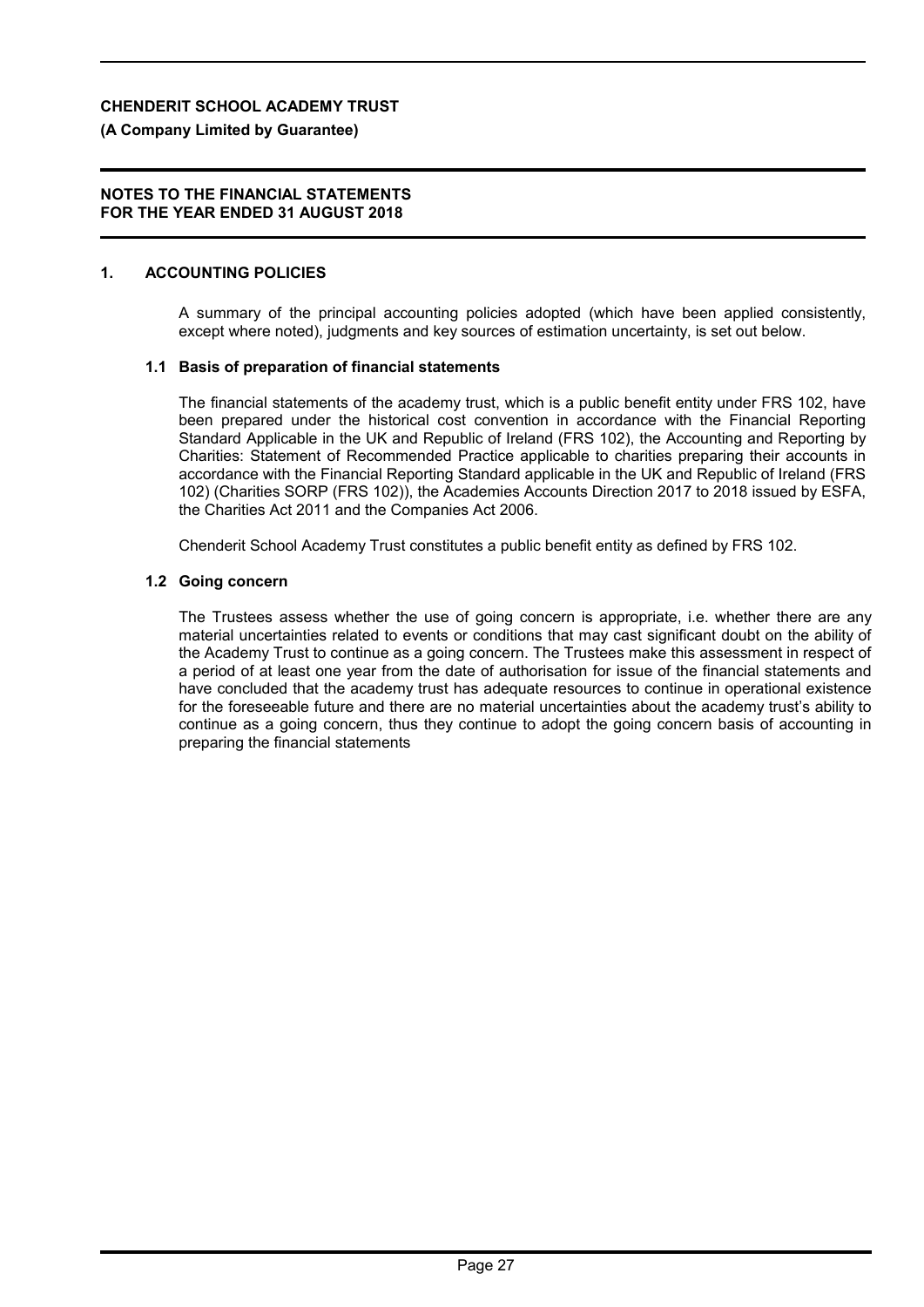**(A Company Limited by Guarantee)**

## **NOTES TO THE FINANCIAL STATEMENTS FOR THE YEAR ENDED 31 AUGUST 2018**

## **1. ACCOUNTING POLICIES (continued)**

## **1.3 Income**

All income is recognised once the Academy Trust has entitlement to the income, it is probable that the income will be received and the amount of income receivable can be measured reliably.

#### **Grants**

Grants are included in the Statement of Financial Activities incorporating Income and Expenditure Account on a receivable basis. The balance of income received for specific purposes but not expended during the period is shown in the relevant funds on the Balance Sheet. Where income is received in advance of entitlement of receipt, its recognition is deferred and included in creditors as deferred income. Where entitlement occurs before income is received, the income is accrued.

General Annual Grant is recognised in full in the Statement of Financial Activities incorporating Income and Expenditure Account in the year for which it is receivable and any abatement in respect of the period is deducted from income and recognised as a liability.

Capital grants are recognised when there is entitlement and are not deferred over the life of the asset on which they are expended. Unspent amounts of capital grant are reflected in the balance in the restricted fixed asset fund.

### **Donated goods, facilities and services**

Goods donated for resale are included at fair value, being the expected proceeds from sale less the expected costs of sale. If it is practical to assess the fair value at receipt, it is recognised in stock and 'Income from other trading activities'. Upon sale, the value of the stock is charged against 'Income from other trading activities' and the proceeds are recognised as 'Income from other trading activities'. Where it is impractical to fair value the items due to the volume of low value items they are not recognised in the financial statements until they are sold. This income is recognised within 'Income from other trading activities'.

#### **Sponsorship income**

Sponsorship income provided to the Academy Trust which amounts to a donation is recognised in the Statement of Financial Activities incorporating Income and Expenditure Account in the period in which it is receivable, where receipt is probable and it is measurable.

#### **Donated goods, facilities and services**

Where the donated good is a fixed asset it is measured at fair value, unless it is impractical to measure this reliably, in which case the cost of the item to the donor should be used. The gain is recognised as income from donations and a corresponding amount is included in the appropriate fixed asset category and depreciated over the useful economic life in accordance with the academy trust's accounting policies.

Donations are recognised on a receivable basis where receipt is probable and the amount can be reliably measured.

#### **Other income**

Other income, including the hire of facilities, is recognised in the period in which it is receivable and to the extent the goods have been provided or on completion of the service.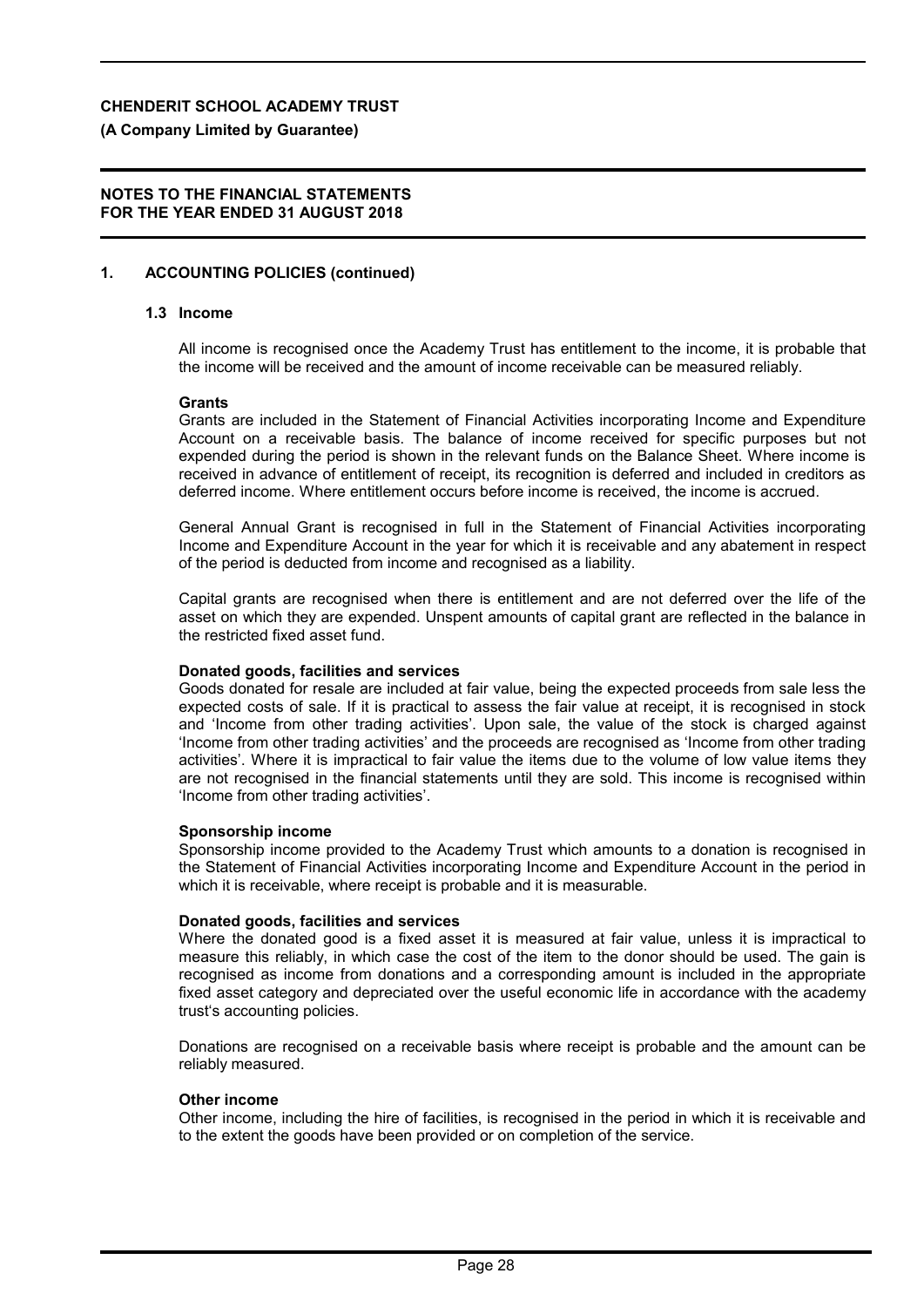### **(A Company Limited by Guarantee)**

#### **NOTES TO THE FINANCIAL STATEMENTS FOR THE YEAR ENDED 31 AUGUST 2018**

### **1. ACCOUNTING POLICIES (continued)**

#### **1.4 Expenditure**

Expenditure is recognised once there is a legal or constructive obligation to transfer economic benefit to a third party, it is probable that a transfer of economic benefits will be required in settlement and the amount of the obligation can be measured reliably. Expenditure is classified by activity. The costs of each activity are made up of the total of direct costs and shared costs, including support costs involved in undertaking each activity. Direct costs attributable to a single activity are allocated directly to that activity. Shared costs which contribute to more than one activity and support costs which are not attributable to a single activity are apportioned between those activities on a basis consistent with the use of resources. Central staff costs are allocated on the basis of time spent, and depreciation charges allocated on the portion of the asset's use.

#### **Expenditure on Raising Funds**

This includes all expenditure incurred by the Academy Trust to raise funds for its charitable purposes and includes costs of all fundraising activities events and non-charitable trading.

#### **Charitable Activities**

These are costs incurred on the Academy Trust's educational operations, including support costs and those costs relating to the governance of the Academy Trust appointed to charitable activities.

All expenditure is inclusive of irrecoverable VAT.

#### **1.5 Tangible fixed assets and depreciation**

All assets costing more than £1,000 are capitalised and are carried at cost, net of depreciation and any provision for impairment.

Where tangible fixed assets have been acquired with the aid of specific grants, either from the government or from the private sector, they are included in the Balance Sheet at cost and depreciated over their expected useful economic life. Where there are specific conditions attached to the funding requiring the continued use of the asset, the related grants are credited to a restricted fixed asset fund in the Statement of Financial Activities incorporating Income and Expenditure Account and carried forward in the Balance Sheet. Depreciation on the relevant assets is charged directly to the restricted fixed asset fund in the Statement of Financial Activities incorporating Income and Expenditure Account. Where tangible fixed assets have been acquired with unrestricted funds, depreciation on such assets is charged to the unrestricted fund.

Depreciation is provided on all tangible fixed assets other than freehold land, at rates calculated to write off the cost of these assets, less their estimated residual value, over their expected useful lives on the following bases:

| Long Term Leasehold Property | $\sim$        | 2% straight line or expected useful economic life if |
|------------------------------|---------------|------------------------------------------------------|
|                              |               | lower                                                |
| Long Term Leasehold Land     | $\sim 100$    | 0.8% straight line                                   |
| Plant and equipment          | $\sim$ $\sim$ | 10% - 33.3% straight line                            |

A review for impairment of a fixed asset is carried out if events or changes in circumstances indicate that the carrying value of any fixed asset may not be recoverable. Shortfalls between the carrying value of fixed assets and their recoverable amounts are recognised as impairments. Impairment losses are recognised in the Statement of Financial Activities incorporating Income and Expenditure Account.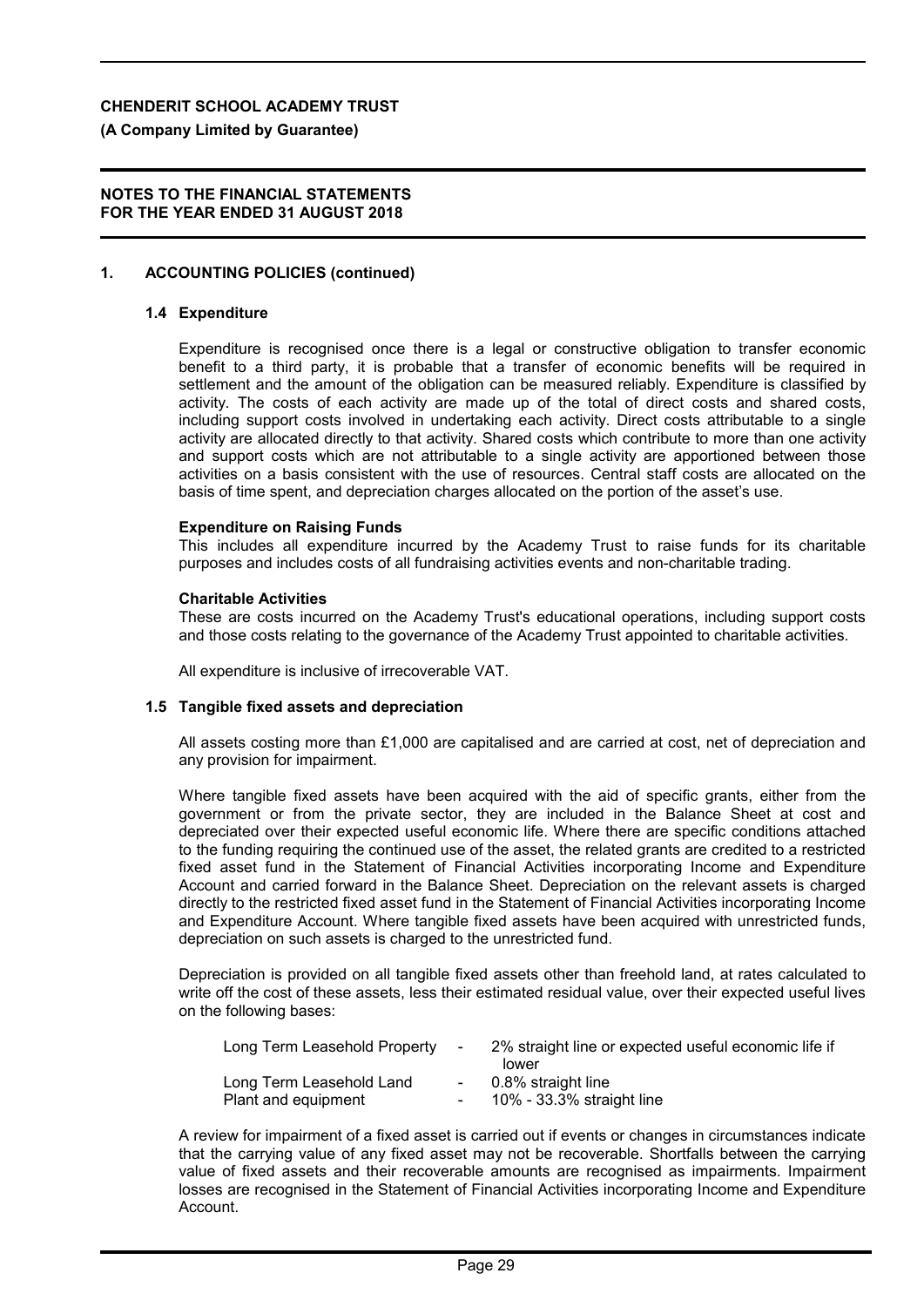#### **(A Company Limited by Guarantee)**

### **NOTES TO THE FINANCIAL STATEMENTS FOR THE YEAR ENDED 31 AUGUST 2018**

### **1. ACCOUNTING POLICIES (continued)**

#### **1.6 Liabilities**

Liabilities are recognised when there is an obligation at the Balance Sheet date as a result of a past event, it is probable that a transfer of economic benefit will be required in settlement, and the amount of the settlement can be estimated reliably. Liabilities are recognised at the amount that the Academy Trust anticipates it will pay to settle the debt or the amount it has received as advanced payments for the goods or services it must provide.

#### **1.7 Provisions**

Provisions are recognised when the academy trust has an obligation at the reporting date as a result of a past event which it is probable will result in the transfer of economic benefits and the obligation can be estimated reliably.

Provisions are measured at the best estimate of the amounts required to settle the obligation. Where the effect of the time value of money is material, the provision is based on the present value of those amounts, discounted at the pre-tax discount rate that reflects the risks specific to the liability. The unwinding of the discount is recognised within interest payable and similar charges.

#### **1.8 Operating leases**

Rentals under operating leases are charged to the Statement of Financial Activities incorporating Income and Expenditure Account on a straight line basis over the lease term.

#### **1.9 Stocks**

Stocks are valued at the lower of cost and net realisable value after making due allowance for obsolete and slow-moving stocks. Cost includes all direct costs and an appropriate proportion of fixed and variable overheads.

#### **1.10 Taxation**

The Academy Trust is considered to pass the tests set out in Paragraph 1 Schedule 6 of the Finance Act 2010 and therefore it meets the definition of a charitable company for UK corporation tax purposes. Accordingly, the Academy Trust is potentially exempt from taxation in respect of income or capital gains received within categories covered by Chapter 3 Part 11 of the Corporation Tax Act 2010 or Section 256 of the Taxation of Chargeable Gains Act 1992, to the extent that such income or gains are applied exclusively to charitable purposes.

#### **1.11 Debtors**

Trade and other debtors are recognised at the settlement amount after any trade discount offered. Prepayments are valued at the amount prepaid net of any trade discounts due.

### **1.12 Cash at Bank and in hand**

Cash at bank and in hand includes cash and short term highly liquid investments with a short maturity of three months or less from the date of acquisition or opening of the deposit or similar account.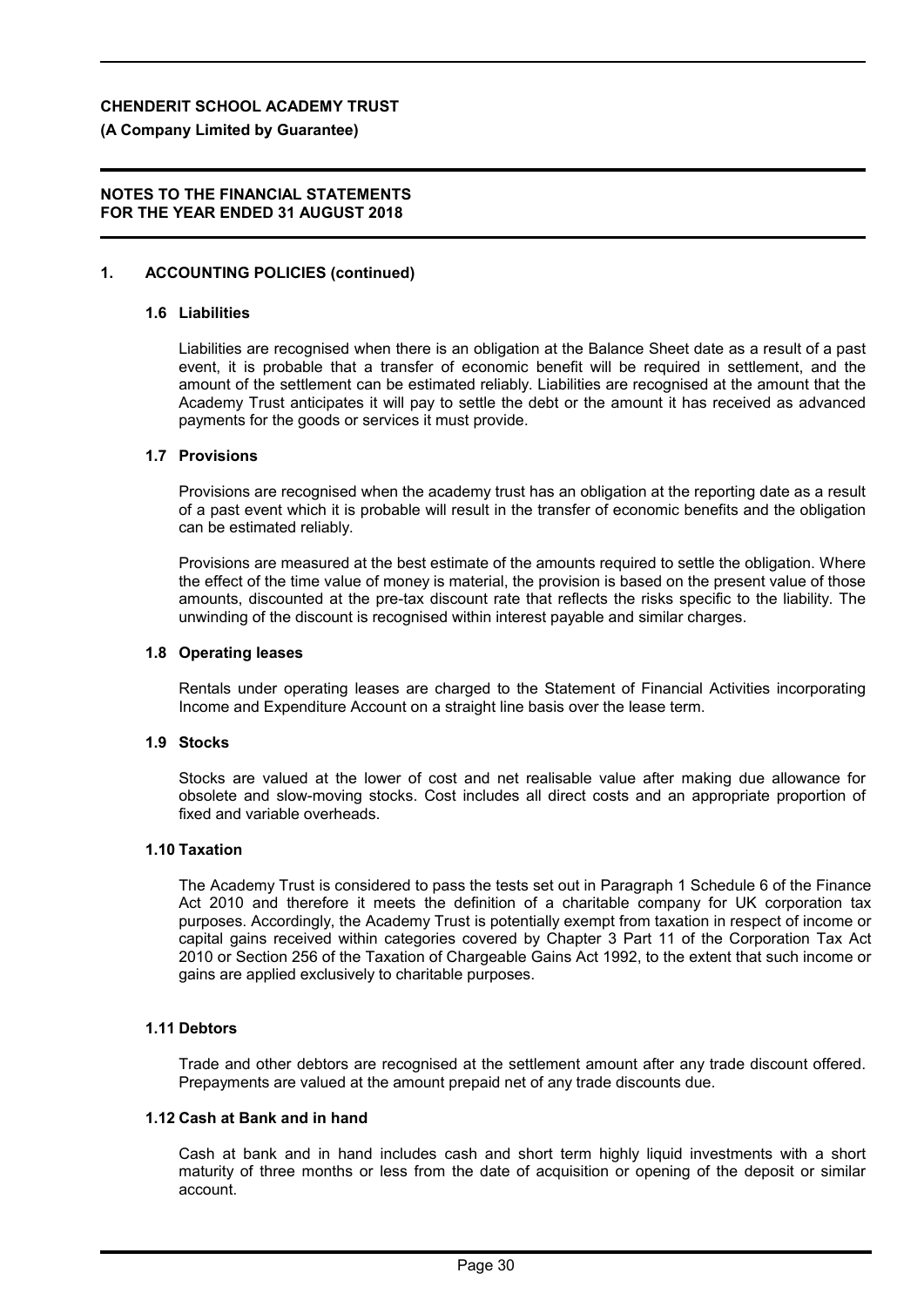#### **(A Company Limited by Guarantee)**

#### **NOTES TO THE FINANCIAL STATEMENTS FOR THE YEAR ENDED 31 AUGUST 2018**

### **1. ACCOUNTING POLICIES (continued)**

#### **1.13 Financial instruments**

The Academy Trust only holds basic financial instruments as defined in FRS 102. The financial assets and financial liabilities of the Academy Trust and their measurement basis are as follows:

*Financial assets* - trade and other debtors are basic financial instruments and are debt instruments measured at amortised cost as detailed in note 14. Prepayments are not financial instruments. Amounts due to the Academy Trust's wholly owned subsidiary are held at face value less any impairment.

*Cash at bank* - is classified as a basic financial instrument and is measured at face value.

*Financial liabilities* - trade creditors, accruals and other creditors are financial instruments, and are measured at amortised costs as detailed in notes 15 and 16. Taxation and social security are not included in the financial instruments disclosure definition. Deferred income is not deemed to be a financial liability, as the cash settlement has already taken place and there is an obligation to deliver services rather than cash or another financial instrument. Amounts due to the Academy Trust's wholly owned subsidiary are held at face value less any impairment.

#### **1.14 Pensions**

Retirement benefits to employees of the academy trust are provided by the Teachers' Pension Scheme ("TPS") and the Local Governments Pension Scheme ("LGPS"). These are defined benefit schemes.

The TPS is an unfunded scheme and contributions are calculated so as to spread the cost of pensions over employees' working lives with the Academy Trust in such a way that the pension cost is a substantially level percentage of current and future pensionable payroll. The contributions are determined by the Government Actuary on the basis of quadrennial valuations using a prospective unit credit method. As stated in note 23, the TPS is a multi-employer scheme and there is insufficient information available to use defined benefit accounting. The TPS is therefore treated as a defined contribution scheme for accounting purposes and the contributions recognised in the period to which they relate.

The LGPS is a funded scheme and the assets are held separately from those of the academy trust in separate trustee administered funds. Pension scheme assets are measured at fair value and liabilities are measured on an actuarial basis using the projected unit credit method and discounted at a rate equivalent to the current rate of return on a high quality corporate bond of equivalent term and currency to the liabilities. The actuarial valuations are obtained at least triennially and are updated at each Balance Sheet date. The amounts charged to operating surplus are the current service costs and the costs of scheme introductions, benefit changes, settlements and curtailments. They are included as part of staff costs as incurred. Net interest on the net defined benefit liability/asset is also recognised in the Statement of Financial Activities incorporating Income and Expenditure Account and comprises the interest cost on the defined benefit obligation and interest income on the scheme assets, calculated by multiplying the fair value of the scheme assets at the beginning of the period by the rate used to discount the benefit obligations. The difference between the interest income on the scheme assets and the actual return on the scheme assets is recognised in other recognised gains and losses.

Actuarial gains and losses are recognised immediately in other recognised gains and losses.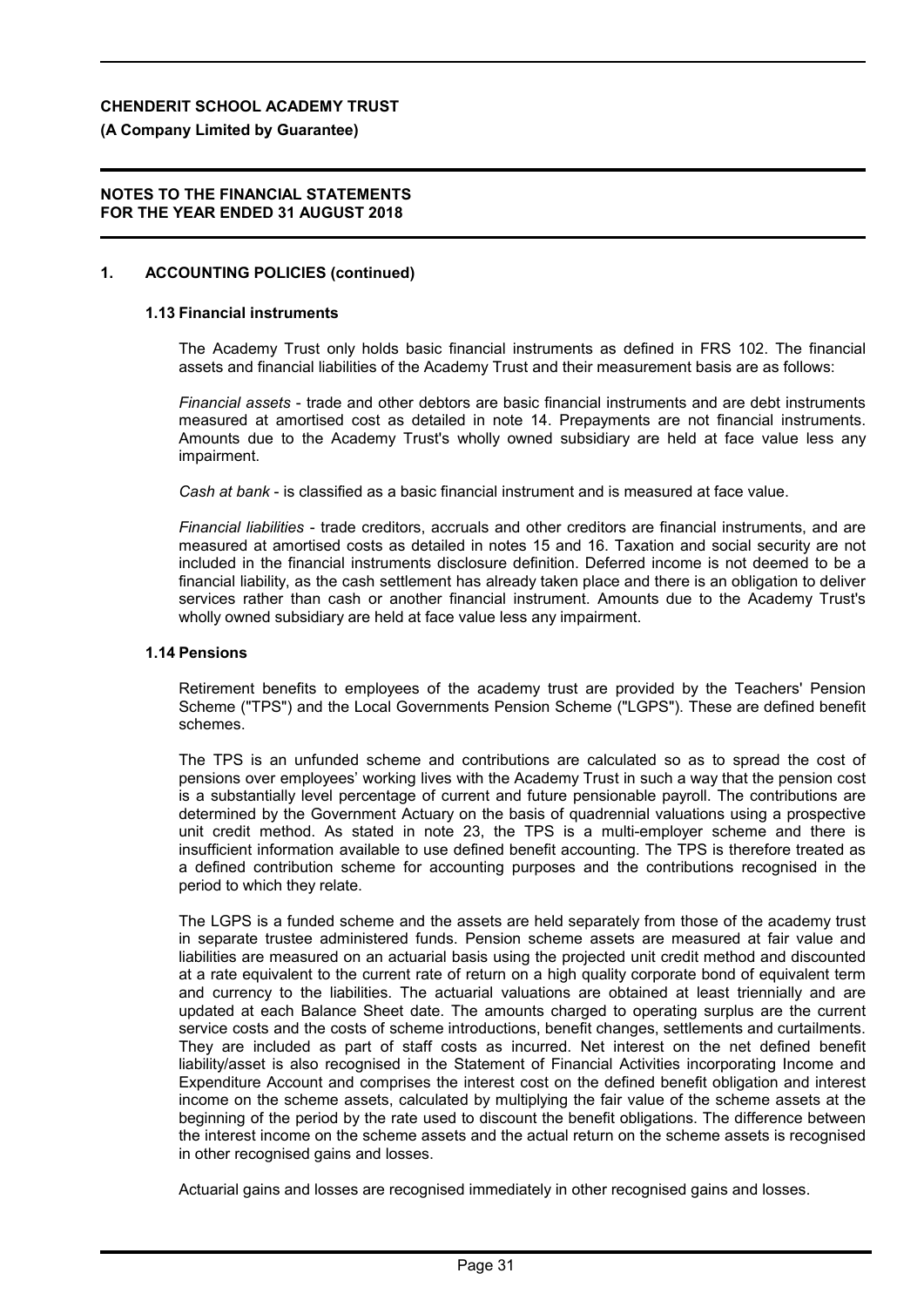## **(A Company Limited by Guarantee)**

## **NOTES TO THE FINANCIAL STATEMENTS FOR THE YEAR ENDED 31 AUGUST 2018**

## **1. ACCOUNTING POLICIES (continued)**

## **1.15 Fund accounting**

Unrestricted income funds represent those resources which may be used towards meeting any of the charitable objects of the Academy Trust at the discretion of the Trustees.

Restricted fixed asset funds are resources which are to be applied to specific capital purposes imposed by funders where the asset acquired or created is held for a specific purpose.

Restricted general funds comprise all other restricted funds received with restrictions imposed by the funder/donor and include grants from the Department for Education Group.

## **1.16 Critical accounting estimates and areas of judgment**

Estimates and judgments are continually evaluated and are based on historical experience and other factors, including expectations of future events that are believed to be reasonable under the circumstances.

Critical accounting estimates and assumptions:

The Academy Trust makes estimates and assumptions concerning the future. The resulting accounting estimates and assumptions will, by definition, seldom equal the related actual results. The estimates and assumptions that have a significant risk of causing a material adjustment to the carrying amounts of assets and liabilities within the next financial year are discussed below.

The present value of the Local Government Pension Scheme defined benefit liability depends on a number of factors that are determined on an actuarial basis using a variety of assumptions. The assumptions used in determining the net cost (income) for pensions include the discount rate. Any changes in these assumptions, which are disclosed in note 23, will impact the carrying amount of the pension liability. Furthermore a roll forward approach which projects results from the latest full actuarial valuation performed at 31 March 2016 has been used by the actuary in valuing the pensions liability at 31 August 2018. Any differences between the figures derived from the roll forward approach and a full actuarial valuation would impact on the carrying amount of the pension liability.

## **2. INCOME FROM DONATIONS AND CAPITAL GRANTS**

|                                    | <b>Unrestricted</b><br>funds<br>2018<br>£ | <b>Restricted</b><br>funds<br>2018<br>£ | <b>Restricted</b><br>fixed asset<br>funds<br>2018<br>£ | <b>Total</b><br>funds<br>2018<br>£ | Total<br>funds<br>2017<br>£ |
|------------------------------------|-------------------------------------------|-----------------------------------------|--------------------------------------------------------|------------------------------------|-----------------------------|
| Donations<br><b>Capital Grants</b> | 8,117<br>۰                                | 2,250                                   | 826,195                                                | 10,367<br>826,195                  | 8,640<br>23,468             |
|                                    | 8,117                                     | 2,250                                   | 826,195                                                | 836,562                            | 32,108                      |
| Total 2017                         | 8,640                                     |                                         | 23,468                                                 | 32,108                             |                             |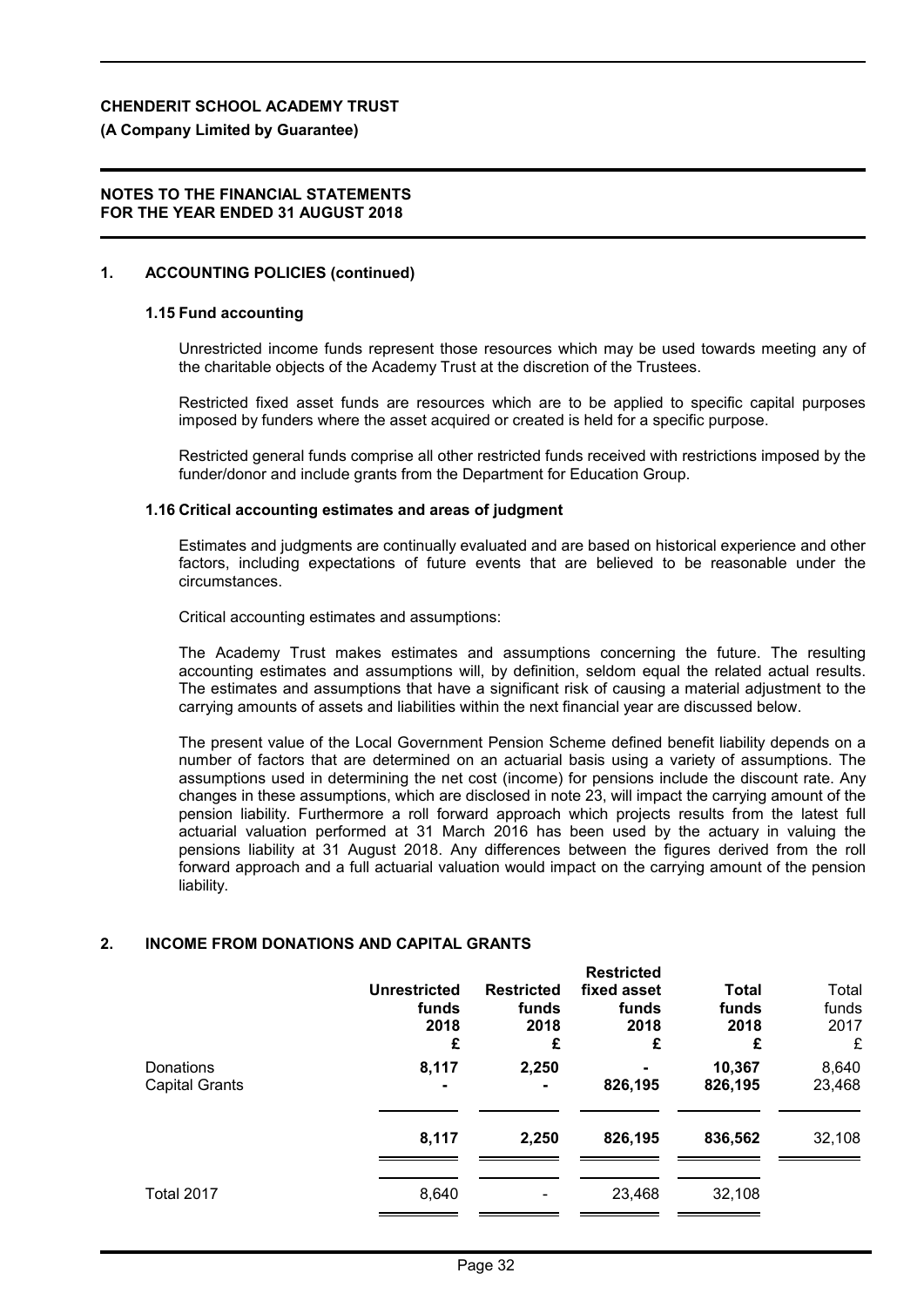## **(A Company Limited by Guarantee)**

## **NOTES TO THE FINANCIAL STATEMENTS FOR THE YEAR ENDED 31 AUGUST 2018**

## **3. FUNDING FOR ACADEMY'S EDUCATIONAL OPERATIONS**

|                            | <b>Unrestricted</b><br>funds<br>2018<br>£ | <b>Restricted</b><br>funds<br>2018<br>£ | <b>Total</b><br>funds<br>2018<br>£ | Total<br>funds<br>2017<br>£ |
|----------------------------|-------------------------------------------|-----------------------------------------|------------------------------------|-----------------------------|
| <b>DfE/ESFA grants</b>     |                                           |                                         |                                    |                             |
| General Annual Grant (GAG) |                                           | 4,985,438                               | 4,985,438                          | 5,046,167                   |
| Other DfE/ESFA grants      |                                           | 35,268                                  | 35,268                             | 34,782                      |
| Pupil premium              |                                           | 115,595                                 | 115,595                            | 115,125                     |
|                            |                                           | 5,136,301                               | 5,136,301                          | 5,196,074                   |
| Other government grants    |                                           |                                         |                                    |                             |
| Local authority grants     |                                           | 61,483                                  | 61,483                             | 54,766                      |
|                            |                                           | 61,483                                  | 61,483                             | 54,766                      |
| <b>Other funding</b>       |                                           |                                         |                                    |                             |
| Trip income                |                                           | 141,569                                 | 141,569                            | 132,001                     |
|                            |                                           | 141,569                                 | 141,569                            | 132,001                     |
|                            |                                           | 5,339,353                               | 5,339,353                          | 5,382,841                   |
|                            |                                           |                                         |                                    |                             |
| <b>Total 2017</b>          |                                           | 5,382,841                               | 5,382,841                          |                             |

## **4. OTHER TRADING ACTIVITIES**

|                                  | <b>Unrestricted</b> | <b>Restricted</b> | <b>Total</b> | Total  |
|----------------------------------|---------------------|-------------------|--------------|--------|
|                                  | funds               | funds             | funds        | funds  |
|                                  | 2018                | 2018              | 2018         | 2017   |
|                                  | £                   | £                 | £            | £      |
| Rental income/hire of facilities | 8,830               | $\blacksquare$    | 8,830        | 6,938  |
| School uniform                   | 1,003               |                   | 1,003        | 561    |
| Other income                     | 51,759              | -                 | 51,759       | 85,362 |
|                                  | 61,592              |                   | 61,592       | 92,861 |
| Total 2017                       | 92,861              |                   | 92,861       |        |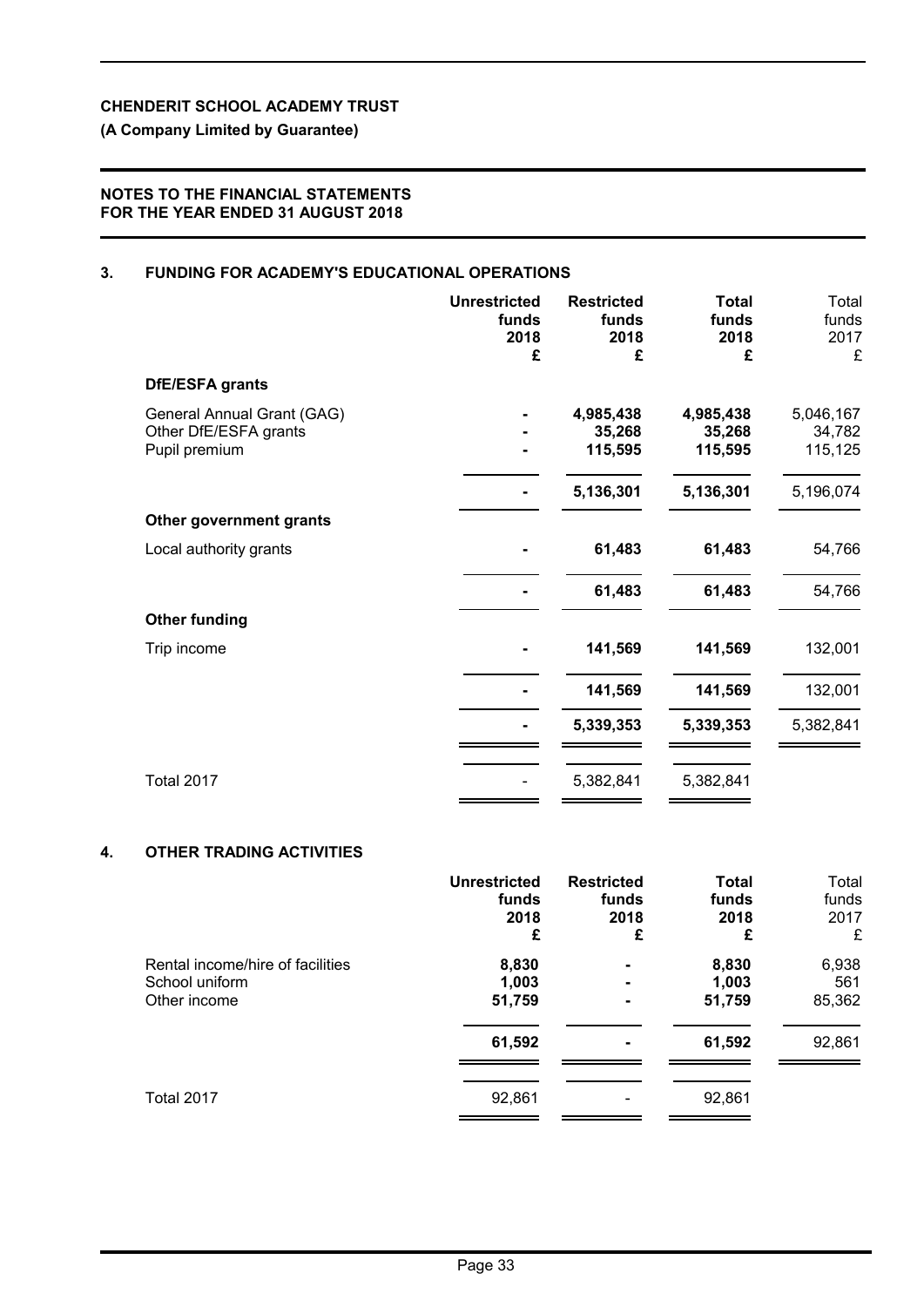## **(A Company Limited by Guarantee)**

## **NOTES TO THE FINANCIAL STATEMENTS FOR THE YEAR ENDED 31 AUGUST 2018**

## **5. INVESTMENT INCOME**

|                   | <b>Unrestricted</b><br>funds<br>2018<br>£ | <b>Restricted</b><br>funds<br>2018<br>£ | <b>Total</b><br>funds<br>2018<br>£ | Total<br>funds<br>2017<br>£ |
|-------------------|-------------------------------------------|-----------------------------------------|------------------------------------|-----------------------------|
| Interest received | 2,723                                     | $\blacksquare$                          | 2,723                              | 1,440                       |
| Total 2017        | 1,440                                     | $\overline{\phantom{0}}$                | 1,440                              |                             |

## **6. EXPENDITURE**

| <b>Staff costs</b><br>2018<br>£ | <b>Premises</b><br>2018<br>£ | <b>Other costs</b><br>2018<br>£ | Total<br>2018<br>£     | Total<br>2017<br>£     |
|---------------------------------|------------------------------|---------------------------------|------------------------|------------------------|
|                                 |                              | 1,029                           | 1,029                  | 5,126                  |
| 2,000                           |                              | 33,476                          | 35,476                 | 85,031                 |
| 3,784,111<br>498.132            | 682,111                      | 346,296<br>183.644              | 4,130,407<br>1,363,887 | 4,204,712<br>1,328,351 |
| 4,284,243                       | 682.111                      | 564.445                         | 5,530,799              | 5,623,220              |
| 4,348,901                       | 641,591                      | 632,728                         | 5,623,220              |                        |
|                                 |                              |                                 |                        |                        |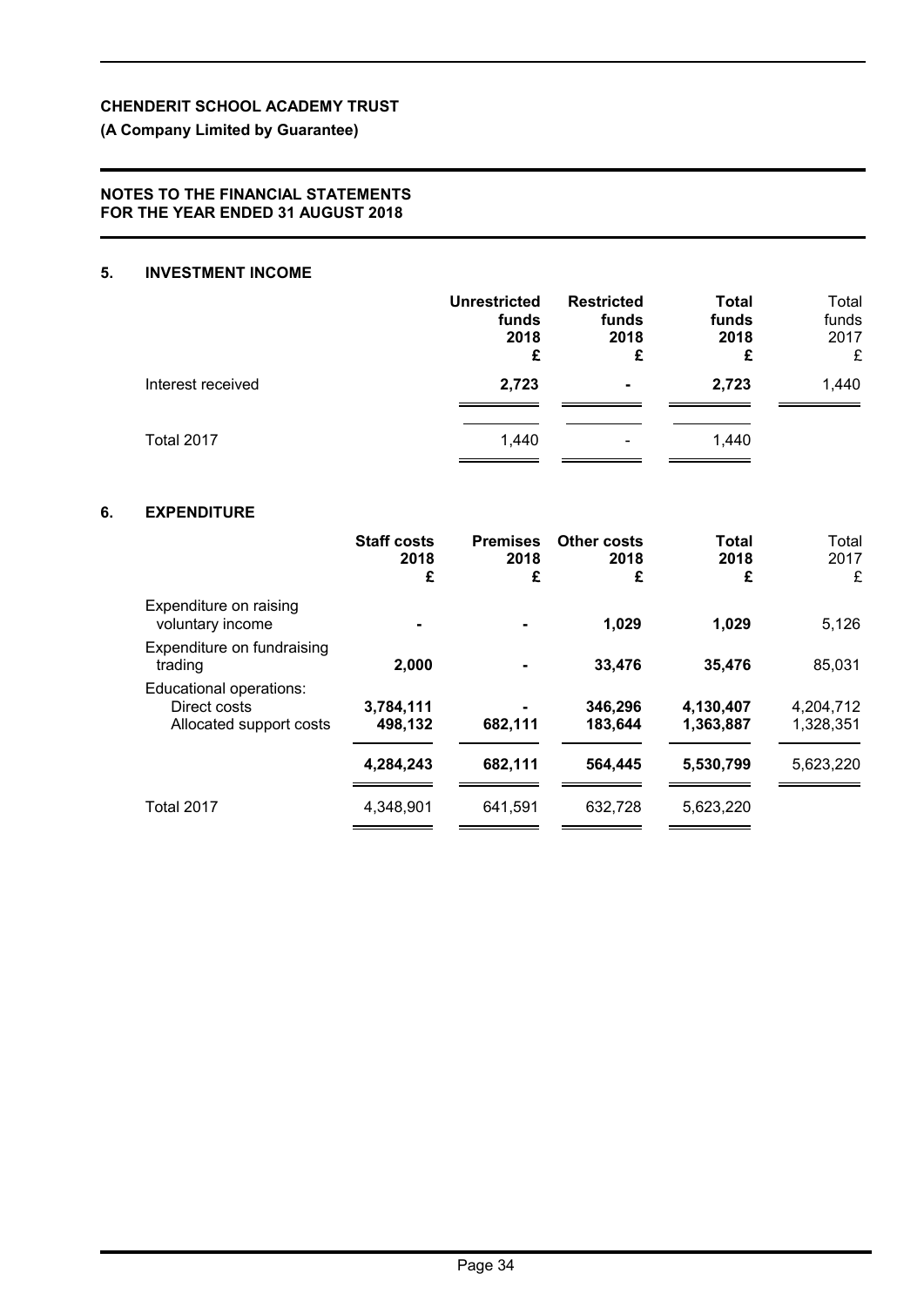## **(A Company Limited by Guarantee)**

## **NOTES TO THE FINANCIAL STATEMENTS FOR THE YEAR ENDED 31 AUGUST 2018**

## **7. CHARITABLE ACTIVITIES**

|                               | Direct costs<br>2018<br>£ | <b>Support</b><br>costs<br>2018<br>£ | Total<br>2018<br>£ | Total<br>2017<br>£ |
|-------------------------------|---------------------------|--------------------------------------|--------------------|--------------------|
| <b>Educational operations</b> | 4,130,407                 | 1,363,887                            | 5,494,294          | 5,533,063          |
| Total 2017                    | 4,204,712                 | 1,328,351                            | 5,533,063          |                    |

## **Analysis of support costs**

|                            | 2018<br>£ | 2017<br>£ |
|----------------------------|-----------|-----------|
| Support staff costs        | 498,132   | 450,483   |
| Depreciation               | 381,078   | 334,996   |
| Technology costs           | 10,276    | 10,276    |
| Premises costs             | 301,033   | 306,592   |
| Other support costs        | 153,118   | 205,754   |
| Governance costs           | 20,250    | 20,250    |
| <b>Total support costs</b> | 1,363,887 | 1,328,351 |

## **8. NET INCOME/(EXPENDITURE)**

This is stated after charging:

|                                         | 2018    | 2017    |
|-----------------------------------------|---------|---------|
|                                         |         |         |
| Depreciation of tangible fixed assets:  |         |         |
| - owned by the charity                  | 381,078 | 334,996 |
| Auditor's remuneration - audit          | 9.275   | 9.000   |
| Auditor's remuneration - other services | 11.852  | 11.250  |
| Operating lease rentals                 | 10,276  | 10.276  |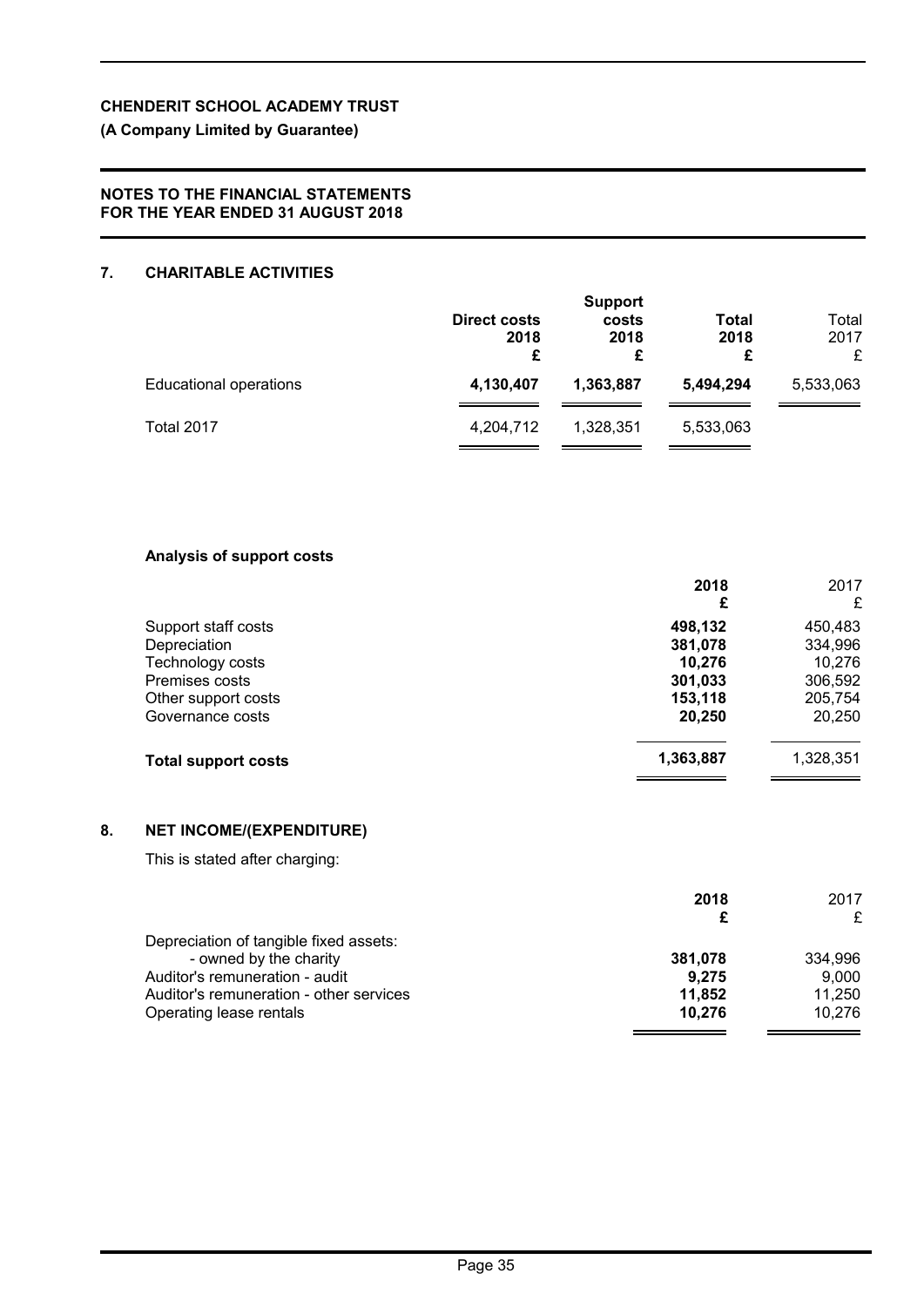## **(A Company Limited by Guarantee)**

#### **NOTES TO THE FINANCIAL STATEMENTS FOR THE YEAR ENDED 31 AUGUST 2018**

#### **9. STAFF COSTS**

### **a. Staff costs**

Staff costs were as follows:

|                                                    | 2018<br>£ | 2017<br>£ |
|----------------------------------------------------|-----------|-----------|
| Wages and salaries                                 | 3,231,244 | 3,320,643 |
| Social security costs                              | 310,956   | 319,793   |
| Operating costs of defined benefit pension schemes | 652,290   | 635,135   |
|                                                    | 4,194,490 | 4,275,571 |
| Agency staff costs                                 | 89,753    | 68,810    |
| Staff restructuring costs                          |           | 4,520     |
|                                                    | 4,284,243 | 4,348,901 |
| Staff restructuring costs comprise:                |           |           |
| Severance payments                                 |           | 4,520     |
|                                                    |           |           |

### **b. Non-statutory/non-contractual staff severance payments**

During the year ended 31 August 2018 no members of staff received any non-statutory/non-contractual severance payments (2017 - one staff member received £4,520).

#### **c. Staff numbers**

The average number of persons employed by the Academy Trust during the year was as follows:

|                            | 2018<br>No. | 2017<br>No. |
|----------------------------|-------------|-------------|
| <b>Teachers</b>            | 72          | 74          |
| Administration and Support | 56          | 44          |
| Management                 | 6           | 6           |
|                            | 134         | 124         |

### **d. Higher paid staff**

The number of employees whose employee benefits (excluding employer pension costs) exceeded £60,000 was:

|                                | 2018<br>No. | 2017<br>No. |
|--------------------------------|-------------|-------------|
| In the band £60,001 - £70,000  |             | 3           |
| In the band £90,001 - £100,000 |             |             |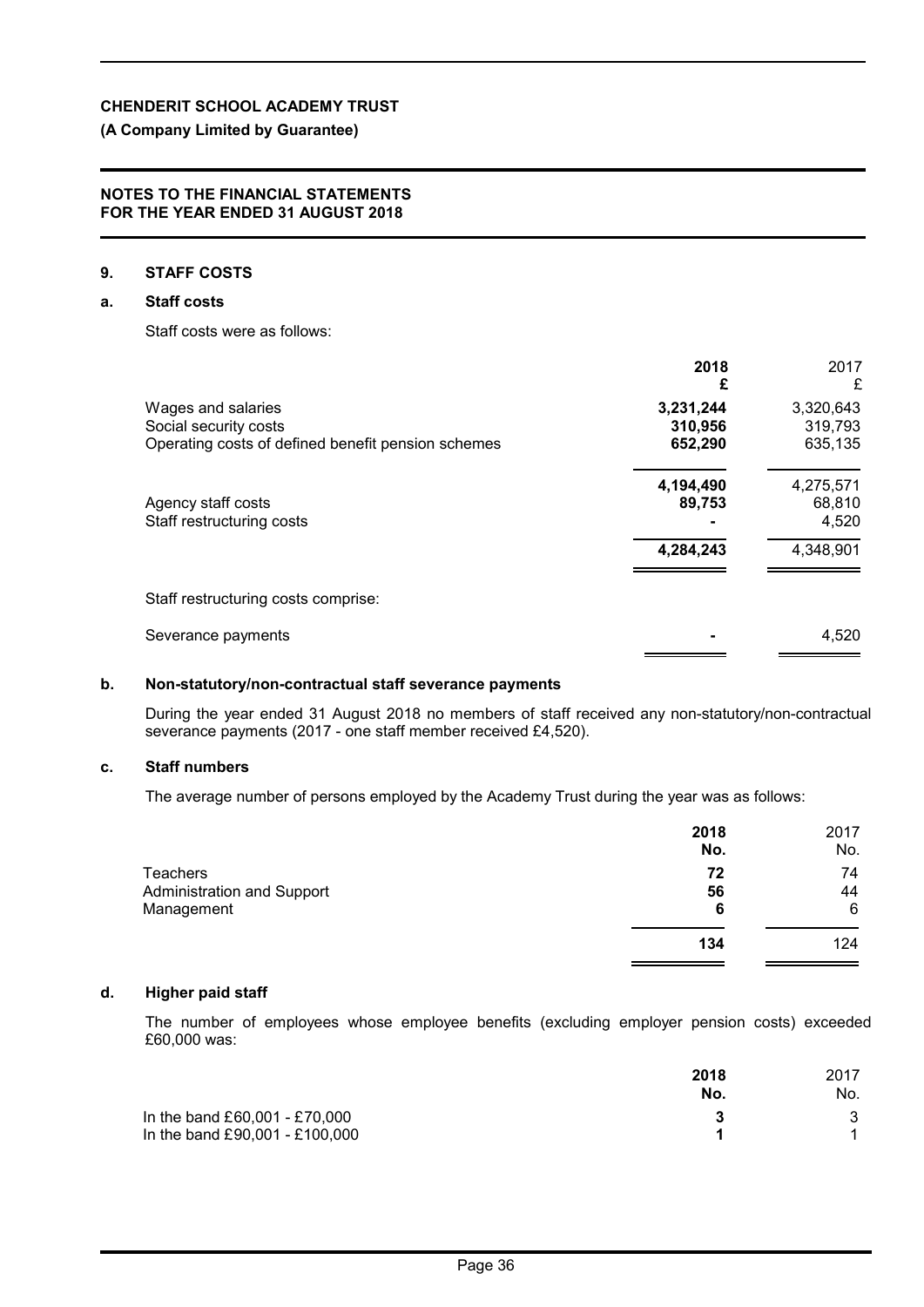#### **(A Company Limited by Guarantee)**

#### **NOTES TO THE FINANCIAL STATEMENTS FOR THE YEAR ENDED 31 AUGUST 2018**

### **9. STAFF COSTS (continued)**

The above employees participated in the Teachers' Pension Scheme. During the year ended 31 August 2018, pension contributions for these staff amounted to £47,435 (2017 - £46,185).

#### **e. Key management personnel**

The key management personnel of the academy trust comprise the trustees and the senior management team as listed on page 1. The total amount of employee benefits (including employer pension contributions and employer national insurance) received by key management personnel for their services to the academy trust was £596,136 (2017 - £583,562).

### **10. TRUSTEES' REMUNERATION AND EXPENSES**

One or more Trustees has been paid remuneration or has received other benefits from an employment with the Academy Trust. The Principal and other staff Trustees only receive remuneration in respect of services they provide undertaking the roles of principal and other staff members under their contracts of employment, and not in respect of their role as Trustees. The value of Trustees' remuneration and other benefits was as follows:

|                                    |                            | 2018<br>£     | 2017<br>£     |
|------------------------------------|----------------------------|---------------|---------------|
| Mrs Jane Cartwright, Head Teacher  | Remuneration               | 90,000-95,000 | 90,000-95,000 |
| and Accounting Officer             | Pension contributions paid | 15,000-20,000 | 15,000-20,000 |
| Ms Salma Bora, Staff Governor      | Remuneration               | 40,000-45,000 | 40,000-45,000 |
|                                    | Pension contributions paid | 5,000-10,000  | $0 - 5,000$   |
| Dr Cathy Haycock, Staff Governor   | Remuneration               | 30,000-35,000 | 30,000-35,000 |
|                                    | Pension contributions paid | 5,000-10,000  | $0 - 5,000$   |
| Miss Anna Greening, Staff Governor | Remuneration               | 15,000-20,000 | 10,000-15,000 |
|                                    | Pension contributions paid | $0 - 5,000$   | $0 - 5,000$   |

During the year ended 31 August 2018 no Tustees received any reimbursement of expenses (2017 - one Trustee was reimbursed £153).

### **11. TRUSTEES' AND OFFICERS' INSURANCE**

In accordance with normal commercial practice the academy has purchased insurance to protect trustees and officers from claims arising from negligent acts, errors or omissions occurring whilst on academy business. The insurance provides cover up to £2,000,000 on any one claim and the cost for the year ended 31 August 2018 was £995 (2017 - £*198*).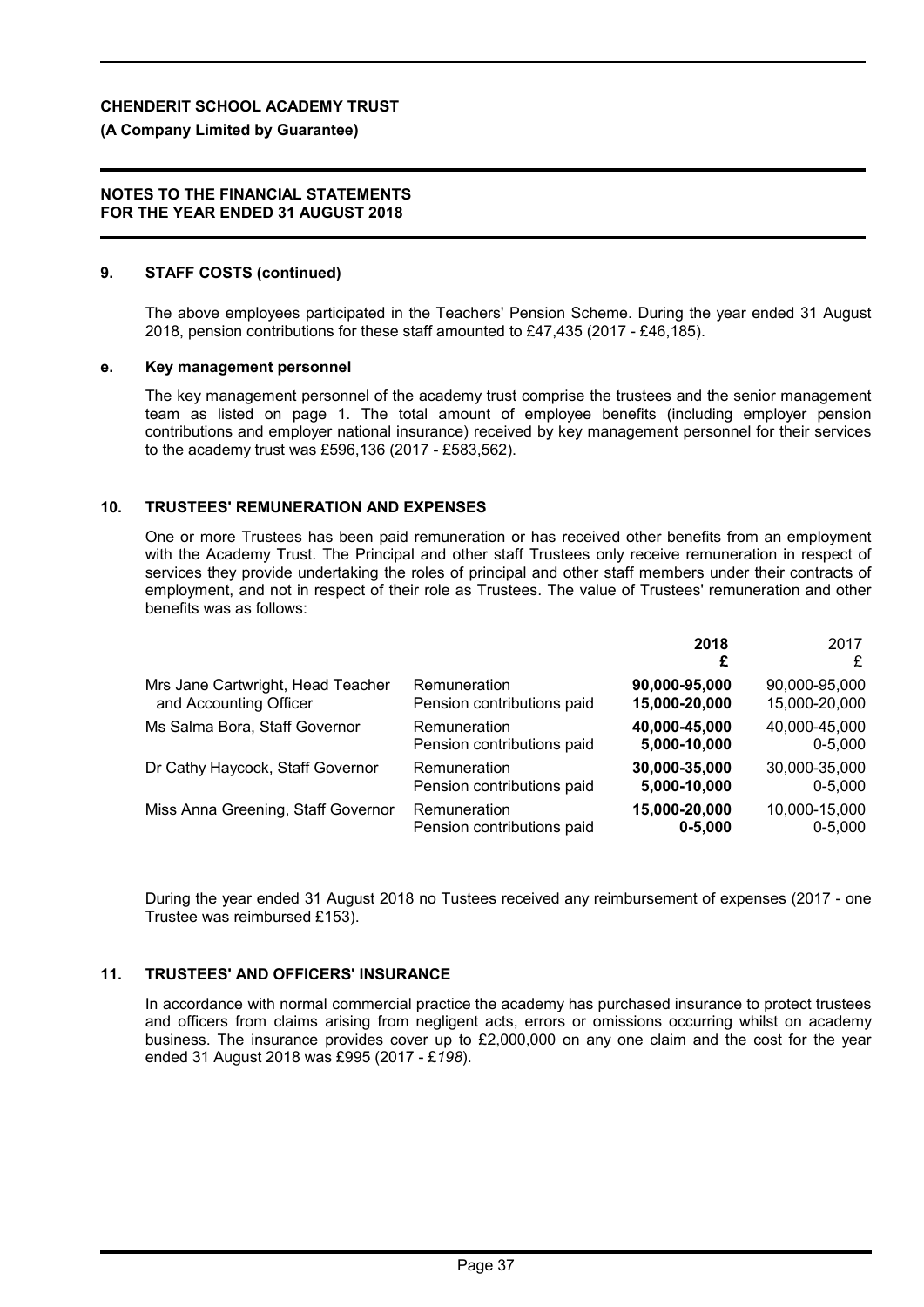## **(A Company Limited by Guarantee)**

## **NOTES TO THE FINANCIAL STATEMENTS FOR THE YEAR ENDED 31 AUGUST 2018**

### **12. TANGIBLE FIXED ASSETS**

**13.** 

**14.** 

|                                                 | Leasehold<br>Land &<br><b>Buildings</b> | <b>Plant and</b><br>equipment | <b>Total</b>          |
|-------------------------------------------------|-----------------------------------------|-------------------------------|-----------------------|
| Cost                                            | £                                       | £                             | £                     |
| At 1 September 2017<br>Additions                | 10,283,289<br>178,912                   | 597,712<br>119,486            | 10,881,001<br>298,398 |
| At 31 August 2018                               | 10,462,201                              | 717,198                       | 11,179,399            |
| <b>Depreciation</b>                             |                                         |                               |                       |
| At 1 September 2017<br>Charge for the year      | 1,381,851<br>262,809                    | 360,237<br>118,269            | 1,742,088<br>381,078  |
| At 31 August 2018                               | 1,644,660                               | 478,506                       | 2,123,166             |
| Net book value                                  |                                         |                               |                       |
| At 31 August 2018                               | 8,817,541                               | 238,692                       | 9,056,233             |
| At 31 August 2017                               | 8,901,438                               | 237,475                       | 9,138,913             |
| <b>STOCKS</b>                                   |                                         |                               |                       |
|                                                 |                                         | 2018                          | 2017                  |
| Finished goods and goods for resale             |                                         | £<br>5,613                    | £<br>6,791            |
| <b>DEBTORS</b>                                  |                                         |                               |                       |
|                                                 |                                         | 2018<br>£                     | 2017<br>£             |
| Trade debtors<br>VAT repayable                  |                                         | 750<br>23,332                 | 2,206<br>37,026       |
| Other debtors<br>Prepayments and accrued income |                                         | 555,500                       | 764<br>166,320        |
|                                                 |                                         | 579,582                       | 206,316               |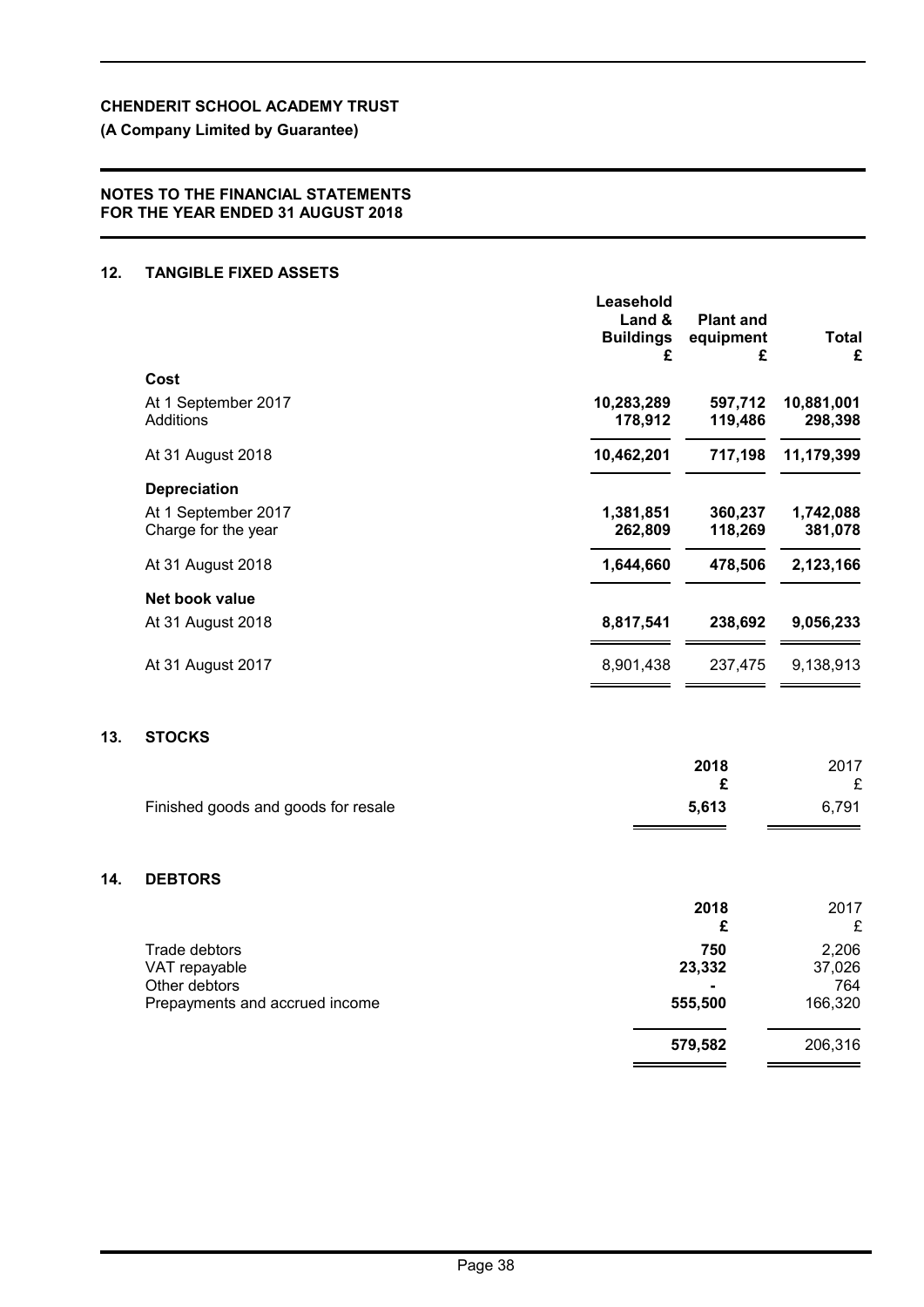**(A Company Limited by Guarantee)**

## **NOTES TO THE FINANCIAL STATEMENTS FOR THE YEAR ENDED 31 AUGUST 2018**

## **15. CREDITORS: Amounts falling due within one year**

|                                      | 2018<br>£ | 2017<br>£ |
|--------------------------------------|-----------|-----------|
| Other Ioans                          | 4,584     | 9,212     |
| Trade creditors                      | 15,162    |           |
| Other taxation and social security   | 76,316    | 72,332    |
| Other creditors                      |           | 71,594    |
| Accruals and deferred income         | 100,272   | 134,763   |
|                                      | 196,334   | 287,901   |
|                                      | 2018      | 2017      |
|                                      | £         | £         |
| Deferred income                      |           |           |
| Deferred income at 1 September       | 64,643    | 66,807    |
| Resources deferred during the year   | 34,441    | 64,643    |
| Amounts released from previous years | 64,643    | (66, 807) |
| Deferred income at 31 August         | 163,727   | 64,643    |
|                                      |           |           |

At 31 August 2018, deferred income relates to grants and funding received in advance and trip contributions from parents.

Other loans are Salix loans transferred on conversion.

## **16. CREDITORS: Amounts falling due after more than one year**

|             | 2018<br>$\mathbf{\Gamma}$ | 2017<br>$\sim$ |
|-------------|---------------------------|----------------|
| Other loans | $\blacksquare$            | ~<br>4,585     |
|             |                           |                |

Other loans are Salix loans transferred on conversion.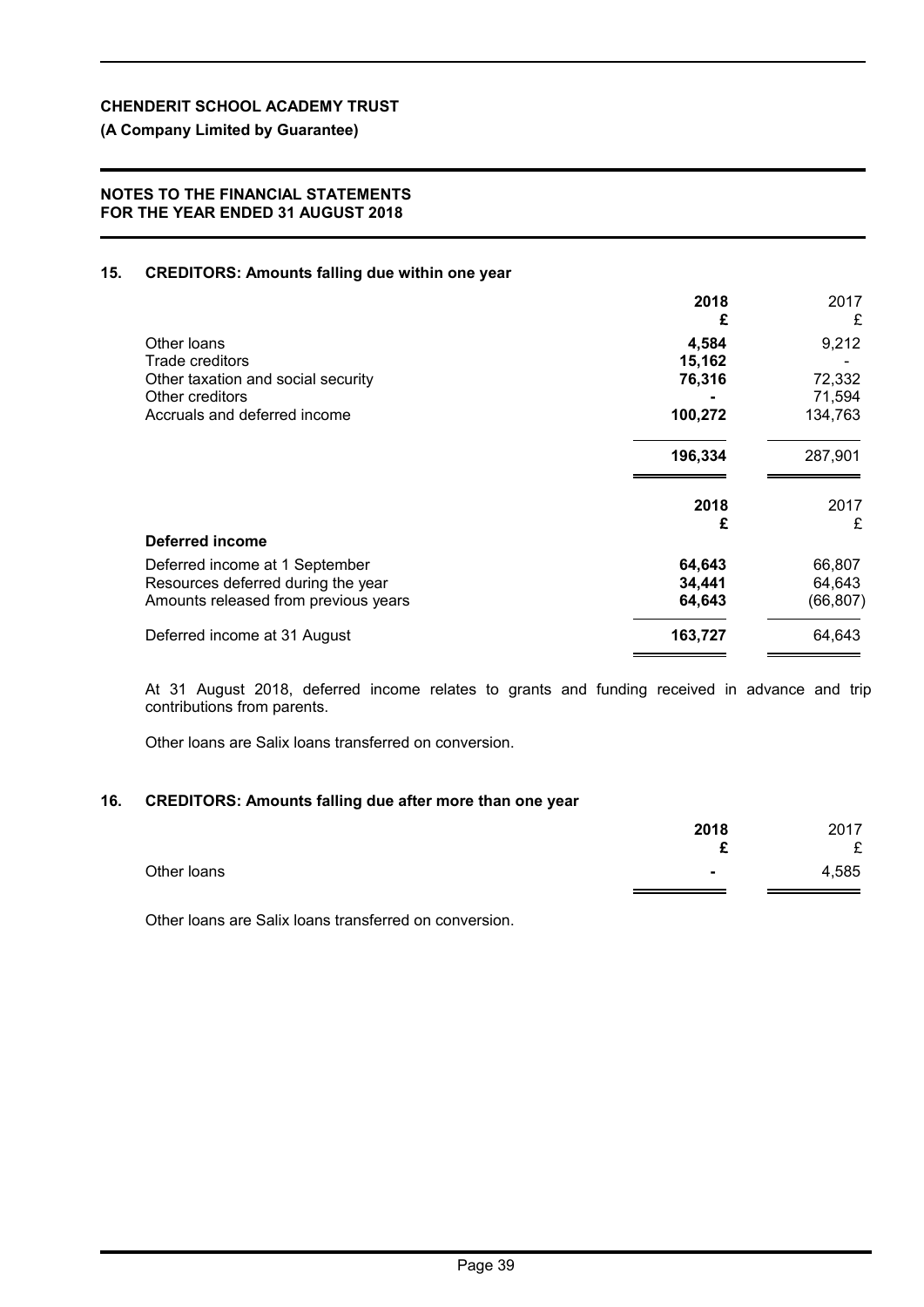**(A Company Limited by Guarantee)**

## **NOTES TO THE FINANCIAL STATEMENTS FOR THE YEAR ENDED 31 AUGUST 2018**

## **17. STATEMENT OF FUNDS**

|                                                        | <b>Balance at</b><br>1 September<br>2017<br>£ | £         | Income Expenditure<br>£ | <b>Transfers</b><br>in/(out)<br>£ | Gains<br>£ | <b>Balance at</b><br>31 August<br>2018<br>£ |
|--------------------------------------------------------|-----------------------------------------------|-----------|-------------------------|-----------------------------------|------------|---------------------------------------------|
| <b>Unrestricted funds</b>                              |                                               |           |                         |                                   |            |                                             |
| General Funds - all funds                              | 227,992                                       | 72,432    | (41, 747)               | (188, 999)                        |            | 69,678                                      |
| <b>Restricted funds</b>                                |                                               |           |                         |                                   |            |                                             |
| <b>General Annual Grant</b>                            |                                               |           |                         |                                   |            |                                             |
| (GAG)                                                  | 532,119                                       | 4,985,438 | (4,628,714)             | (139, 963)                        |            | 748,880                                     |
| Other DfE/ESFA grants                                  | 119,206                                       | 35,268    | (12, 287)               |                                   |            | 142,187                                     |
| Pupil premium                                          | 19,187                                        | 115,595   | (111, 265)              | (19, 188)                         |            | 4,329                                       |
| <b>Educational visits</b>                              | 8,488                                         | 141,569   | (137, 152)              |                                   |            | 12,905                                      |
| Transfer from LA                                       | (13, 797)                                     |           |                         | 9,213                             |            | (4, 584)                                    |
| Miscellaneous                                          | 2,250                                         | 2,250     | (2, 250)                |                                   |            | 2,250                                       |
| Local authority grants                                 |                                               | 61,483    | (61, 483)               |                                   |            |                                             |
| Pension reserve                                        | (700,000)                                     |           | (131,000)               |                                   | 278,000    | (553,000)                                   |
|                                                        | (32, 547)                                     | 5,341,603 | (5,084,151)             | (149, 938)                        | 278,000    | 352,967                                     |
| <b>Restricted fixed asset funds</b>                    |                                               |           |                         |                                   |            |                                             |
| DfE Capital grant -                                    |                                               |           |                         |                                   |            |                                             |
| unspent                                                |                                               | 826,195   | (23, 823)               | (47, 845)                         |            | 754,527                                     |
| DfE Capital grant - spent<br>Capital expenditure from  | 33,284                                        |           | (8,986)                 | 47,845                            |            | 72,143                                      |
| GAG                                                    | 168,613                                       |           | (131, 755)              | 149,938                           |            | 186,796                                     |
| Capital expenditure non                                |                                               |           |                         |                                   |            |                                             |
| GAG                                                    | 101,598                                       |           | (2,911)                 | 100,615                           |            | 199,302                                     |
| LA Capital grant - spent                               | 5,010                                         |           |                         |                                   |            | 5,010                                       |
| LA unspent capital grant<br>Capital income transferred | 402,306                                       |           |                         | 88,384                            |            | 490,690                                     |
| from LA                                                | 8,830,404                                     |           | (237, 426)              |                                   |            | 8,592,978                                   |
|                                                        | 9,541,215                                     | 826,195   | (404, 901)              | 338,937                           |            | 10,301,446                                  |
| <b>Total restricted funds</b>                          | 9,508,668                                     | 6,167,798 | (5,489,052)             | 188,999                           | 278,000    | 10,654,413                                  |
| <b>Total of funds</b>                                  | 9,736,660                                     | 6,240,230 | (5,530,799)             |                                   | 278,000    | 10,724,091                                  |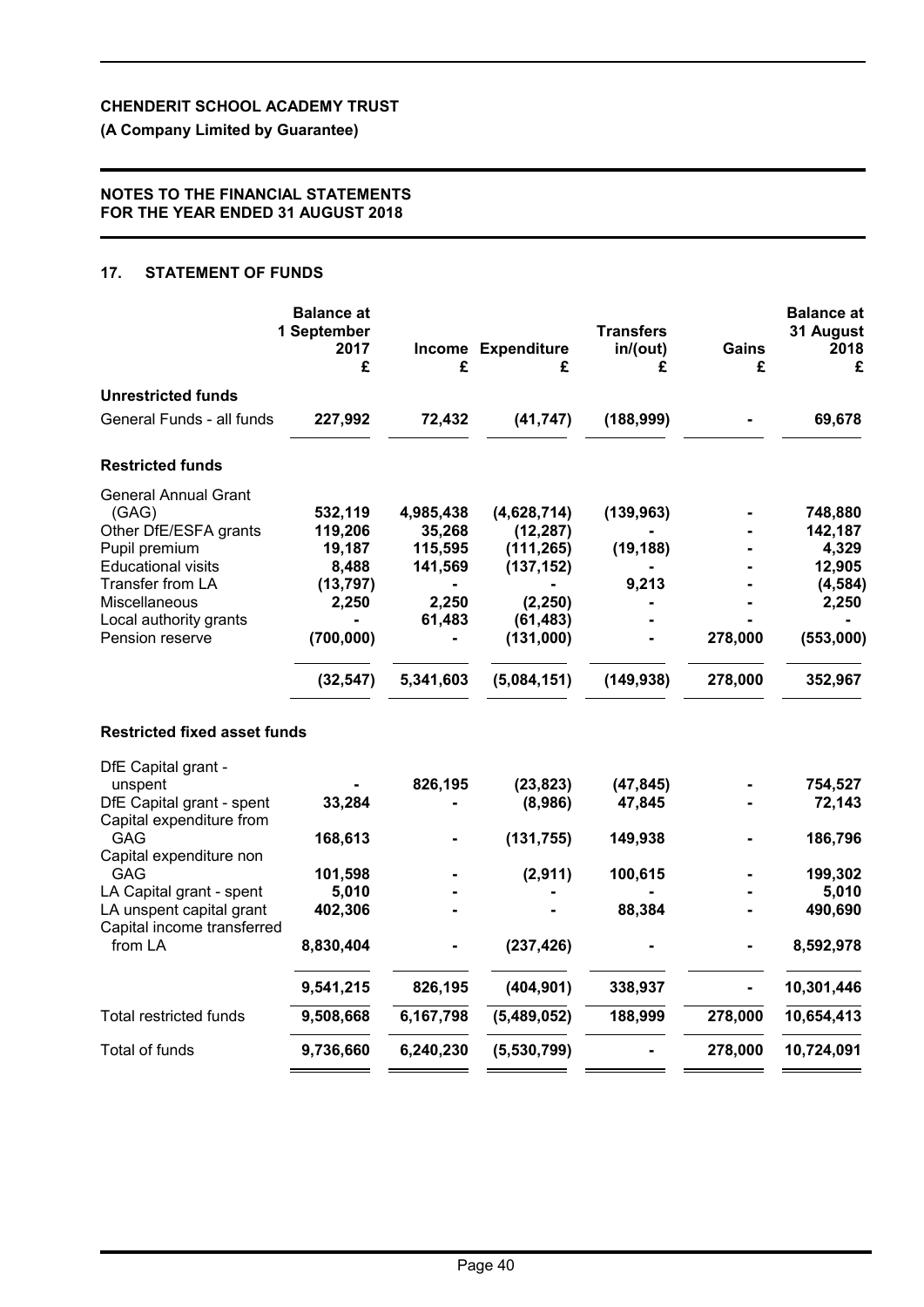## **(A Company Limited by Guarantee)**

### **NOTES TO THE FINANCIAL STATEMENTS FOR THE YEAR ENDED 31 AUGUST 2018**

## **17. STATEMENT OF FUNDS (continued)**

The specific purposes for which the funds are to be applied are as follows:

The transfer between the restricted General Annual Grant fund and restricted fixed asset funds represents amounts capitalised during the period.

Restricted general funds will be used for educational purposes in line with the Academy Trust's objects and its funding agreement with the ESFA.

Restricted fixed asset funds amounting to £9,056,233 will be reserved against future depreciation charges. The remainder of £1,245,213 relates to unspent capital grants which will be used to enhance the Academy's facilities.

Under the funding agreement with the Secretary of State, the Academy Trust was not subject to a limit on the amount of GAG that it could carry forward at 31 August 2018.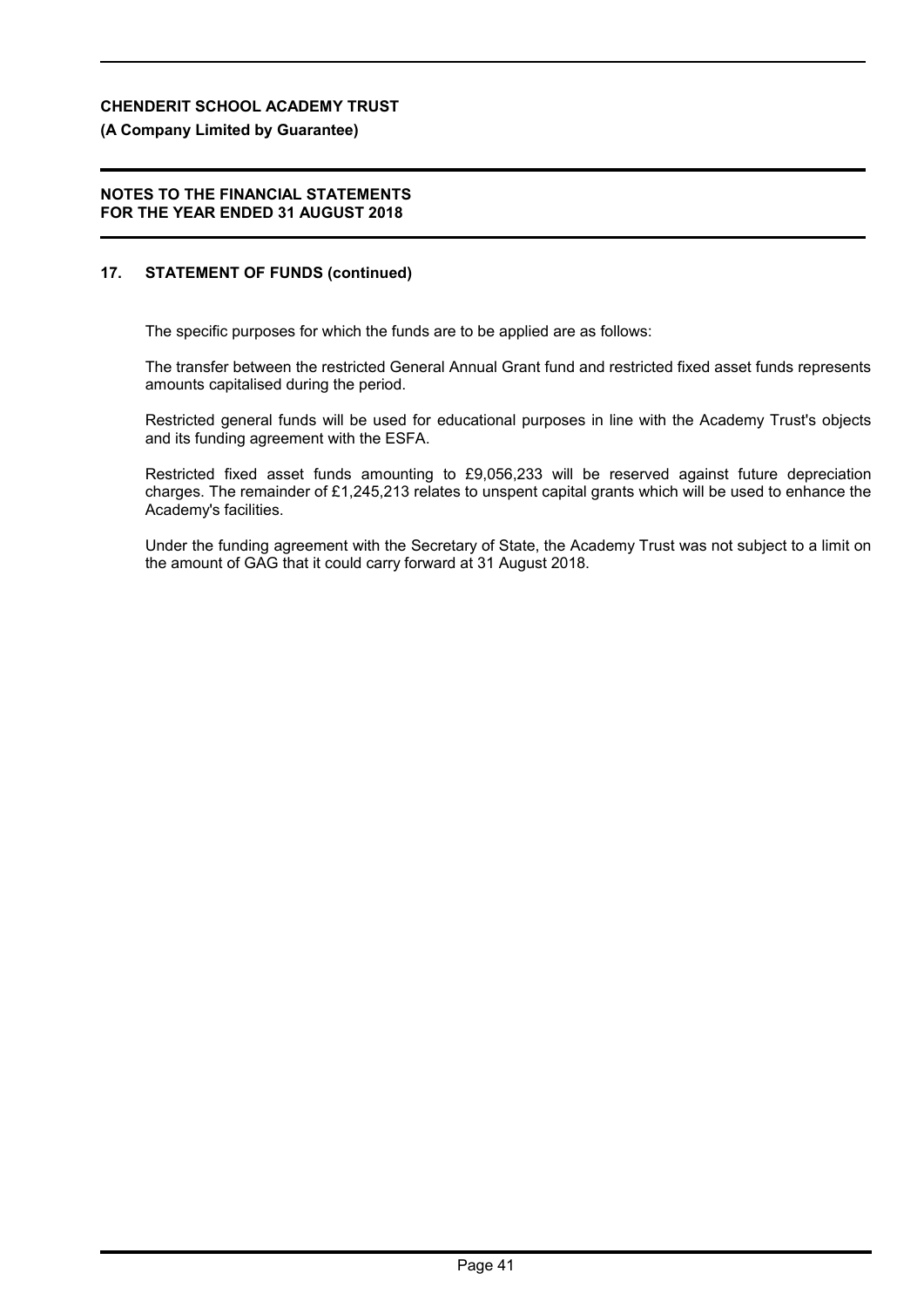## **(A Company Limited by Guarantee)**

## **NOTES TO THE FINANCIAL STATEMENTS FOR THE YEAR ENDED 31 AUGUST 2018**

## **17. STATEMENT OF FUNDS (continued)**

### **STATEMENT OF FUNDS - PRIOR YEAR**

|                                                                                                                                                                                                                                          | <b>Balance</b> at<br>1 September<br>2016<br>£                                           | Income<br>£                                                      | Expenditure<br>£                                                                               | <b>Transfers</b><br>in/(out)<br>£                 | Gains<br>£         | Balance at<br>31 August<br>2017<br>£                                                  |
|------------------------------------------------------------------------------------------------------------------------------------------------------------------------------------------------------------------------------------------|-----------------------------------------------------------------------------------------|------------------------------------------------------------------|------------------------------------------------------------------------------------------------|---------------------------------------------------|--------------------|---------------------------------------------------------------------------------------|
| <b>General funds</b>                                                                                                                                                                                                                     |                                                                                         |                                                                  |                                                                                                |                                                   |                    |                                                                                       |
| General Funds - all funds                                                                                                                                                                                                                | 215,208                                                                                 | 102,941                                                          | (90, 157)                                                                                      |                                                   |                    | 227,992                                                                               |
| <b>Restricted funds</b>                                                                                                                                                                                                                  |                                                                                         |                                                                  |                                                                                                |                                                   |                    |                                                                                       |
| General annual grant<br>(GAG)<br>Other DfE/ESFA grants<br>Pupil premium<br><b>Educational visits</b><br><b>Transfer from LA</b><br>Miscellaneous<br>Local authority grants<br>Pension reserve                                            | 401,699<br>116,977<br>19,187<br>7,228<br>(23,010)<br>2,250<br>(1,326,000)<br>(801, 669) | 5,046,167<br>34,782<br>115,125<br>132,001<br>54,766<br>5,382,841 | (4,751,133)<br>(32, 553)<br>(115, 125)<br>(130, 741)<br>(54, 766)<br>(99,000)<br>(5, 183, 318) | (164, 614)<br>9,213<br>(155, 401)                 | 725,000<br>725,000 | 532,119<br>119,206<br>19,187<br>8,488<br>(13, 797)<br>2,250<br>(700,000)<br>(32, 547) |
| <b>Restricted fixed asset funds</b>                                                                                                                                                                                                      |                                                                                         |                                                                  |                                                                                                |                                                   |                    |                                                                                       |
| DfE Capital grant -<br>unspent<br>DfE Capital grant - spent<br>Capital expenditure from<br><b>GAG</b><br>Capital expenditure non<br>GAG<br>LA Capital grant - spent<br>LA unspent capital grant<br>Capital income transferred<br>from LA | 24,565<br>93,913<br>108,805<br>407,471<br>9,077,337                                     | 23,468                                                           | (14, 749)<br>(80, 701)<br>(7, 207)<br>(155)<br>(246, 933)                                      | (8, 719)<br>8,719<br>155,401<br>5,165<br>(5, 165) |                    | 33,284<br>168,613<br>101,598<br>5,010<br>402,306<br>8,830,404                         |
|                                                                                                                                                                                                                                          | 9,712,091                                                                               | 23,468                                                           | (349, 745)                                                                                     | 155,401                                           |                    | 9,541,215                                                                             |
| <b>Total restricted funds</b>                                                                                                                                                                                                            | 8,910,422                                                                               | 5,406,309                                                        | (5,533,063)                                                                                    |                                                   | 725,000            | 9,508,668                                                                             |
| Total of funds                                                                                                                                                                                                                           | 9,125,630                                                                               | 5,509,250                                                        | (5,623,220)                                                                                    |                                                   | 725,000            | 9,736,660                                                                             |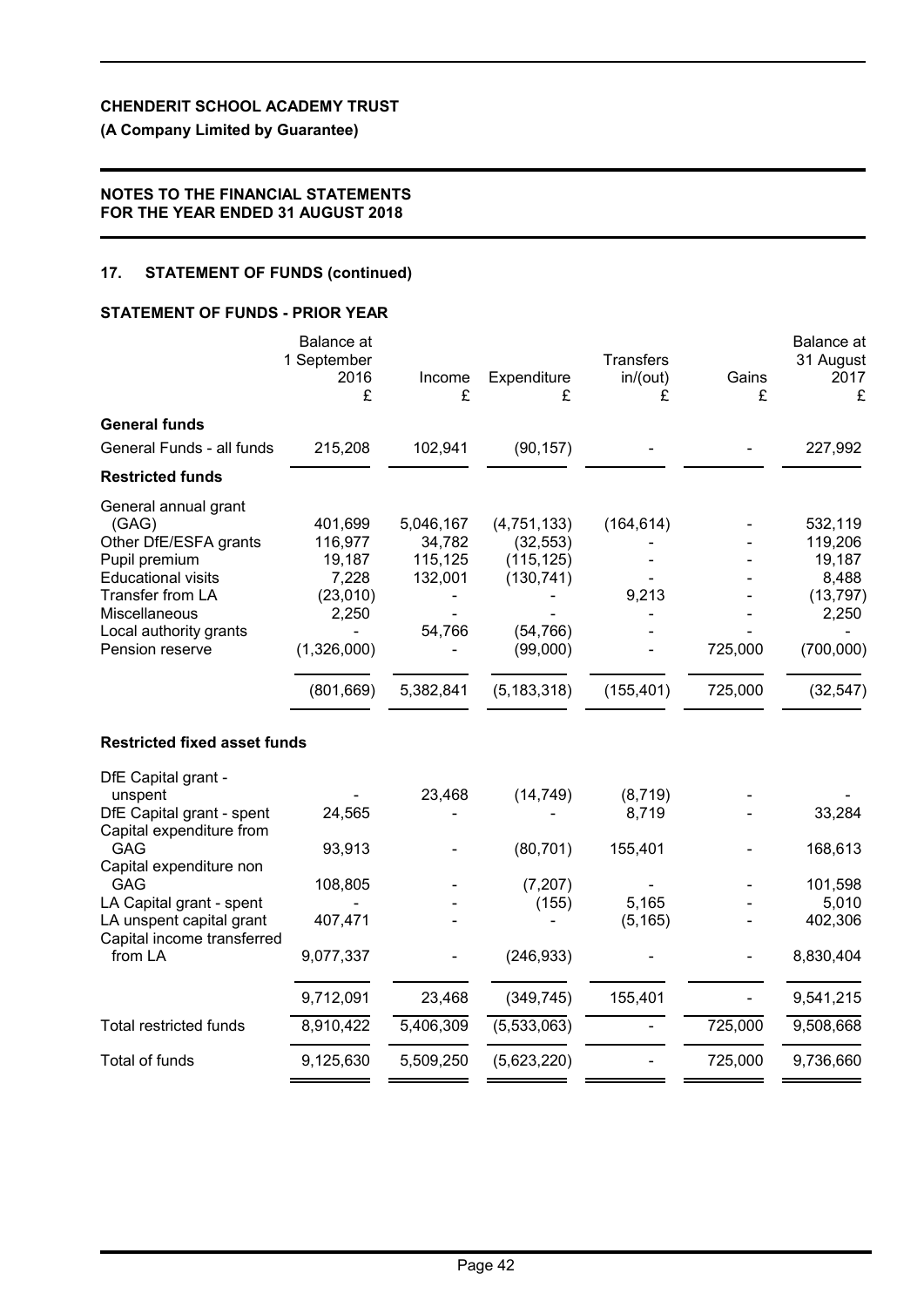**(A Company Limited by Guarantee)**

## **NOTES TO THE FINANCIAL STATEMENTS FOR THE YEAR ENDED 31 AUGUST 2018**

## **A CURRENT YEAR 12 MONTHS AND PRIOR YEAR 12 MONTHS COMBINED POSITION IS AS FOLLOWS:**

|                                                                                                                                                                                        | <b>Balance at</b><br>1 September<br>2016<br>£                                           | £                                                                            | <b>Income Expenditure</b><br>£                                                                               | <b>Transfers</b><br>in/(out)<br>£               | Gains<br>£             | <b>Balance at</b><br>31 August<br>2018<br>£                                        |
|----------------------------------------------------------------------------------------------------------------------------------------------------------------------------------------|-----------------------------------------------------------------------------------------|------------------------------------------------------------------------------|--------------------------------------------------------------------------------------------------------------|-------------------------------------------------|------------------------|------------------------------------------------------------------------------------|
| <b>Unrestricted funds</b>                                                                                                                                                              |                                                                                         |                                                                              |                                                                                                              |                                                 |                        |                                                                                    |
| General Funds - all funds                                                                                                                                                              | 215,208                                                                                 | 175,373                                                                      | (131, 904)                                                                                                   | (188,999)                                       |                        | 69,678                                                                             |
| <b>Restricted funds</b>                                                                                                                                                                |                                                                                         |                                                                              |                                                                                                              |                                                 |                        |                                                                                    |
| General annual grant<br>(GAG)<br>Other DfE/ESFA grants<br>Pupil premium<br><b>Educational visits</b><br>Transfer from LA<br>Miscellaneous<br>Local authority grants<br>Pension reserve | 401,699<br>116,977<br>19,187<br>7,228<br>(23,010)<br>2,250<br>(1,326,000)<br>(801, 669) | 10,031,605<br>70,050<br>230,720<br>273,570<br>2,250<br>116,249<br>10,724,444 | (9,379,847)<br>(44, 840)<br>(226, 390)<br>(267, 893)<br>(2,250)<br>(116, 249)<br>(230,000)<br>(10, 267, 469) | (304, 577)<br>(19, 188)<br>18,426<br>(305, 339) | 1,003,000<br>1,003,000 | 748,880<br>142,187<br>4,329<br>12,905<br>(4, 584)<br>2,250<br>(553,000)<br>352,967 |
| <b>Restricted fixed asset funds</b>                                                                                                                                                    |                                                                                         |                                                                              |                                                                                                              |                                                 |                        |                                                                                    |
| DfE Capital grant -<br>unspent<br>DfE Capital grant - spent<br>Capital expenditure from                                                                                                | 24,565                                                                                  | 849,663                                                                      | (38, 572)<br>(8,986)                                                                                         | (56, 564)<br>56,564                             |                        | 754,527<br>72,143                                                                  |
| GAG                                                                                                                                                                                    | 93,913                                                                                  |                                                                              | (212, 456)                                                                                                   | 305,339                                         |                        | 186,796                                                                            |
| Capital expenditure non<br>GAG<br>LA Capital grant - spent<br>LA unspent capital grant<br>Capital income transferred                                                                   | 108,805<br>407,471                                                                      |                                                                              | (10, 118)<br>(155)                                                                                           | 100,615<br>5,165<br>83,219                      |                        | 199,302<br>5,010<br>490,690                                                        |
| from LA                                                                                                                                                                                | 9,077,337                                                                               |                                                                              | (484, 359)                                                                                                   |                                                 |                        | 8,592,978                                                                          |
|                                                                                                                                                                                        | 9,712,091                                                                               | 849,663                                                                      | (754, 646)                                                                                                   | 494,338                                         |                        | 10,301,446                                                                         |
|                                                                                                                                                                                        | 8,910,422                                                                               | 11,574,107                                                                   | (11, 022, 115)                                                                                               | 188,999                                         | 1,003,000              | 10,654,413                                                                         |
| Total of funds                                                                                                                                                                         | 9,125,630                                                                               | 11,749,480                                                                   | (11, 154, 019)                                                                                               |                                                 | 1,003,000              | 10,724,091                                                                         |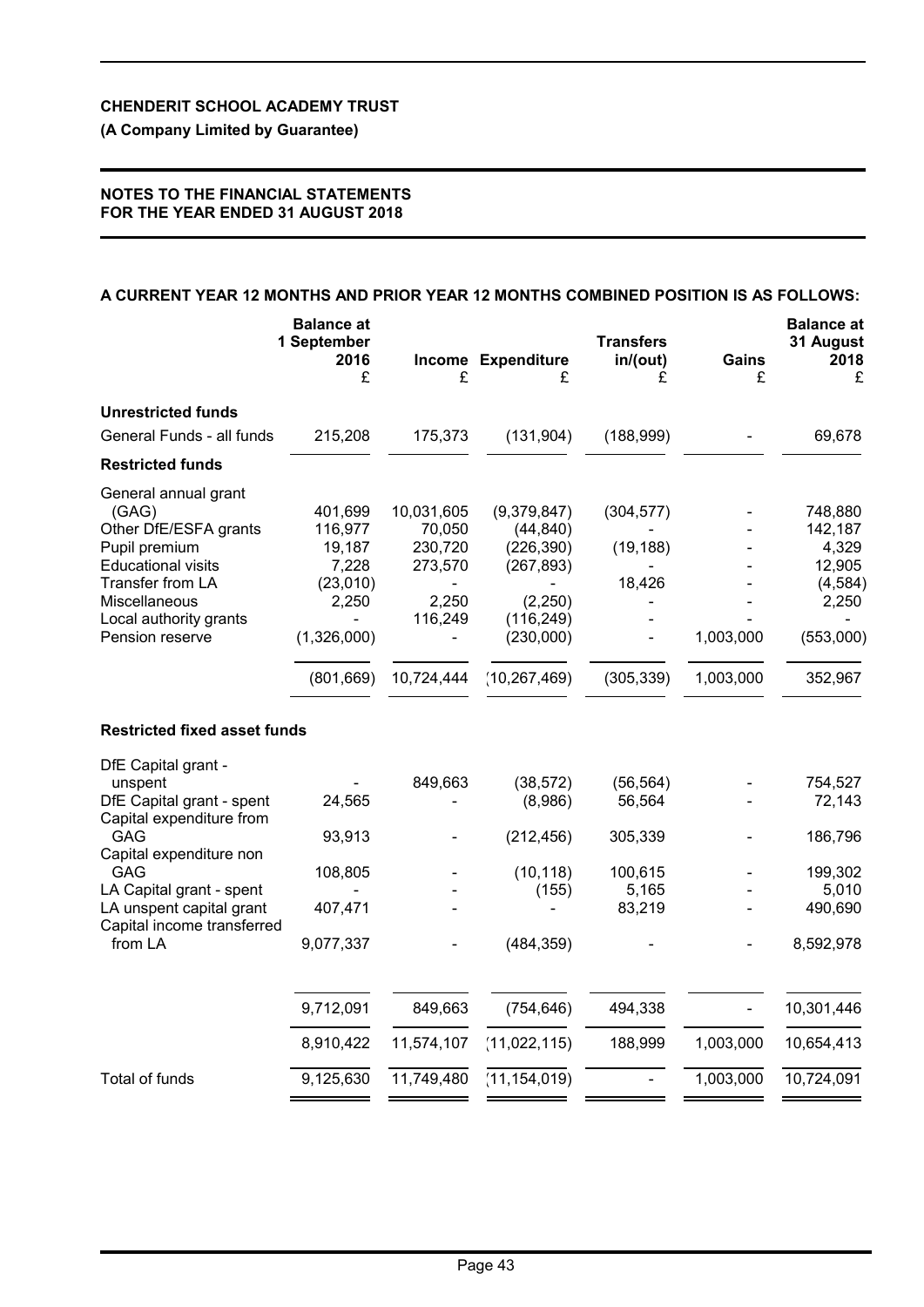## **(A Company Limited by Guarantee)**

## **NOTES TO THE FINANCIAL STATEMENTS FOR THE YEAR ENDED 31 AUGUST 2018**

## **18. ANALYSIS OF NET ASSETS BETWEEN FUNDS**

|                               | <b>Unrestricted</b><br>funds<br>2018<br>£ | <b>Restricted</b><br>funds<br>2018<br>£ | <b>Restricted</b><br>fixed asset<br>funds<br>2018<br>£ | <b>Total</b><br>funds<br>2018<br>£ |
|-------------------------------|-------------------------------------------|-----------------------------------------|--------------------------------------------------------|------------------------------------|
| Tangible fixed assets         | $\blacksquare$                            |                                         | 9,056,233                                              | 9,056,233                          |
| Current assets                | 69,678                                    | 1,102,301                               | 1.245.213                                              | 2,417,192                          |
| Creditors due within one year | $\blacksquare$                            | (196, 334)                              | ۰                                                      | (196,334)                          |
| Pension deficit               | $\blacksquare$                            | (553,000)                               |                                                        | (553,000)                          |
|                               | 69,678                                    | 352,967                                 | 10,301,446                                             | 10,724,091                         |
|                               |                                           |                                         |                                                        |                                    |

## **ANALYSIS OF NET ASSETS BETWEEN FUNDS - PRIOR YEAR**

|                                        | Unrestricted<br>funds | Restricted<br>funds | Restricted<br>fixed asset<br>funds | Total<br>funds |
|----------------------------------------|-----------------------|---------------------|------------------------------------|----------------|
|                                        | 2017                  | 2017                | 2017                               | 2017           |
|                                        | £                     | £                   | £                                  | £              |
| Tangible fixed assets                  |                       |                     | 9,138,913                          | 9,138,913      |
| <b>Current assets</b>                  | 227,992               | 959,939             | 402,302                            | 1,590,233      |
| Creditors due within one year          |                       | (287, 901)          |                                    | (287, 901)     |
| Creditors due in more than one year    |                       | (4,585)             |                                    | (4, 585)       |
| Provisions for liabilities and charges |                       | (700,000)           |                                    | (700,000)      |
|                                        | 227,992               | (32,547)            | 9,541,215                          | 9,736,660      |

#### **19. RECONCILIATION OF NET MOVEMENT IN FUNDS TO NET CASH FLOW FROM OPERATING ACTIVITIES**

|                                                                      | 2018<br>£  | 2017<br>£ |
|----------------------------------------------------------------------|------------|-----------|
| Net income/(expenditure) for the year (as per Statement of Financial |            |           |
| Activities)                                                          | 709,431    | (113,970) |
| <b>Adjustment for:</b>                                               |            |           |
| Depreciation charges                                                 | 381,078    | 334.996   |
| Interest                                                             | (2,723)    | (1,440)   |
| Decrease in stocks                                                   | 1,178      |           |
| Increase in debtors                                                  | (373, 266) | (62, 752) |
| (Decrease)/increase in creditors                                     | (86, 939)  | 14,167    |
| Capital grants from DfE and other capital income                     | (826, 195) | (23, 468) |
| Defined benefit pension scheme cost less contributions payable       | 112,000    | 71,000    |
| Defined benefit pension scheme finance cost                          | 19,000     | 28,000    |
| Net cash (used in)/provided by operating activities                  | (66, 436)  | 246,533   |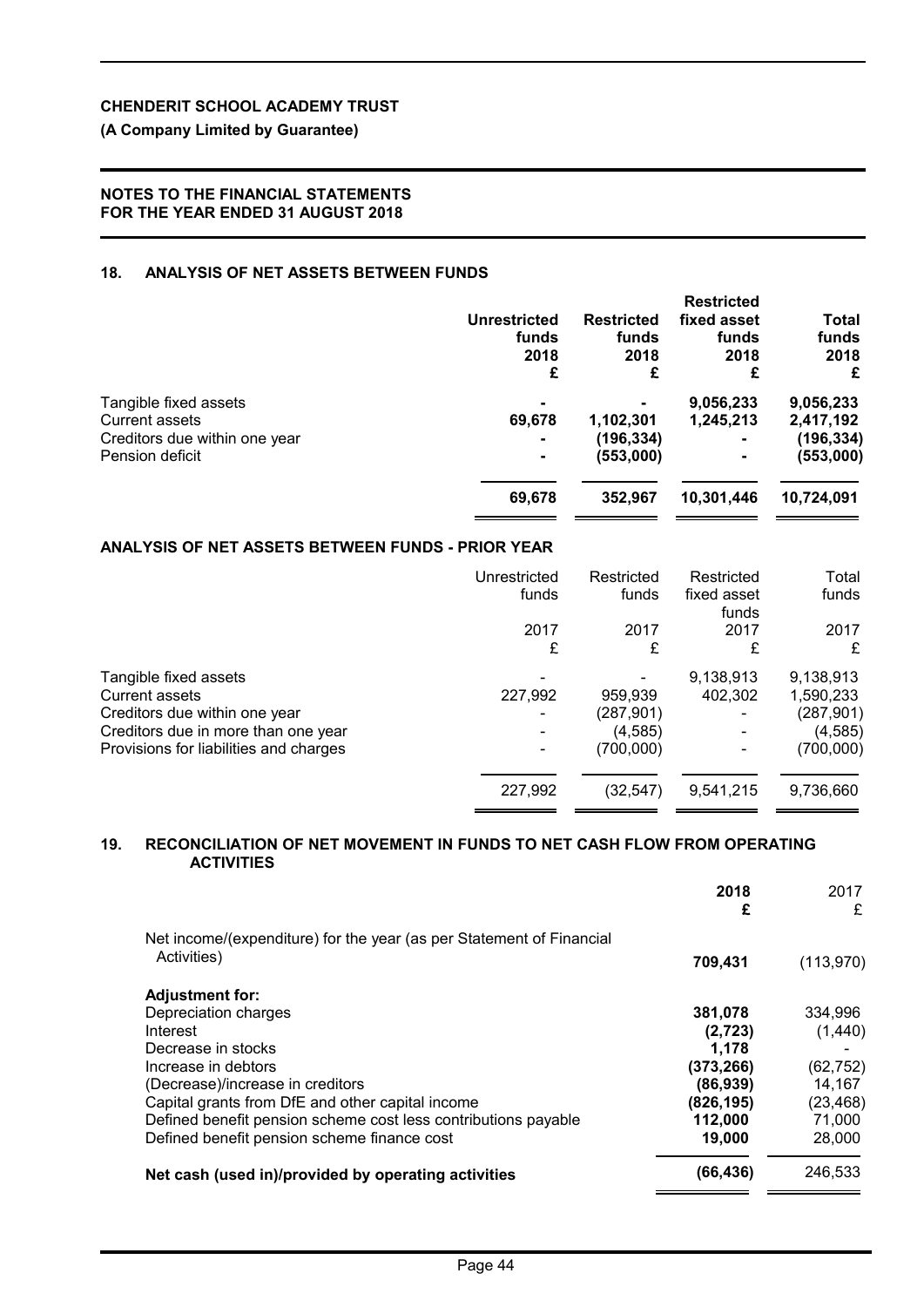#### **(A Company Limited by Guarantee)**

## **NOTES TO THE FINANCIAL STATEMENTS FOR THE YEAR ENDED 31 AUGUST 2018**

### **20. ANALYSIS OF CASH AND CASH EQUIVALENTS**

|              | 2018      | 2017<br>£ |
|--------------|-----------|-----------|
| Cash in hand | 1,831,997 | 1,377,126 |
| Total        | 1,831,997 | 1,377,126 |

#### **21. CONTINGENCIES**

Included in the restricted fixed assets funds are assets in relation to a gift in kind in 2013 from the school's catering provider to upgrade the kitchen facilities. Under the terms of the catering contract, should the contract be terminated before 31 December 2019 the Academy Trust will repay the amount invested plus interest at the rate of 2.5% over the prevailing base rate at the time of early termination, less depreciation to date over the life of the contract. The net book value of the relevant assets at 31 August 2018 are £9,433 (2017 - £23,583).

#### **22. CAPITAL COMMITMENTS**

At 31 August 2018 the Academy Trust had capital commitments as follows:

|                                                               | 2018    | 2017  |
|---------------------------------------------------------------|---------|-------|
|                                                               |         |       |
| Contracted for but not provided in these financial statements | 824.535 | 5.194 |

### **23. PENSION COMMITMENTS**

The Academy Trust's employees belong to two principal pension schemes: the Teacher's Pension Scheme for England and Wales (TPS) for academic and related staff; and the Local Government Pension Scheme (LGPS) for non-teaching staff, which is managed by Northamptonshire County Council. Both are Multi-Employer Defined Benefit Pension Schemes.

The latest actuarial valuation of the TPS related to the period ended 31 March 2012 and of the LGPS 31 March 2016.

Contributions amounting to £nil were payable to the schemes at 31 August 2018 (2017 - £71,594*)* and are included within creditors.

#### **Teachers' Pension Scheme**

#### **Introduction**

The Teachers' Pension Scheme (TPS) is a statutory, contributory, defined benefit scheme, governed by the Teachers' Pensions Regulations (2010) and, from 1 April 2014, by the Teachers' Pension Scheme Regulations 2014. Membership is automatic for full-time teachers in academies and, from 1 January 2007, automatic for teachers in part-time employment following appointment or a change of contract, although they are able to opt out.

The TPS is an unfunded scheme and members contribute on a 'pay as you go' basis – these contributions along with those made by employers are credited to the Exchequer. Retirement and other pension benefits are paid by public funds provided by Parliament.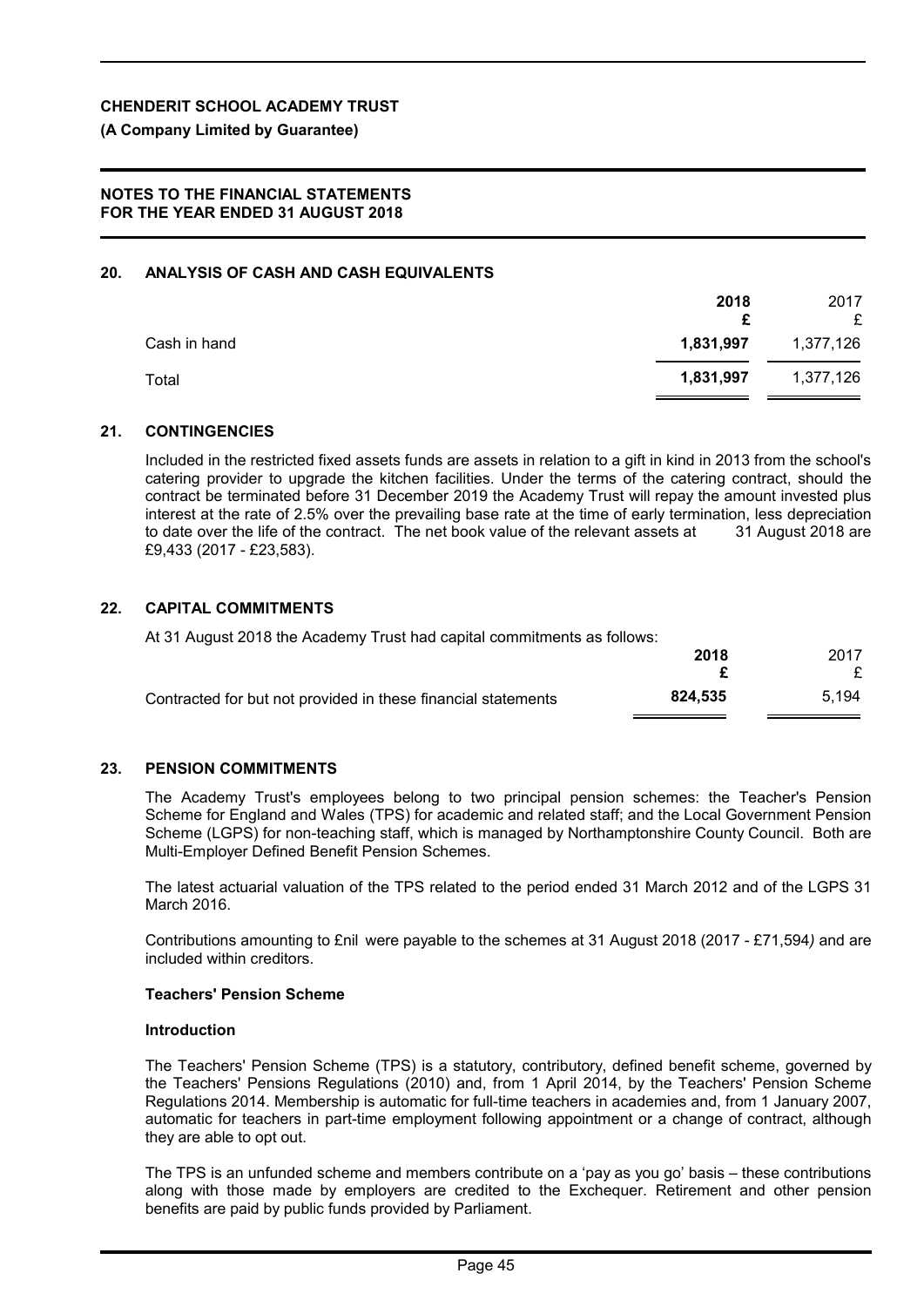### **(A Company Limited by Guarantee)**

### **NOTES TO THE FINANCIAL STATEMENTS FOR THE YEAR ENDED 31 AUGUST 2018**

## **23. PENSION COMMITMENTS (continued)**

### **Valuation of the Teachers' Pension Scheme**

The Government Actuary, using normal actuarial principles, conducts a formal actuarial review of the TPS in accordance with the Public Service Pensions (Valuations and Employer Cost Cap) Directions 2014 published by HM Treasury. The aim of the review is to specify the level of future contributions. Actuarial scheme valuations are dependent on assumptions about the value of future costs, design of benefits and many other factors. The latest actuarial valuation of the TPS was carried out as at 31 March 2012 and in accordance with the Public Service Pensions (Valuations and Employer Cost Cap) Directions 2014. The valuation report was published by the Department for Education on 9 June 2014. The key elements of the valuation and subsequent consultation are:

- employer contribution rates set at 16.48% of pensionable pay, including a 0.08% employer administration charge.
- total scheme liabilities (pensions currently in payment and the estimated cost of future benefits) for service to the effective date of £191,500 million, and notional assets (estimated future contributions together with the notional investments held at the valuation date) of £176,600 million giving a notional past service deficit of £14,900 million.
- an employer cost cap of 10.9% of pensionable pay will be applied to future valuations.
- the assumed real rate of return is 3.0% in excess of prices and 2% in excess of earnings. The rate of real earnings growth is assumed to be 2.75%. The assumed nominal rate of return is 5.06%.

The TPS valuation for 2012 determined an employer rate of 16.4%, which was payable from September 2015. The next valuation of the TPS is currently underway based on April 2016 data, whereupon the employer contribution rate is expected to be reassessed and will be payable from 1 April 2019.

The employer's pension costs paid to TPS in the period amounted to £409,642 (2017 - £*425,572*).

A copy of the valuation report and supporting documentation is on the Teachers' Pensions website (www.teacherspensions.co.uk/news/employers/2014/06/publication-of-the-valuation-report.aspx).

Under the definitions set out in FRS 102, the TPS is an unfunded multi-employer pension scheme. The trust has accounted for its contributions to the scheme as if it were a defined contribution scheme. The trust has set out above the information available on the scheme.

### **Local Government Pension Scheme**

The LGPS is a funded defined benefit scheme, with assets held in separate trustee-administered funds. The total contribution made for the year ended 31 August 2018 was £166,000 (2017 - £*171,000*), of which employer's contributions totalled £132,000 (2017 - £*137,000*) and employees' contributions totalled £34,000 (2017 - £*34,000*). The agreed contribution rates for future years are 23.6% for employers and 5.5% for employees.

Parliament has agreed, at the request of the Secretary of State for Education, to a guarantee that, in the event of academy closure, outstanding Local Government Pension Scheme liabilities would be met by the Department for Education. The guarantee came into force on 18 July 2013.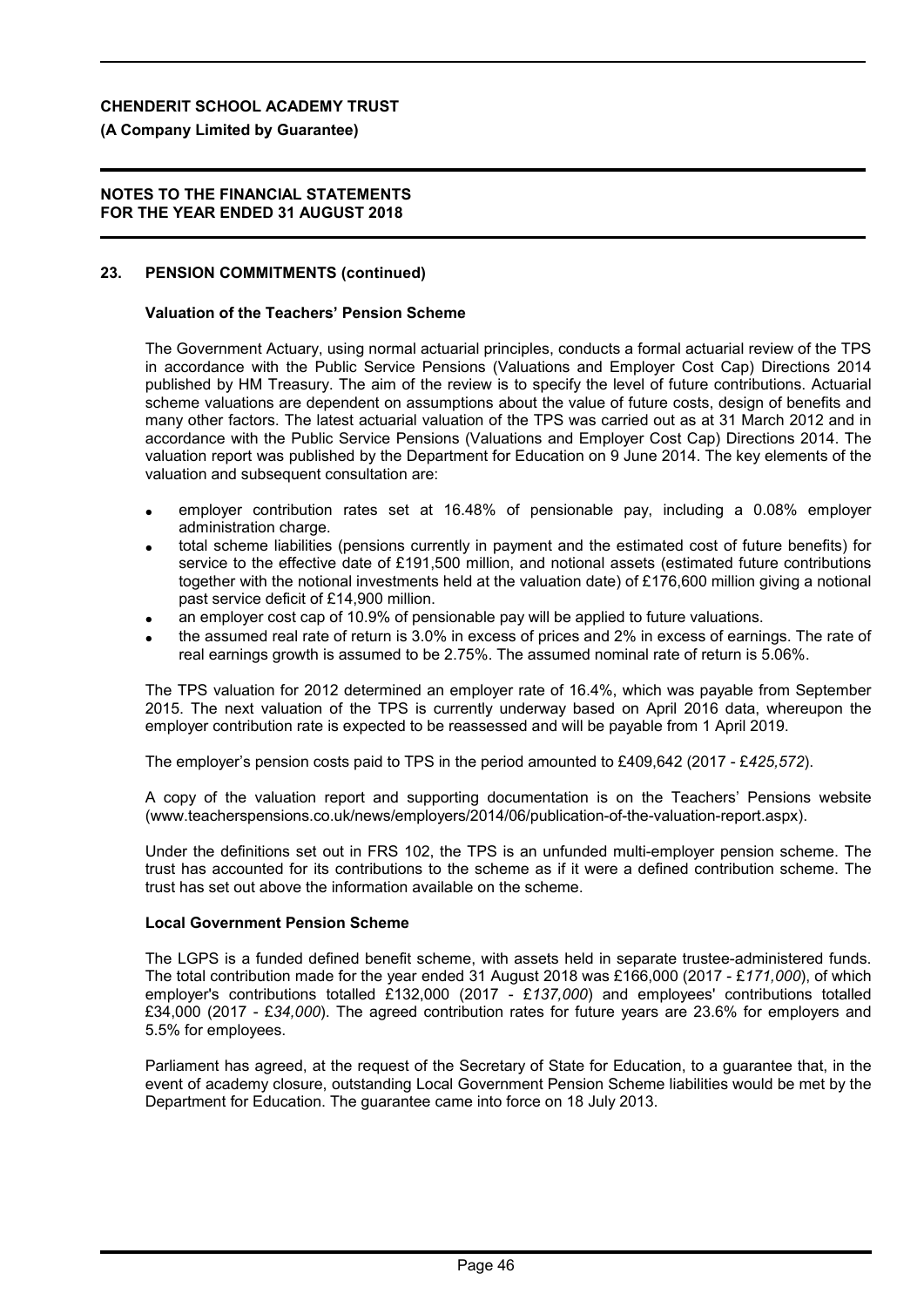## **(A Company Limited by Guarantee)**

### **NOTES TO THE FINANCIAL STATEMENTS FOR THE YEAR ENDED 31 AUGUST 2018**

## **23. PENSION COMMITMENTS (continued)**

Principal actuarial assumptions:

|                                                      | 2018  | 2017  |
|------------------------------------------------------|-------|-------|
| Discount rate for scheme liabilities                 | 2.80% | 2.50% |
| Expected return on scheme assets at 31 August        | 2.80% | 2.50% |
| Rate of increase in salaries                         | 2.70% | 2.70% |
| Rate of increase for pensions in payment / inflation | 2.40% | 2.40% |

The current mortality assumptions include sufficient allowance for future improvements in mortality rates. The assumed life expectations on retirement age 65 are:

|                                                                                                                                | 2018                         | 2017                         |
|--------------------------------------------------------------------------------------------------------------------------------|------------------------------|------------------------------|
| Retiring today<br>Males<br>Females                                                                                             | 22.1 years<br>24.2 years     | 22.1 years<br>24.2 years     |
| Retiring in 20 years<br>Males<br>Females                                                                                       | 23.9 years<br>26.1 years     | 23.9 years<br>26.1 years     |
| <b>Sensitivity analysis</b>                                                                                                    | At 31 August<br>2018<br>£    | At 31 August<br>2017<br>£    |
| 0.5% decrease in Real Discount Rate<br>0.5% increase in the Salary Increase Rate<br>0.5% increase in the Pension Increase Rate | 360,000<br>40,000<br>316,000 | 341,000<br>43,000<br>294.000 |

The Academy Trust's share of the assets in the scheme was:

|                                                                      | Fair value at<br>31 August<br>2018<br>£   | Fair value at<br>31 August<br>2017<br>£   |
|----------------------------------------------------------------------|-------------------------------------------|-------------------------------------------|
| Equities<br><b>Bonds</b><br>Property<br>Cash and other liquid assets | 1,860,000<br>377,000<br>201,000<br>75,000 | 1,678,000<br>363,000<br>159,000<br>68,000 |
| Total market value of assets                                         | 2,513,000                                 | 2,268,000                                 |

The actual return on scheme assets was £125,000 (2017 - £*44,000*).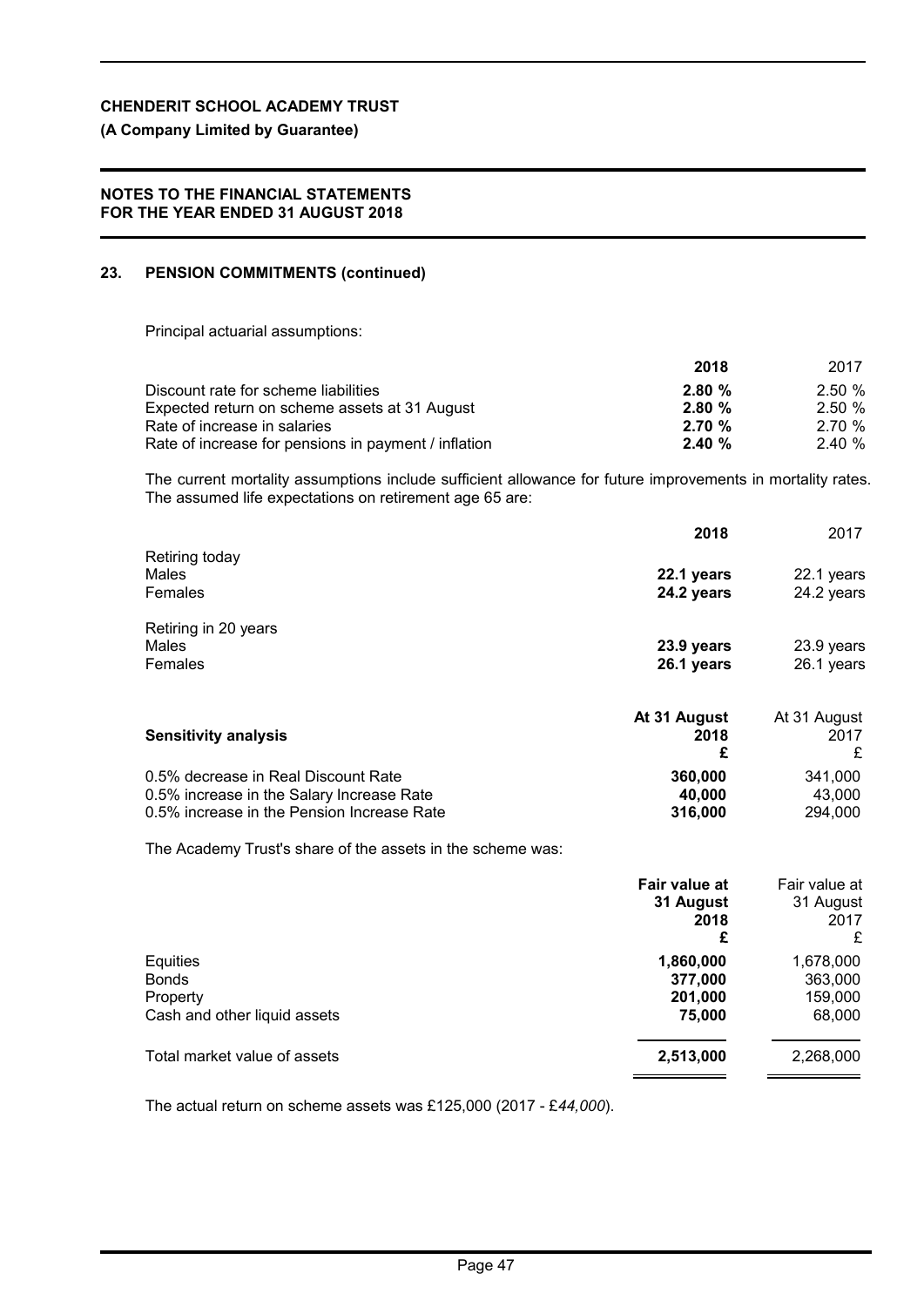## **(A Company Limited by Guarantee)**

## **NOTES TO THE FINANCIAL STATEMENTS FOR THE YEAR ENDED 31 AUGUST 2018**

## **23. PENSION COMMITMENTS (continued)**

The amounts recognised in the Statement of Financial Activities incorporating Income and Expenditure Account are as follows:

|                                                                                                                                           | 2018<br>£                                                         | 2017<br>£                                                         |
|-------------------------------------------------------------------------------------------------------------------------------------------|-------------------------------------------------------------------|-------------------------------------------------------------------|
| Interest income<br>Interest cost<br>Current service cost                                                                                  | 58,000<br>(77,000)<br>(244,000)                                   | 42,000<br>(70,000)<br>(208,000)                                   |
| Total                                                                                                                                     | (263,000)                                                         | (236,000)                                                         |
| Movements in the present value of the defined benefit obligation were as follows:                                                         |                                                                   |                                                                   |
|                                                                                                                                           | 2018<br>£                                                         | 2017<br>£                                                         |
| Opening defined benefit obligation<br>Interest cost<br>Employee contributions<br>Actuarial gains<br>Benefits paid<br>Current service cost | 2,968,000<br>77,000<br>34,000<br>(211,000)<br>(46,000)<br>244,000 | 3,397,000<br>70,000<br>34,000<br>(681,000)<br>(60,000)<br>208,000 |
| Closing defined benefit obligation                                                                                                        | 3,066,000                                                         | 2,968,000                                                         |

Movements in the fair value of the Academy Trust's share of scheme assets:

|                                     | 2018<br>£ | 2017<br>£ |
|-------------------------------------|-----------|-----------|
| Opening fair value of scheme assets | 2,268,000 | 2,071,000 |
| Interest income                     | 58,000    | 42,000    |
| Actuarial gains                     | 67.000    | 44,000    |
| <b>Employer contributions</b>       | 132,000   | 137,000   |
| Employee contributions              | 34,000    | 34,000    |
| Benefits paid                       | (46,000)  | (60,000)  |
| Closing fair value of scheme assets | 2,513,000 | 2,268,000 |